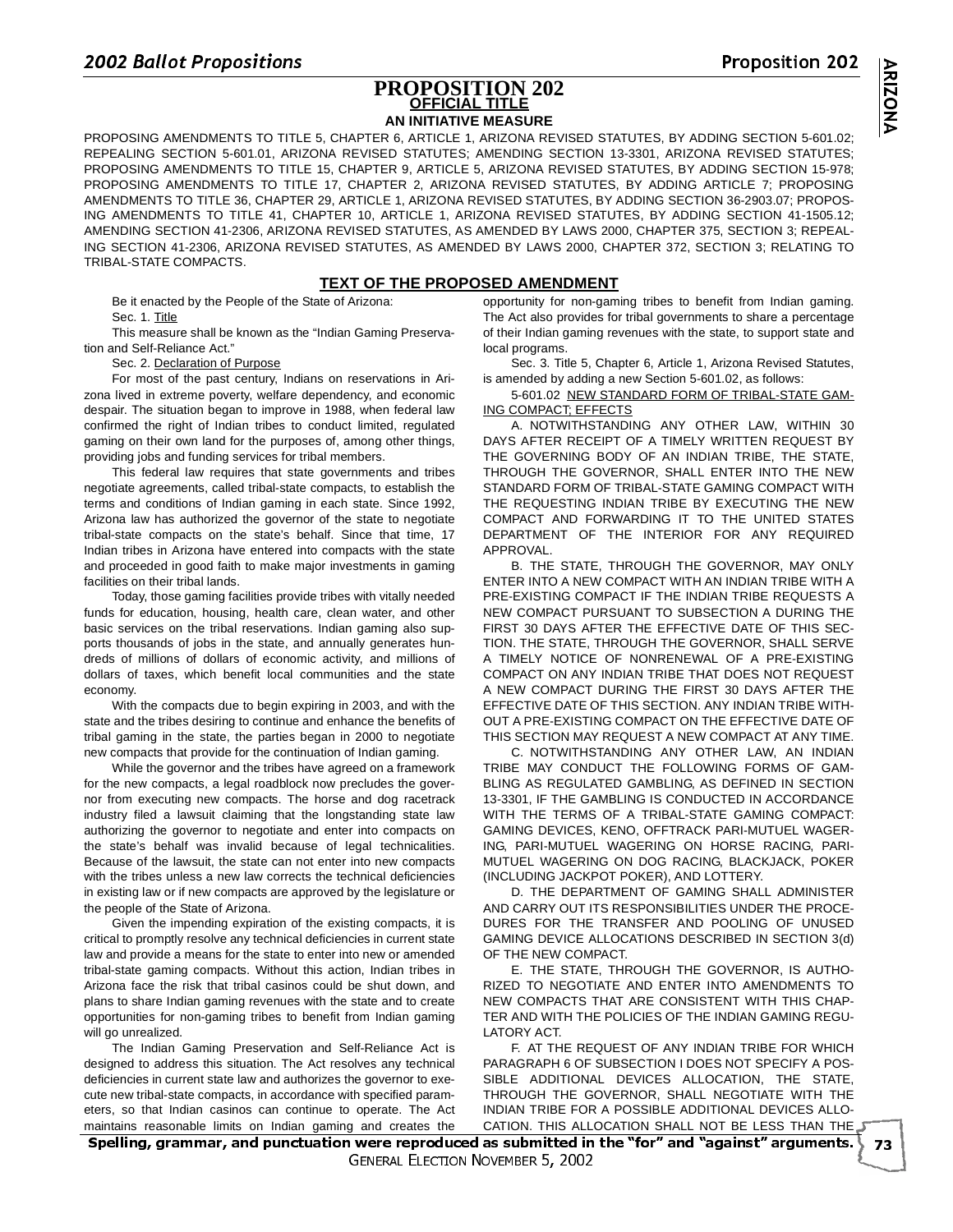THE OTHER LOCATED THAN THE LADGEST DOODING THE OTHER CENTERAL EXPOSURIES. SMALLEST OR GREATER THAN THE LARGEST POSSIBLE<br>ADDITIONAL DEVICES ALLOCATION PROVIDED TO AN INDIAN<br>TRIBE WITH AN EQUAL NUMBER OF DEVICES IN THE CUR-<br>RENT DEVICE ALLOCATION COLUMN SET FORTH IN THE NEW<br>COMPACT. AT THE OPTION ADDITIONAL DEVICES ALLOCATION PROVIDED TO AN INDIAN TRIBE WITH AN EQUAL NUMBER OF DEVICES IN THE CUR-RENT DEVICE ALLOCATION COLUMN SET FORTH IN THE NEW COMPACT. AT THE OPTION OF THE INDIAN TRIBE, THE POSSI-BLE ADDITIONAL DEVICES ALLOCATION SHALL BE INCLUDED IN EITHER THE INDIAN TRIBE'S NEW COMPACT OR AN AMENDMENT TO SUCH NEW COMPACT.

G. THE AUTHORITY AND OBLIGATIONS OF THE STATE, THROUGH THE GOVERNOR, TO NEGOTIATE ADDITIONAL COMPACT TERMS PURSUANT TO SUBSECTIONS E AND F ARE INDEPENDENT OF AND SEPARATE FROM THE OBLIGA-TIONS OF THE STATE PURSUANT TO SUBSECTION A, AND SHALL NOT CONSTITUTE GROUNDS FOR ANY DELAY BY THE STATE IN CARRYING OUT ITS OBLIGATIONS TO EXECUTE AND FORWARD NEW COMPACTS TO THE UNITED STATES DEPARTMENT OF THE INTERIOR AS REQUIRED IN SUBSEC-TION A.

H. THE ARIZONA BENEFITS FUND IS ESTABLISHED CON-SISTING OF MONIES PAID TO THE STATE BY INDIAN TRIBES PURSUANT TO SECTION 12(c) OF NEW COMPACTS AND INTEREST EARNED ON THOSE MONIES. AN INDIAN TRIBE WITH A NEW COMPACT SATISFIES THE REQUIREMENTS OF SUBSECTION F OF SECTION 5-601. TRIBAL CONTRIBUTIONS PAID TO THE STATE PURSUANT TO A NEW COMPACT SHALL BE DEPOSITED IN THE ARIZONA BENEFITS FUND, NOT THE PERMANENT TRIBAL-STATE COMPACT FUND PURSUANT TO SUBSECTION G OF SECTION 5-601.

1. THE DEPARTMENT OF GAMING SHALL ADMINIS-TER THE ARIZONA BENEFITS FUND. THE DEPARTMENT OF GAMING SHALL MAKE AN ANNUAL REPORT TO THE GOVERNOR, THE PRESIDENT OF THE SENATE, THE SPEAKER OF THE HOUSE OF REPRESENTATIVES AND EACH INDIAN TRIBE WITH A NEW COMPACT WITHIN 90 DAYS AFTER THE END OF THE STATE'S FISCAL YEAR. THIS REPORT SHALL BE SEPARATE FROM ANY OTHER REPORT OF THE DEPARTMENT OF GAMING. THE REPORT SHALL INCLUDE A STATEMENT OF AGGREGATE GROSS GAMING REVENUE FOR ALL INDIAN TRIBES, AGGREGATE REVENUES DEPOSITED IN THE ARIZONA BENEFITS FUND, INCLUDING INTEREST THEREON, EXPENDITURES MADE FROM THE ARIZONA BENEFITS FUND, AND AGGREGATE AMOUNTS CONTRIBUTED BY ALL INDIAN TRIBES TO CITIES, TOWNS AND COUNTIES PURSUANT TO PARAGRAPH 4 OF THIS SUBSECTION. THE DEPARTMENT OF GAMING SHALL PROVIDE A COPY OF THIS REPORT TO THE SECRETARY OF STATE AND THE DIRECTOR OF THE ARIZONA STATE LIBRARY, ARCHIVES AND PUBLIC RECORDS.

2. EXCEPT FOR MONIES EXPENDED BY THE DEPARTMENT OF GAMING AS PROVIDED IN SUBDIVI-SION (a) OF PARAGRAPH 3 OF THIS SUBSECTION, WHICH SHALL BE SUBJECT TO APPROPRIATION, THE ARIZONA BENEFITS FUND IS NOT SUBJECT TO APPRO-PRIATION, AND EXPENDITURES FROM THE FUND ARE NOT SUBJECT TO OUTSIDE APPROVAL NOTWITHSTAND-ING ANY STATUTORY PROVISION TO THE CONTRARY. MONIES PAID TO THE STATE BY INDIAN TRIBES PURSU-ANT TO A NEW COMPACT SHALL BE DEPOSITED DIRECTLY WITH THE ARIZONA BENEFITS FUND. ON NOTICE FROM THE DEPARTMENT OF GAMING, THE STATE TREASURER SHALL INVEST AND DIVEST MONIES IN THE ARIZONA BENEFITS FUND AS PROVIDED BY SEC-TION 35-313, AND MONIES EARNED FROM INVESTMENT SHALL BE CREDITED TO THE FUND. MONIES IN THE ARI-ZONA BENEFITS FUND SHALL BE EXPENDED ONLY AS PROVIDED IN PARAGRAPH 3 OF THIS SUBSECTION, AND SHALL NOT REVERT TO ANY OTHER FUND, INCLUDING

**THE STATE GENERAL FUND. MONIES IN THE ARIZONA** BENEFITS FUND ARE EXEMPT FROM THE PROVISIONS OF SECTION 35-190 RELATING TO THE LAPSING OF APPROPRIATIONS.

3. MONIES IN THE ARIZONA BENEFITS FUND, INCLUDING ALL INVESTMENT EARNINGS, SHALL BE ALLOCATED AS FOLLOWS:

(A)(I) EIGHT MILLION DOLLARS OR NINE PER-CENT, WHICHEVER IS GREATER, SHALL BE USED FOR REIMBURSEMENT OF ADMINISTRATIVE AND REGULATORY EXPENSES, INCLUDING EXPENSES FOR DEVELOPMENT OF AND ACCESS TO ANY ONLINE ELECTRONIC GAME MANAGEMENT SYS-TEMS AND FOR LAW ENFORCEMENT ACTIVITIES INCURRED BY THE DEPARTMENT OF GAMING PUR-SUANT TO THIS CHAPTER. ANY MONIES THAT ARE ALLOCATED PURSUANT TO THIS SUBSECTION 3(A) THAT ARE NOT APPROPRIATED TO THE DEPART-MENT OF GAMING SHALL BE DEPOSITED IN THE INSTRUCTIONAL IMPROVEMENT FUND ESTAB-LISHED BY SECTION 15-978.

(II) TWO PERCENT SHALL BE USED BY THE DEPARTMENT OF GAMING TO FUND STATE AND LOCAL PROGRAMS FOR THE PREVENTION AND TREATMENT OF, AND EDUCATION CONCERNING, PROBLEM GAMBLING.

(B) OF THE MONIES IN THE ARIZONA BENEFITS FUND THAT ARE NOT ALLOCATED PURSUANT TO SUBDI-VISION (A):

(I) FIFTY-SIX PERCENT SHALL BE DEPOSITED IN THE INSTRUCTIONAL IMPROVEMENT FUND ESTABLISHED BY SECTION 15-978 FOR USE BY SCHOOL DISTRICTS FOR CLASSROOM SIZE REDUCTION, TEACHER SALARY INCREASES, DROP-OUT PREVENTION PROGRAMS, AND INSTRUC-TIONAL IMPROVEMENT PROGRAMS.

(II) TWENTY-EIGHT PERCENT SHALL BE DEPOSITED IN THE TRAUMA AND EMERGENCY SERVICES FUND ESTABLISHED BY SECTION 36- 2903.07.

(III) EIGHT PERCENT SHALL BE DEPOSITED IN THE ARIZONA WILDLIFE CONSERVATION FUND ESTABLISHED BY SECTION 17-299.

(IV) EIGHT PERCENT SHALL BE DEPOSITED IN THE TOURISM FUND ACCOUNT ESTABLISHED BY PARAGRAPH 4 OF SUBSECTION A OF SECTION 41- 2306 FOR STATEWIDE TOURISM PROMOTION.

4. IN ADDITION TO MONIES CONTRIBUTED TO THE ARIZONA BENEFITS FUND, TWELVE PERCENT OF TRIBAL CONTRIBUTIONS PURSUANT TO NEW COM-PACTS SHALL BE CONTRIBUTED BY INDIAN TRIBES TO CITIES, TOWNS AND COUNTIES AS DEFINED IN TITLE 11, ARIZONA REVISED STATUTES, FOR GOVERNMENT SER-VICES THAT BENEFIT THE GENERAL PUBLIC, INCLUDING PUBLIC SAFETY, MITIGATION OF IMPACTS OF GAMING. AND PROMOTION OF COMMERCE AND ECONOMIC DEVELOPMENT.

(A) AN INDIAN TRIBE MAY DISTRIBUTE SUCH FUNDS DIRECTLY TO CITIES, TOWNS AND COUN-TIES FOR THESE PURPOSES. THE AMOUNT OF MONIES SO DISTRIBUTED BY EACH INDIAN TRIBE SHALL BE REPORTED TO THE DEPARTMENT OF GAMING IN THE QUARTERLY REPORT REQUIRED BY THE NEW COMPACT.

(B) ANY MONIES COMPRISING THE TWELVE PERCENT NOT SO DISTRIBUTED BY AN INDIAN TRIBE SHALL BE DEPOSITED IN THE COMMERCE AND ECONOMIC DEVELOPMENT COMMISSION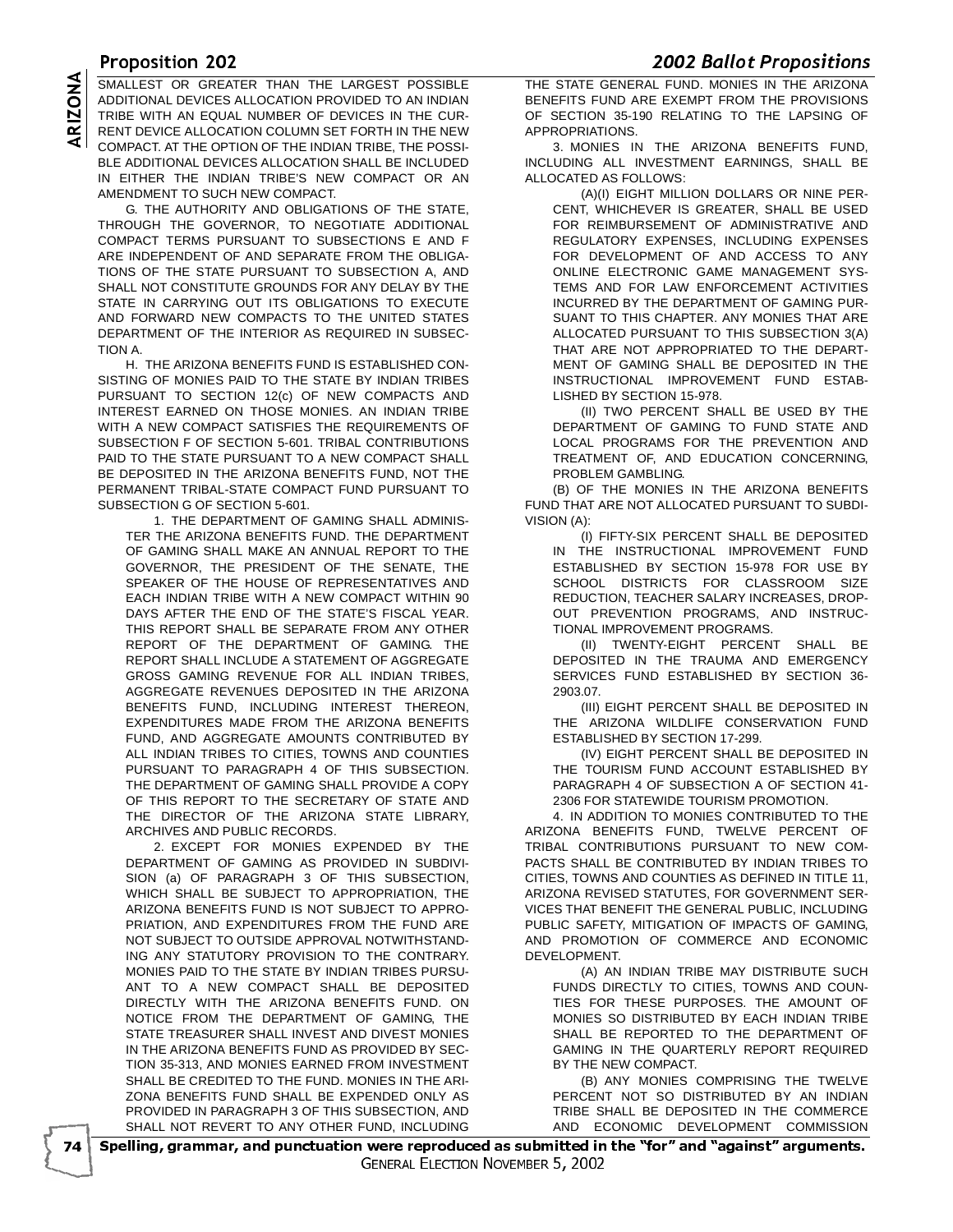LOCAL COMMUNITIES FUND ESTABLISHED BY SEC-TION 41-1505.12 FOR GRANTS TO CITIES, TOWNS AND COUNTIES.

5. THE DEPOSIT OF MONIES REQUIRED BY SUBDI-VISION (B) OF PARAGRAPH 3 OF THIS SUBSECTION SHALL BE MADE ON A QUARTERLY BASIS, OR MORE FREQUENTLY IF PRACTICABLE.

I. FOR THE PURPOSES OF THIS SECTION:

1. "GAMING DEVICES" MEANS GAMING DEVICES AS DEFINED IN SUBDIVISION (B)(I) OF PARAGRAPH 6 OF THIS SUBSECTION.

2. "INDIAN GAMING REGULATORY ACT" MEANS THE INDIAN GAMING REGULATORY ACT OF 1988 (P.L. 100-497; 102 STAT. 2467; 25 UNITED STATES CODE SECTIONS 2701 THROUGH 2721 AND 18 UNITED STATES CODE SECTIONS 1166 THROUGH 1168).

3. "INDIAN LANDS" MEANS LANDS AS DEFINED IN 25 UNITED STATES CODE SECTION 2703(4)(A) AND (B), SUBJECT TO THE PROVISIONS OF 25 UNITED STATES CODE SECTION 2719.

4. "INDIAN TRIBE" MEANS:

- (A) THE COCOPAH INDIAN TRIBE.
- (B) THE FORT MOJAVE INDIAN TRIBE.
- (C) THE QUECHAN TRIBE.
- (D) THE TONTO APACHE TRIBE.

(E) THE YAVAPAI-APACHE NATION.

- (F) THE YAVAPAI-PRESCOTT INDIAN TRIBE.
- (G) THE COLORADO RIVER INDIAN TRIBES.
- (H) THE SAN CARLOS APACHE TRIBE.
- (I) THE WHITE MOUNTAIN APACHE TRIBE.
- (J) THE AK-CHIN INDIAN COMMUNITY.
- (K) THE FORT MCDOWELL YAVAPAI NATION.

(L) THE SALT RIVER PIMA-MARICOPA INDIAN COM-MUNITY.

- (M) THE GILA RIVER INDIAN COMMUNITY.
- (N) THE PASCUA YAQUI TRIBE.
- (O) THE TOHONO O'ODHAM NATION.
- (P) THE HAVASUPAI TRIBE.
- (Q) THE HUALAPAI TRIBE.
- (R) THE KAIBAB-PAIUTE TRIBE.
- (S) THE HOPI TRIBE.
- (T) THE NAVAJO NATION.
- (U) THE SAN JUAN SOUTHERN PAIUTE TRIBE.

(V) ANY INDIAN TRIBE, AS DEFINED IN 25 UNITED STATES CODE SECTION 2703(5), WITH INDIAN LANDS IN

THIS STATE. 5. "PRE-EXISTING COMPACT" MEANS AN INDIAN TRIBE'S

TRIBAL-STATE GAMING COMPACT AND AMENDMENTS THERETO AS APPROVED BY THE UNITED STATES DEPART-MENT OF THE INTERIOR, AND ALL APPENDICES THERETO, AS OF THE EFFECTIVE DATE OF THIS SECTION.

6. "NEW STANDARD FORM OF TRIBAL-STATE GAMING COMPACT" OR "NEW COMPACT" MEANS:

(A) FOR AN INDIAN TRIBE WITHOUT A PRE-EXISTING COMPACT, A TRIBAL-STATE GAMING COMPACT THAT CON-TAINS THE PROVISIONS OF THE MOST RECENT TRIBAL-STATE GAMING COMPACT ENTERED INTO BY THE STATE AND AN INDIAN TRIBE AND APPROVED BY THE UNITED STATES SECRETARY OF THE INTERIOR, AND ITS APPENDICES, PRIOR TO THE EFFECTIVE DATE OF THIS SECTION, MODIFIED TO INCLUDE THE PROVISIONS DESCRIBED IN SUBDIVISION (B)(I) THROUGH (XI) OF THIS PARAGRAPH.

(B) FOR AN INDIAN TRIBE WITH A PRE-EXISTING COM-PACT, A TRIBAL-STATE GAMING COMPACT THAT CONTAINS THE PROVISIONS OF THE INDIAN TRIBE'S PRE-EXISTING COMPACT, MODIFIED AS FOLLOWS, WITH ANY CROSS REF-



 - ERENCES IN A PRE-EXISTING COMPACT TO BE CONFORMED ACCORDINGLY:

(I) THE FOLLOWING DEFINITION SHALL REPLACE THE CORRESPONDING DEFINITION IN SECTION 2 OF THE PRE-EXISTING COMPACT:

"GAMING DEVICE" MEANS A MECHANICAL DEVICE, AN ELECTRO-MECHANICAL DEVICE OR A DEVICE CON-TROLLED BY AN ELECTRONIC MICROPROCESSOR OR ANOTHER MANNER, WHETHER THAT DEVICE CONSTI-TUTES CLASS II GAMING OR CLASS III GAMING, THAT ALLOWS A PLAYER OR PLAYERS TO PLAY GAMES OF CHANCE, WHETHER OR NOT THE OUTCOME ALSO IS AFFECTED IN SOME PART BY SKILL, AND WHETHER THE DEVICE ACCEPTS COINS, TOKENS, BILLS, COUPONS, TICKET VOUCHERS, PULL TABS, SMART CARDS, ELEC-TRONIC IN-HOUSE ACCOUNTING SYSTEM CREDITS OR OTHER SIMILAR FORMS OF CONSIDERATION AND, THROUGH THE APPLICATION OF CHANCE, ALLOWS A PLAYER TO BECOME ENTITLED TO A PRIZE, WHICH MAY BE COLLECTED THROUGH THE DISPENSING OF COINS. TOKENS, BILLS, COUPONS, TICKET VOUCHERS, SMART CARDS, ELECTRONIC IN-HOUSE ACCOUNTING SYSTEM CREDITS OR OTHER SIMILAR FORMS OF VALUE. GAM-ING DEVICE DOES NOT INCLUDE ANY OF THE FOLLOW-ING:

(1) THOSE TECHNOLOGICAL AIDS FOR BINGO GAMES THAT FUNCTION ONLY AS ELECTRONIC SUBSTI-TUTES FOR BINGO CARDS.

(2) DEVICES THAT ISSUE AND VALIDATE PAPER LOT-TERY PRODUCTS AND THAT ARE DIRECTLY OPERATED ONLY BY ARIZONA STATE LOTTERY LICENSED RETAIL-ERS AND THEIR EMPLOYEES.

(3) DEVICES THAT ARE OPERATED DIRECTLY BY A LOTTERY PLAYER AND THAT DISPENSE PAPER LOT-TERY TICKETS, IF THE DEVICES DO NOT IDENTIFY WIN-NING OR LOSING LOTTERY TICKETS, DISPLAY LOTTERY WINNINGS OR DISBURSE LOTTERY WINNINGS.

(4) DEVICES THAT ARE OPERATED DIRECTLY BY A LOTTERY PLAYER AND THAT VALIDATE PAPER LOTTERY TICKETS FOR A GAME THAT DOES NOT HAVE A PREDE-TERMINED NUMBER OF WINNING TICKETS, IF:

(A) THE DEVICES DO NOT ALLOW INTERACTIVE GAMING;

(B) THE DEVICES DO NOT ALLOW A LOTTERY PLAYER TO PLAY THE LOTTERY FOR IMMEDIATE PAY-MENT OR REWARD;

(C) THE DEVICES DO NOT DISBURSE LOTTERY WIN-NINGS; AND

(D) THE DEVICES ARE NOT VIDEO LOTTERY TERMI-NALS.

(5) PLAYER ACTIVATED LOTTERY TERMINALS."

(II) THE FOLLOWING DEFINITIONS SHALL BE ADDED TO SECTION 2 OF THE PRE-EXISTING COMPACT:

"(MM) "ADDITIONAL GAMING DEVICES" MEANS THE NUMBER OF ADDITIONAL GAMING DEVICES ALLOCATED TO THE TRIBE IN COLUMN (2) OF THE TRIBE'S ROW IN THE TABLE.

(NN) "CARD GAME TABLE" MEANS A SINGLE TABLE AT WHICH THE TRIBE CONDUCTS THE CARD GAME OF POKER OR BLACKJACK.

(OO) "CLASS II GAMING DEVICE" MEANS A GAMING DEVICE WHICH, IF OPERATED ON INDIAN LANDS BY AN INDIAN TRIBE, WOULD BE CLASS II GAMING.

(PP) "CLASS III GAMING DEVICE" MEANS A GAMING DEVICE WHICH, IF OPERATED ON INDIAN LANDS BY AN INDIAN TRIBE, WOULD BE CLASS III GAMING.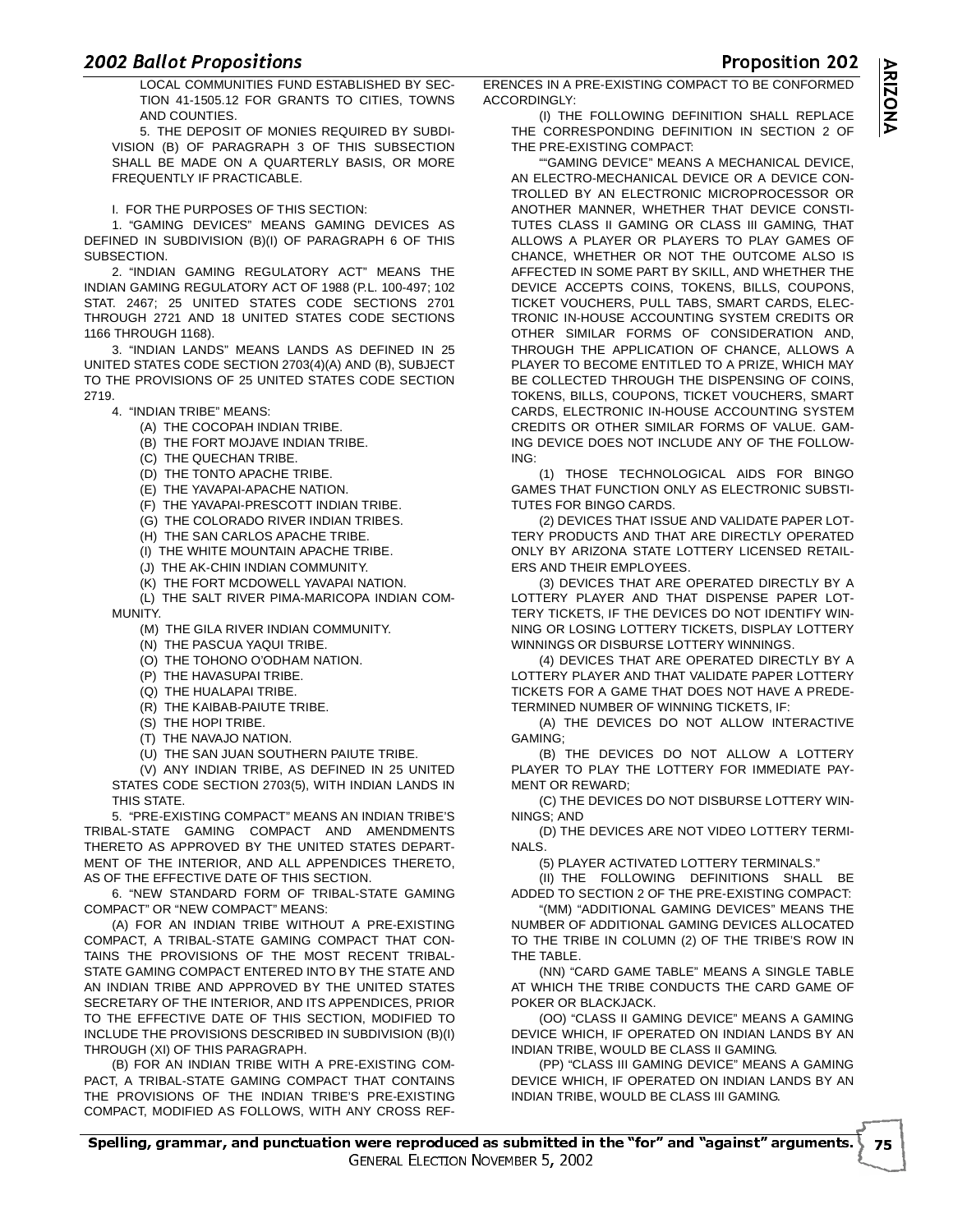# $\frac{1000 \times 10012}{1000000}$

 -REVENUE, WHICH IS THE DIFFERENCE BETWEEN GAM-ING WINS AND LOSSES, BEFORE DEDUCTING COSTS AND EXPENSES.

(QQ) "CLASS III NET WIN" MEANS GROSS GAMING<br>
REVENUE, WHICH IS THE DIFFERENCE BETWEEN GAM-<br>
ING WINS AND LOSSES, BEFORE DEDUCTING COSTS<br>
AND EXPENSES.<br>
(RR) "CPI ADJUSTMENT RATE" SHALL MEAN THE<br>
QUOTIENT OBTAINED AS FOLLOW (RR) "CPI ADJUSTMENT RATE" SHALL MEAN THE QUOTIENT OBTAINED AS FOLLOWS: THE CPI INDEX FOR THE SIXTIETH (60TH) CALENDAR MONTH OF THE APPLI-CABLE FIVE-YEAR PERIOD FOR WHICH THE WAGER LIM-ITATIONS ARE BEING ADJUSTED SHALL BE DIVIDED BY THE CPI INDEX FOR THE CALENDAR MONTH IN WHICH THE EFFECTIVE DATE OCCURS. THE CPI INDEX FOR THE NUMERATOR AND THE DENOMINATOR SHALL HAVE THE SAME BASE YEAR. IF THE CPI INDEX IS NO LONGER PUBLISHED, OR IF THE FORMAT OF THE CPI INDEX HAS CHANGED SO THAT THIS CALCULATION IS NO LONGER POSSIBLE, THEN ANOTHER SUBSTANTIALLY COMPARA-BLE INDEX SHALL BE SUBSTITUTED IN THE FORMULA BY AGREEMENT OF THE TRIBE AND THE STATE SO THAT THE ECONOMIC EFFECT OF THIS CALCULATION IS PRE-SERVED. IF THE PARTIES CANNOT AGREE ON THE SUB-STITUTE INDEX, THE SUBSTITUTE INDEX SHALL BE DETERMINED BY ARBITRATION IN ACCORDANCE WITH SECTION 15.

(SS) "CPI INDEX" MEANS THE "UNITED STATES CITY AVERAGE (ALL URBAN CONSUMERS) – ALL ITEMS (1982- 1984 = 100)" INDEX OF THE CONSUMER PRICE INDEX PUBLISHED BY THE BUREAU OF LABOR STATISTICS, UNITED STATES DEPARTMENT OF LABOR.

(TT) "CPR" MEANS THE CPR INSTITUTE FOR DIS-PUTE RESOLUTION.

(UU) "CURRENT GAMING DEVICE ALLOCATION" MEANS THE NUMBER OF CLASS III GAMING DEVICES ALLOCATED TO THE TRIBE IN COLUMN (1) OF THE TRIBE'S ROW IN THE TABLE AS ADJUSTED UNDER SEC-TION 3(C)(4).

(VV) "EFFECTIVE DATE" MEANS THE DAY THIS COM-PACT GOES INTO EFFECT AFTER ALL OF THE FOLLOW-ING EVENTS HAVE OCCURRED:

(1) IT IS EXECUTED ON BEHALF OF THE STATE AND THE TRIBE;

(2) IT IS APPROVED BY THE SECRETARY OF THE INTERIOR;

(3) NOTICE OF THE SECRETARY OF THE INTERIOR'S APPROVAL IS PUBLISHED IN THE FEDERAL REGISTER PURSUANT TO THE ACT; AND

(4) EACH INDIAN TRIBE WITH A GAMING FACILITY IN MARICOPA, PIMA OR PINAL COUNTIES HAS ENTERED INTO A NEW COMPACT AS DEFINED IN A.R.S. SECTION 5- 601.02(I)(6), EACH OF WHICH HAS BEEN APPROVED BY THE SECRETARY OF THE INTERIOR, AND NOTICE OF THE SECRETARY OF THE INTERIOR'S APPROVAL HAS BEEN PUBLISHED IN THE FEDERAL REGISTER PURSU-ANT TO THE ACT, UNLESS THE GOVERNOR OF THE STATE WAIVES THE REQUIREMENTS OF THIS SECTION 2(VV)(4).

(WW) "FORBEARANCE AGREEMENT" MEANS AN AGREEMENT BETWEEN THE STATE AND AN INDIAN TRIBE IN WHICH THE INDIAN TRIBE THAT IS TRANSFER-RING SOME OR ALL OF ITS GAMING DEVICE OPERATING RIGHTS WAIVES ITS RIGHTS TO PUT SUCH GAMING DEVICE OPERATING RIGHTS INTO PLAY DURING THE TERM OF A TRANSFER AGREEMENT.

(XX) "GAMING DEVICE OPERATING RIGHT" MEANS THE AUTHORIZATION OF AN INDIAN TRIBE TO OPERATE CLASS III GAMING DEVICES PURSUANT TO THE TERMS OF A NEW COMPACT AS DEFINED IN A.R.S. SECTION 5- 601.02(I)(6).

- 

 (YY) "MAXIMUM DEVICES PER GAMING FACILITY" MEANS THE TOTAL NUMBER OF CLASS III GAMING DEVICES THAT THE TRIBE MAY OPERATE WITHIN A SIN-GLE GAMING FACILITY.

(ZZ) "MULTI-STATION DEVICE" MEANS AN ELEC-TRONIC CLASS III GAMING DEVICE THAT INCORPO-RATES MORE THAN ONE PLAYER STATION AND CONTAINS ONE CENTRAL PROCESSING UNIT WHICH OPERATES THE GAME SOFTWARE, INCLUDING A SINGLE RANDOM NUMBER GENERATOR THAT DETERMINES THE OUTCOME OF ALL GAMES AT ALL PLAYER STATIONS FOR THAT CLASS III GAMING DEVICE.

(AAA) "PLAYER ACTIVATED LOTTERY TERMINAL" MEANS AN ON-LINE COMPUTER SYSTEM THAT IS PLAYER ACTIVATED, BUT THAT DOES NOT PROVIDE THE PLAYER WITH INTERACTIVE GAMING, AND THAT USES THE TERMINAL FOR DISPENSING PURPOSES ONLY, IN WHICH:

(1) THE TERMINAL ALGORITHM IS USED FOR THE RANDOM GENERATION OF NUMBERS;

(2) THE TICKETS DISPENSED BY THE TERMINAL DO NOT ALLOW THE PLAYER THE MEANS TO PLAY DIRECTLY AGAINST THE TERMINAL;

(3) THE PLAYER USES THE DISPENSED TICKET TO PARTICIPATE IN AN OFF-SITE RANDOM DRAWING; AND

(4) THE PLAYER'S ABILITY TO PLAY AGAINST THE TERMINAL FOR IMMEDIATE PAYMENT OR REWARD IS ELIMINATED.

(BBB) "PLAYER STATION" MEANS A TERMINAL OF A MULTI-STATION DEVICE THROUGH WHICH THE PLAYER PLAYS AN ELECTRONIC GAME OF CHANCE SIMULTA-NEOUSLY WITH OTHER PLAYERS AT OTHER PLAYER STATIONS OF THAT MULTI-STATION DEVICE, AND WHICH:

(1) HAS NO MEANS TO INDIVIDUALLY DETERMINE GAME OUTCOME;

(2) CANNOT BE DISCONNECTED FROM THE GAMING DEVICE CENTRAL PROCESSING UNIT THAT DETER-MINES THE GAME OUTCOMES FOR ALL PLAYER STA-TIONS WITHOUT RENDERING THAT TERMINAL INOPERABLE; AND

(3) DOES NOT SEPARATELY CONTAIN A RANDOM NUMBER GENERATOR OR OTHER MEANS TO INDIVIDU-ALLY DETERMINE THE GAME OUTCOME.

(CCC) "POPULATION ADJUSTMENT RATE" MEANS THE QUOTIENT OBTAINED AS FOLLOWS: THE STATE POPULATION FOR THE CALENDAR YEAR IMMEDIATELY PRECEDING THE CALENDAR YEAR IN WHICH THE SIXTI-ETH (60TH) CALENDAR MONTH OF THE APPLICABLE FIVE-YEAR PERIOD FOR WHICH THE APPLICABLE FIG-URE OR AMOUNT IS BEING ADJUSTED OCCURS DIVIDED BY THE STATE POPULATION FOR THE CALENDAR YEAR IMMEDIATELY PRECEDING THE CALENDAR YEAR IN WHICH THE EFFECTIVE DATE OCCURS. IF THE STATE POPULATION IS NO LONGER PUBLISHED OR CALCU-LATED BY THE ARIZONA DEPARTMENT OF ECONOMIC SECURITY, THEN ANOTHER SUBSTANTIALLY COMPARA-BLE AGENCY OF THE STATE SHALL BE SUBSTITUTED BY AGREEMENT OF THE TRIBE AND THE STATE SO THAT THE EFFECT OF THIS CALCULATION IS PRESERVED. IF THE PARTIES CANNOT AGREE ON THE SUBSTITUTE AGENCY OF THE STATE TO PROVIDE THE STATE POPU-LATION, THE SUBSTITUTE AGENCY OR PERSON SHALL BE DETERMINED BY ARBITRATION IN ACCORDANCE WITH SECTION 15.

(DDD) "PREVIOUS GAMING FACILITY ALLOCATION" MEANS THE NUMBER OF FACILITIES ALLOCATED TO THE TRIBE IN COLUMN (3) OF THE TRIBE'S ROW IN THE TABLE.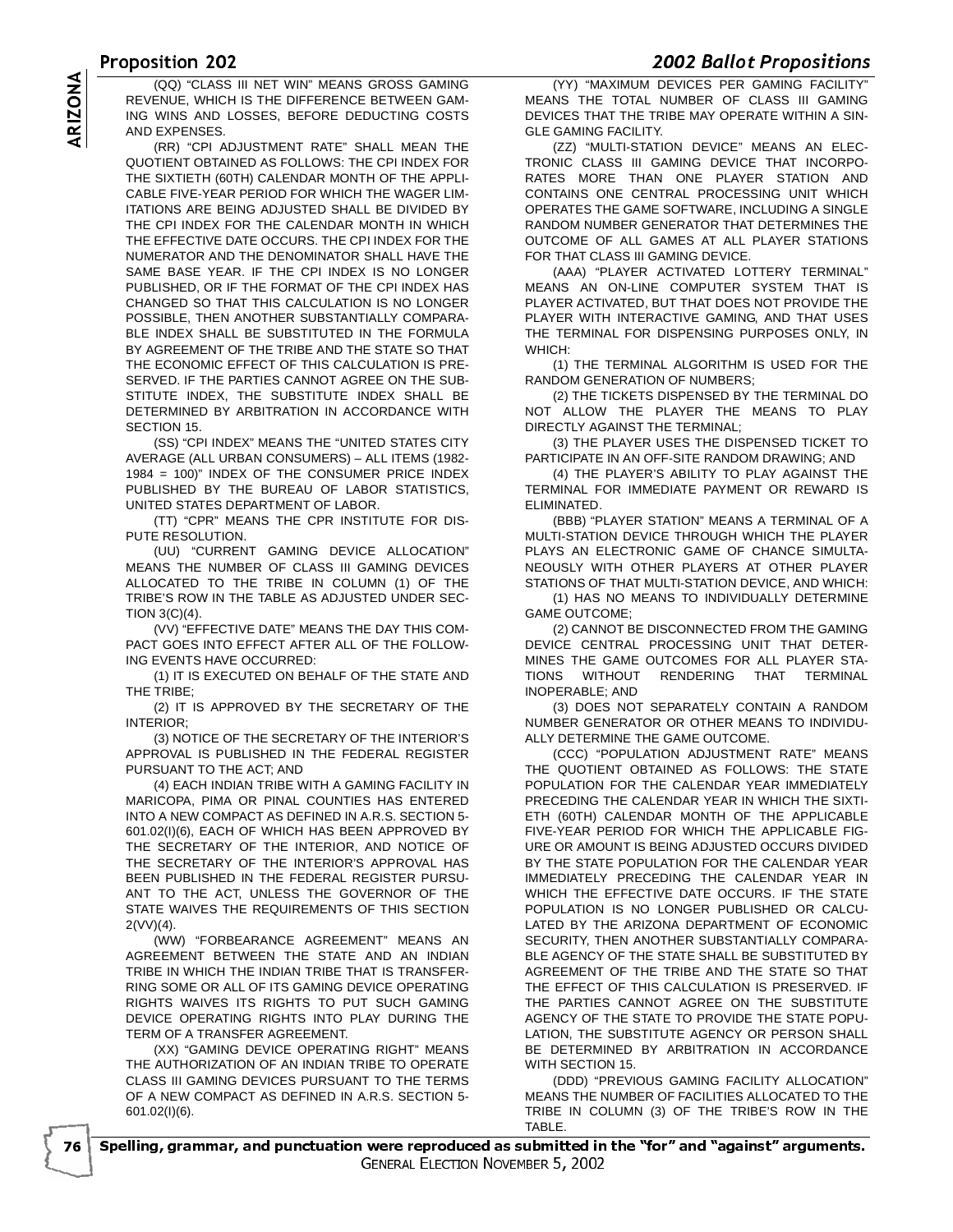# $\frac{200}{1}$

 

 -(EEE) "REVISED GAMING FACILITY ALLOCATION" MEANS THE NUMBER OF FACILITIES ALLOCATED TO THE TRIBE IN COLUMN (4) OF THE TRIBE'S ROW IN THE TABLE OR BY SECTION 3(C)(6).

(FFF) "RULES" MEANS THE CPR RULES FOR NON-ADMINISTERED ARBITRATION (2000 REV.).

(GGG) "STATE POPULATION" MEANS THE POPULA-TION OF THE STATE AS DETERMINED USING THE MOST RECENT ESTIMATES PUBLISHED BY THE ARIZONA DEPARTMENT OF ECONOMIC SECURITY.

(HHH) "TABLE" MEANS THE GAMING DEVICE ALLO-CATION TABLE SET OUT AT SECTION 3(C)(5).

(III) "TRANSFER AGREEMENT" MEANS A WRITTEN AGREEMENT AUTHORIZING THE TRANSFER OF GAMING DEVICE OPERATING RIGHTS BETWEEN THE TRIBE AND ANOTHER INDIAN TRIBE.

(JJJ) "TRANSFER NOTICE" MEANS A WRITTEN NOTICE THAT THE TRIBE MUST PROVIDE TO THE STATE GAMING AGENCY OF ITS INTENT TO ACQUIRE OR TRANSFER GAMING DEVICE OPERATING RIGHTS PUR-SUANT TO A TRANSFER AGREEMENT.

(KKK) "WAGER" MEANS:

(1) IN THE CASE OF A GAMING DEVICE, THE SUM OF MONEY PLACED INTO THE GAMING DEVICE IN CASH, OR CASH EQUIVALENT, BY THE PLAYER WHICH WILL ALLOW ACTIVATION OF THE NEXT RANDOM PLAY OF THE GAM-ING DEVICE.

(2) IN THE CASE OF POKER, THE SUM OF MONEY PLACED INTO THE POT AND ONTO THE CARD GAME TABLE BY THE PLAYER IN CASH, OR CASH EQUIVALENT, WHICH ENTITLES THE PLAYER TO AN INITIAL DEAL OF CARDS, A SUBSEQUENT DEAL OF A CARD OR CARDS, OR WHICH IS REQUIRED TO BE PLACED INTO THE POT AND ONTO THE CARD GAME TABLE BY THE PLAYER ENTITLING THE PLAYER TO CONTINUE IN THE GAME.

(3) IN THE CASE OF BLACKJACK, THE SUM OF MONEY IN CASH, OR CASH EQUIVALENT, PLACED ONTO THE CARD GAME TABLE BY THE PLAYER ENTITLING THE PLAYER TO AN INITIAL DEAL OF CARDS AND TO ALL SUBSEQUENT CARDS REQUESTED BY THE PLAYER."

(III) SECTION 3 OF THE PRE-EXISTING COMPACT SHALL BE REPLACED WITH THE FOLLOWING:

"SECTION 3. NATURE, SIZE, AND CONDUCT OF CLASS III GAMING.

(A) AUTHORIZED CLASS III GAMING ACTIVITIES. SUBJECT TO THE TERMS AND CONDITIONS OF THIS COMPACT, THE TRIBE IS AUTHORIZED TO OPERATE THE FOLLOWING GAMING ACTIVITIES: (1) CLASS III GAMING DEVICES, (2) BLACKJACK, (3) JACKPOT POKER, (4) KENO, (5) LOTTERY, (6) OFF-TRACK PARI-MUTUEL WAGERING, (7) PARI-MUTUEL WAGERING ON HORSE RACING, AND (8) PARI-MUTUEL WAGERING ON DOG RACING.

(B) APPENDICES GOVERNING GAMING.

(1) TECHNICAL STANDARDS FOR GAMING DEVICES. THE TRIBE MAY ONLY OPERATE CLASS III GAMING DEVICES, INCLUDING MULTI-STATION DEVICES, WHICH COMPLY WITH THE TECHNICAL STANDARDS SET FORTH IN APPENDIX A TO THIS COMPACT. THE TRIBAL GAMING OFFICE SHALL REQUIRE EACH LICENSED AND CERTI-FIED MANUFACTURER AND DISTRIBUTOR TO VERIFY UNDER OATH, ON FORMS PROVIDED BY THE TRIBAL GAMING OFFICE, THAT THE CLASS III GAMING DEVICES MANUFACTURED OR DISTRIBUTED BY THEM FOR USE OR PLAY AT THE GAMING FACILITIES MEET THE REQUIREMENTS OF THIS SECTION 3(B)(1) AND APPEN-DIX A. THE TRIBAL GAMING OFFICE AND THE STATE

 GAMING AGENCY BY MUTUAL AGREEMENT MAY **MAY** REQUIRE THE TESTING OF ANY CLASS III GAMING DEVICE TO ENSURE COMPLIANCE WITH THE REQUIRE-MENTS OF THIS SECTION 3(B)(1) AND APPENDIX A. ANY SUCH TESTING SHALL BE AT THE EXPENSE OF THE LICENSED MANUFACTURER OR DISTRIBUTOR.

(2) OPERATIONAL STANDARDS FOR BLACKJACK AND JACKPOT POKER. THE TRIBE SHALL CONDUCT BLACKJACK AND JACKPOT POKER IN ACCORDANCE WITH AN APPENDIX, WHICH SHALL CONSIST OF THE MINIMUM INTERNAL CONTROL STANDARDS OF THE COMMISSION AS SET FORTH IN 25 C.F.R. PART 542 AS PUBLISHED IN 64 FED. REG. 590 (JAN. 5, 1999) AS MAY BE AMENDED FROM TIME TO TIME, WITHOUT REGARD TO THE COMMISSION'S AUTHORITY TO PROMULGATE THE STANDARDS, UNTIL AN APPENDIX SETTING FORTH THE OPERATIONAL STANDARDS, SPECIFICATIONS, REGULA-TIONS AND ANY LIMITATIONS GOVERNING SUCH GAM-ING ACTIVITIES IS AGREED TO BY THE TRIBE AND THE **STATE** 

(3) ADDITIONAL APPENDICES.

(A) EXCEPT AS PROVIDED IN SECTIONS 3(B)(1) AND (2), THE TRIBE MAY NOT CONDUCT ANY GAMING ACTIVI-TIES AUTHORIZED IN THIS COMPACT WITHOUT A MUTU-ALLY AGREED-UPON APPENDIX SETTING FORTH THE OPERATIONAL STANDARDS, SPECIFICATIONS, REGULA-TIONS AND ANY LIMITATIONS GOVERNING SUCH GAM-ING ACTIVITIES. FOR PURPOSES OF THIS SUBSECTION, PROMOTIONAL ACTIVITY CONDUCTED AS A LOTTERY IS A GAMING ACTIVITY FOR WHICH AN APPENDIX SHALL BE REQUIRED. ANY DISPUTES REGARDING THE CON-TENTS OF SUCH APPENDICES SHALL BE RESOLVED IN THE MANNER SET FORTH IN SECTION 15.

(B) THE GAMING FACILITY OPERATOR SHALL CON-DUCT ITS GAMING ACTIVITIES UNDER AN INTERNAL CONTROL SYSTEM THAT IMPLEMENTS THE MINIMUM INTERNAL CONTROL STANDARDS OF THE COMMISSION AS SET FORTH IN 25 C.F.R. PART 542 AS PUBLISHED IN 64 FED. REG. 590 (JAN. 5, 1999) AS MAY BE AMENDED FROM TIME TO TIME, WITHOUT REGARD TO THE COM-MISSION'S AUTHORITY TO PROMULGATE THE STAN-DARDS.

(C) THE TRIBAL GAMING OFFICE AND THE STATE GAMING AGENCY MAY AGREE TO AMEND APPENDICES TO THIS COMPACT IN ORDER TO CONTINUE EFFICIENT REGULATION AND ADDRESS FUTURE CIRCUM-STANCES. A CHANGE IN AN APPENDIX OR THE ADDI-TION OF A NEW APPENDIX SHALL NOT BE CONSIDERED AN AMENDMENT TO THIS COMPACT.

(4) SECURITY AND SURVEILLANCE REQUIREMENTS. THE TRIBE SHALL COMPLY WITH THE SECURITY AND SURVEILLANCE REQUIREMENTS SET FORTH IN APPEN-DIX C TO THIS COMPACT.

(A) IF THE GAMING FACILITY OPERATOR OPERATES THE SURVEILLANCE SYSTEM, THE MANAGER OF THE SURVEILLANCE DEPARTMENT MAY REPORT TO MAN-AGEMENT OF THE GAMING FACILITY OPERATOR REGARDING ADMINISTRATIVE AND DAILY MATTERS, BUT MUST REPORT TO A PERSON OR PERSONS INDEPEN-DENT OF THE MANAGEMENT OF THE GAMING FACILITY OPERATOR (E.G., THE GAMING FACILITY OPERATOR'S MANAGEMENT BOARD OR A COMMITTEE THEREOF, THE TRIBE'S COUNCIL OR A COMMITTEE THEREOF, OR THE TRIBE'S CHAIRPERSON, PRESIDENT, OR GOVERNOR) REGARDING MATTERS OF POLICY, PURPOSE, RESPON-SIBILITY, AUTHORITY, AND INTEGRITY OF CASINO MAN-AGEMENT.

Proposition 202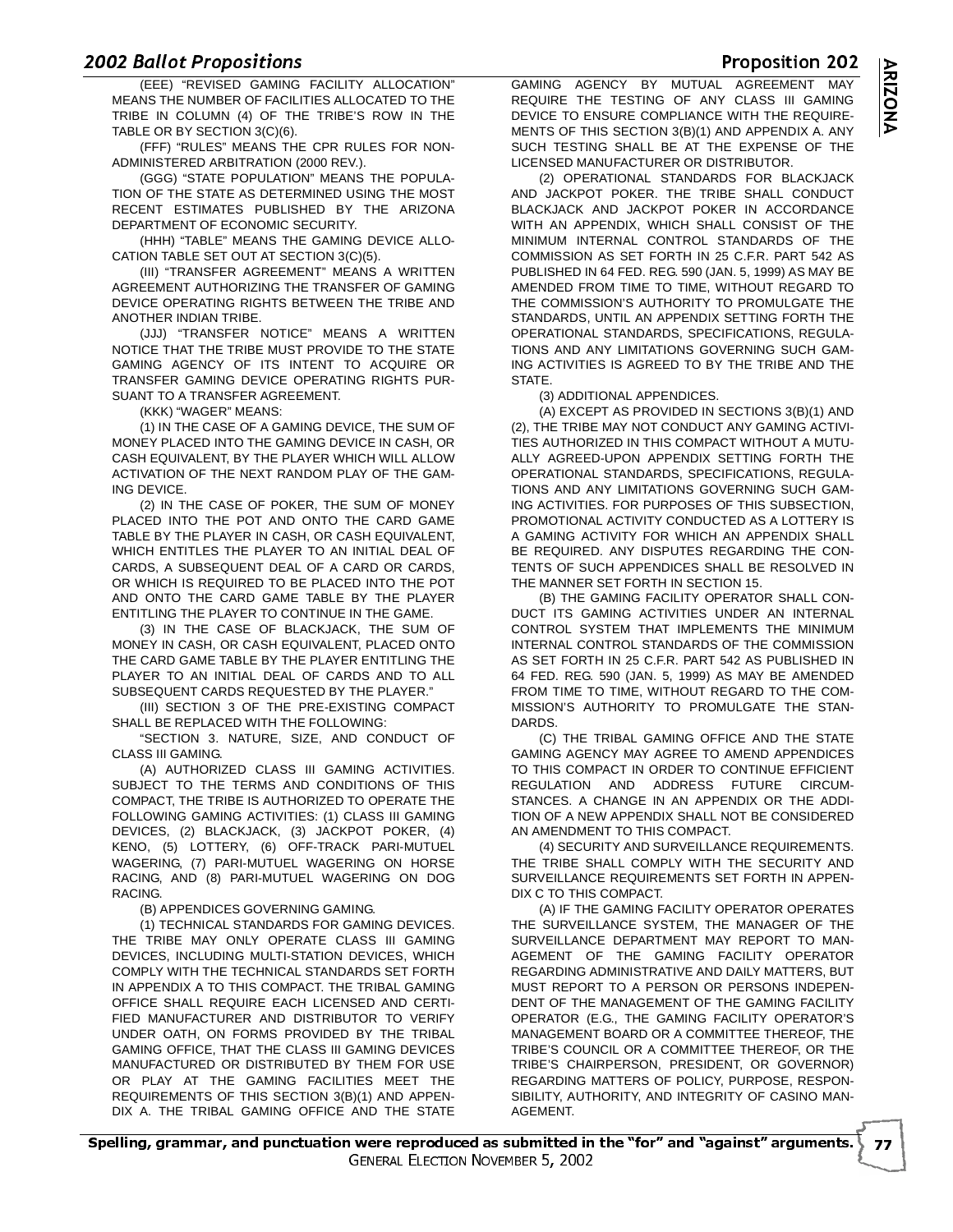# -

VE ZU.<br>TRIBAL OAMING OFFICE ORERATED THE LOW MUST MEET ACCEP. SURVEILLANCE SYSTEM, THE MANAGER OF ITS SUR-VEILLANCE DEPARTMENT MUST REPORT DIRECTLY TO THE EXECUTIVE DIRECTOR OF THE TRIBAL GAMING **OFFICE** 

(5) ONLINE ELECTRONIC GAME MANAGEMENT SYS-TEM. EACH GAMING FACILITY MUST HAVE AN ONLINE ELECTRONIC GAME MANAGEMENT SYSTEM THAT MEETS THE REQUIREMENTS OF APPENDIX A.

(B) IF THE TRIBAL GAMING OFFICE OPERATES THE<br>SURVEILLANCE SYSTEM, THE MANAGER OF ITS SUR-<br>VEILLANCE DEPARTMENT MUST REPORT DIRECTLY TO<br>THE EXECUTIVE DIRECTOR OF THE TRIBAL GAMING<br>OFFICE.<br>(5) ONLINE ELECTRONIC GAME MANAGEME (A) IF THE TRIBE IS AK-CHIN INDIAN COMMUNITY, FT. MCDOWELL YAVAPAI NATION, GILA RIVER INDIAN COM-MUNITY, PASCUA YAQUI TRIBE, SALT RIVER PIMA-MARI-COPA INDIAN COMMUNITY, OR TOHONO O'ODHAM NATION, THEN THE GAMING FACILITY OPERATOR SHALL PROVIDE THE STATE GAMING AGENCY WITH REAL TIME READ-ONLY ELECTRONIC ACCESS TO THE ONLINE ELECTRONIC GAME MANAGEMENT SYSTEM FOR EACH GAMING FACILITY OF THE TRIBE THAT IS LOCATED WITHIN FORTY (40) MILES OF A MUNICIPALITY WITH A POPULATION OF MORE THAN FOUR HUNDRED THOU-SAND (400,000), TO PROVIDE THE STATE GAMING AGENCY A MORE EFFECTIVE AND EFFICIENT MEANS OF REGULATING GAMING DEVICES AND TRACKING REVE-NUES.

1. THE STATE GAMING AGENCY'S REAL TIME READ-ONLY ELECTRONIC ACCESS SHALL BE LIMITED TO THE FOLLOWING DATA MAINTAINED BY THE ONLINE ELEC-TRONIC GAME MANAGEMENT SYSTEM, PROVIDED THAT THE DATA IS AVAILABLE IN REAL-TIME AND PROVIDING REAL-TIME ACCESS DOES NOT RESULT IN THE LOSS OF ACCUMULATION OF DATA ELEMENTS: COIN IN; COIN OUT; DROP (BILLS AND COINS); INDIVIDUAL BILLS DENOMINATION; VOUCHERS; THEORETICAL HOLD; VARIANCES; JACKPOTS; MACHINE FILLS; TICKET IN; TICKET OUT; SLOT DOOR OPENING; DROP DOOR OPEN-ING; CASH BOX OPENING; TICKET IN OPENING; TICKET OUT OPENING; AND NO-COMMUNICATION. IF PROVIDING THIS DATA IN REAL-TIME WOULD RESULT IN THE LOSS OF ACCUMULATION OF DATA ELEMENTS, THE GAMING FACILITY OPERATOR MUST PROVIDE THE STATE GAM-ING AGENCY WITH ACCESS TO THE DATA VIA END-OF-DAY REPORTS CONTAINING THE REQUIRED DATA.

2. THE STATE GAMING AGENCY SHALL PHASE IN THE SYSTEM TO PROVIDE IT WITH REAL TIME READ-ONLY ACCESS TO THE ONLINE ELECTRONIC GAME MAN-AGEMENT SYSTEM OVER A THREE YEAR PERIOD. THE STATE GAMING AGENCY SHALL PAY THE COST OF:

A. CONSTRUCTING AND MAINTAINING A DEDICATED TELECOMMUNICATIONS CONNECTION BETWEEN THE GAMING FACILITY OPERATOR'S SERVER ROOM AND THE STATE GAMING AGENCY'S OFFICES;

B. OBTAINING, INSTALLING, AND MAINTAINING ANY HARDWARE OR SOFTWARE NECESSARY TO INTERFACE BETWEEN THE GAMING FACILITY OPERATOR'S ONLINE ELECTRONIC GAME MANAGEMENT SYSTEM AND THE DEDICATED TELECOMMUNICATIONS CONNECTION; AND

C. OBTAINING, INSTALLING, AND MAINTAINING ANY HARDWARE OR SOFTWARE REQUIRED IN THE STATE GAMING AGENCY'S OFFICES.

3. THE STATE GAMING AGENCY'S DEDICATED TELE-COMMUNICATIONS CONNECTION FROM ITS OFFICES TO EACH GAMING FACILITY MUST MEET ACCEPTED INDUS-TRY STANDARDS FOR SECURITY SUFFICIENT TO MINI-MIZE THE POSSIBILITY OF ANY THIRD-PARTY INTERCEPTING ANY DATA TRANSMITTED FROM THE GAMING FACILITY OPERATOR'S ONLINE ELECTRONIC GAME MANAGEMENT SYSTEM OVER THE CONNECTION. THE STATE GAMING AGENCY'S SYSTEM SECURITY POL-

**EUGE BURGET TOPOSITIONS**<br>ICY MUST MEET ACCEPTED INDUSTRY STANDARDS TO ASSURE THAT DATA RECEIVED FROM THE GAMING FACILITY OPERATOR'S ONLINE ELECTRONIC GAME MANAGEMENT SYSTEM WILL NOT BE ACCESSIBLE TO UNAUTHORIZED PERSONS OR ENTITIES.

(B) THE STATE GAMING AGENCY (AND ITS OFFIC-ERS, EMPLOYEES, AND AGENTS) ARE PROHIBITED FROM:

1. USING ANY INFORMATION OBTAINED FROM THE GAMING FACILITY OPERATOR'S ONLINE ELECTRONIC GAME MANAGEMENT SYSTEM FOR ANY PURPOSE OTHER THAN TO CARRY OUT ITS DUTIES UNDER THIS COMPACT; AND

2. DISCLOSING ANY INFORMATION OBTAINED FROM THE GAMING FACILITY OPERATOR'S ONLINE ELEC-TRONIC GAME MANAGEMENT SYSTEM TO ANY PERSON OUTSIDE THE STATE GAMING AGENCY, EXCEPT AS PRO-VIDED IN SECTION 7(B) AND SECTION 12(C).

(C) NUMBER OF GAMING DEVICE OPERATING RIGHTS AND NUMBER OF GAMING FACILITIES.

(1) NUMBER OF GAMING DEVICES. THE TRIBE'S GAMING DEVICE OPERATING RIGHTS ARE EQUAL TO THE SUM OF ITS CURRENT GAMING DEVICE ALLOCA-TION, PLUS ANY RIGHTS TO OPERATE ADDITIONAL GAM-ING DEVICES ACQUIRED BY THE TRIBE IN ACCORDANCE WITH AND SUBJECT TO THE PROVISIONS OF SECTION 3(D). THE TRIBE MAY OPERATE ONE CLASS III GAMING DEVICE FOR EACH OF THE TRIBE'S GAMING DEVICE OPERATING RIGHTS.

(2) CLASS II GAMING DEVICES. THE TRIBE MAY OPERATE UP TO FORTY (40) CLASS II GAMING DEVICES IN A GAMING FACILITY WITHOUT ACQUIRING GAMING DEVICE OPERATING RIGHTS UNDER SECTION 3(D), BUT SUCH CLASS II GAMING DEVICES SHALL BE COUNTED AGAINST THE TRIBE'S NUMBER OF ADDITIONAL GAMING DEVICES. EACH CLASS II GAMING DEVICE IN EXCESS OF FORTY (40) THAT THE TRIBE OPERATES WITHIN ITS INDIAN LANDS SHALL BE COUNTED AGAINST THE TRIBE'S CURRENT GAMING DEVICE ALLOCATION.

(3) NUMBER OF GAMING FACILITIES AND MAXIMUM DEVICES PER GAMING FACILITY. THE TRIBE MAY OPER-ATE GAMING DEVICES IN THE NUMBER OF GAMING FACILITIES IN COLUMN (3) OR (4) OF THE TRIBE'S ROW IN THE TABLE, WHICHEVER IS LOWER, BUT SHALL NOT OPERATE MORE THAN ITS MAXIMUM DEVICES PER GAMING FACILITY IN ANY ONE GAMING FACILITY. THE MAXIMUM DEVICES PER GAMING FACILITY FOR THE TRIBE IS THE SUM OF THE TRIBE'S CURRENT GAMING DEVICE ALLOCATION (INCLUDING AUTOMATIC PERIODIC INCREASES UNDER SECTION 3(C)(4)), PLUS THE TRIBE'S ADDITIONAL GAMING DEVICES, EXCEPT IF THE TRIBE IS SALT RIVER PIMA-MARICOPA INDIAN COMMUNITY, GILA RIVER INDIAN COMMUNITY, PASCUA YAQUI TRIBE, TOHONO O'ODHAM NATION, OR NAVAJO NATION, THEN THE MAXIMUM DEVICES PER GAMING FACILITY IS THE SAME NUMBER AS THE MAXIMUM DEVICES PER GAM-ING FACILITY FOR AK-CHIN INDIAN COMMUNITY AND FT. MCDOWELL YAVAPAI NATION. IF THE TRIBE IS THE TOHONO O'ODHAM NATION, AND IF THE TRIBE OPER-ATES FOUR (4) GAMING FACILITIES, THEN AT LEAST ONE OF THE FOUR (4) GAMING FACILITIES SHALL: (I) BE AT LEAST FIFTY (50) MILES FROM THE EXISTING GAMING FACILITIES OF THE TRIBE IN THE TUCSON METROPOLI-TAN AREA AS OF THE EFFECTIVE DATE; (II) HAVE NO MORE THAN SIX HUNDRED FORTY-FIVE (645) GAMING DEVICES; AND (III) HAVE NO MORE THAN SEVENTY-FIVE (75) CARD GAME TABLES.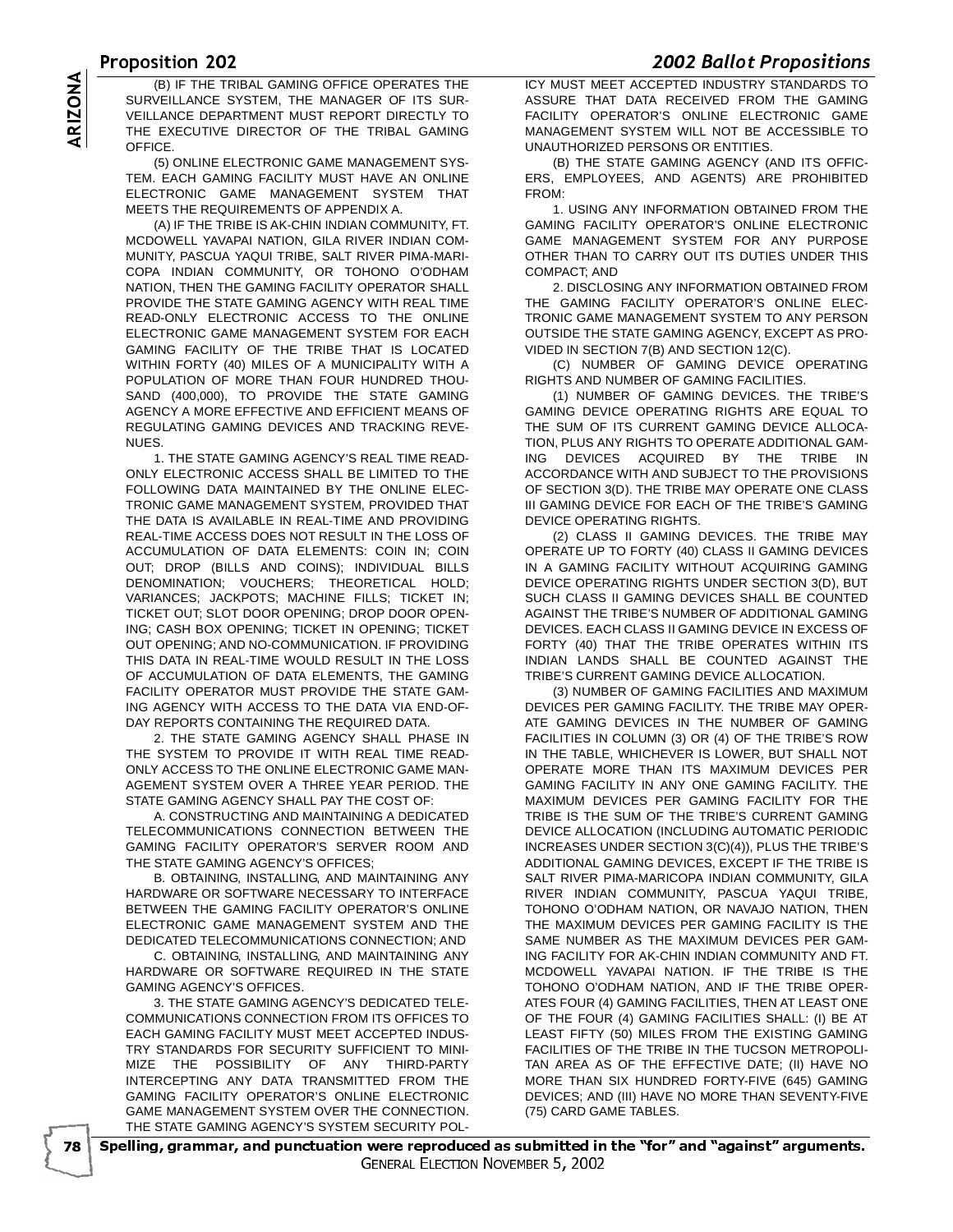# $\frac{2002 \text{ hours}}{40 \text{ pF}}$



 -(4) PERIODIC INCREASE. DURING THE TERM OF THIS COMPACT, THE TRIBE'S CURRENT GAMING DEVICE ALLOCATION SHALL BE AUTOMATICALLY INCREASED (BUT NOT DECREASED), WITHOUT THE NEED TO AMEND THIS COMPACT ON EACH FIVE-YEAR ANNIVERSARY OF THE EFFECTIVE DATE, TO THE NUMBER EQUAL TO THE GAMING DEVICE ALLOCATION TABLE

 CURRENT GAMING DEVICE ALLOCATION SPECIFIED IN THE TABLE MULTIPLIED BY THE POPULATION ADJUST-MENT RATE (WITH ANY FRACTIONS ROUNDED UP TO THE NEXT WHOLE NUMBER). (5) GAMING DEVICE ALLOCATION TABLE.

Proposition 202

| <b>LISTED TRIBE</b>                                                    | (1)<br><b>CURRENT</b><br><b>GAMING</b><br><b>DEVICE</b><br>ALLO-<br><b>CATION</b> | (2)<br><b>ADDITIONAL</b><br><b>GAMING</b><br><b>DEVICES</b> | (3)<br><b>PREVIOUS</b><br><b>GAMING</b><br><b>FACILITY</b><br><b>ALLOCATION</b> | (4)<br><b>REVISED</b><br><b>GAMING</b><br><b>FACILITY</b><br><b>ALLOCATION</b> |
|------------------------------------------------------------------------|-----------------------------------------------------------------------------------|-------------------------------------------------------------|---------------------------------------------------------------------------------|--------------------------------------------------------------------------------|
|                                                                        |                                                                                   |                                                             |                                                                                 |                                                                                |
| THE COCOPAH INDIAN TRIBE                                               | 475                                                                               | 170                                                         | 2                                                                               | $\overline{2}$                                                                 |
| FORT MOJAVE INDIAN TRIBE                                               | 475                                                                               | 370                                                         | 2                                                                               | $\overline{2}$                                                                 |
| <b>QUECHAN TRIBE</b>                                                   | 475                                                                               | 370                                                         | 2                                                                               | 2                                                                              |
| TONTO APACHE TRIBE                                                     | 475                                                                               | 170                                                         | 2                                                                               | 1                                                                              |
| YAVAPAI-APACHE NATION                                                  | 475                                                                               | 370                                                         | $\overline{c}$                                                                  | 1                                                                              |
| YAVAPAI-PRESCOTT TRIBE                                                 | 475                                                                               | 370                                                         | 2                                                                               | 2                                                                              |
| COLORADO RIVER INDIAN TRIBES                                           | 475                                                                               | 370                                                         | 2                                                                               | 2                                                                              |
| SAN CARLOS APACHE TRIBE                                                | 900                                                                               | 230                                                         | 3                                                                               | 2                                                                              |
| WHITE MOUNTAIN APACHE TRIBE                                            | 900                                                                               | 40                                                          | 3                                                                               | 2                                                                              |
| AK-CHIN INDIAN COMMUNITY                                               | 475                                                                               | 523                                                         | 2                                                                               | 1                                                                              |
| FT. MCDOWELL YAVAPAI NATION                                            | 475                                                                               | 523                                                         | 2                                                                               | 1                                                                              |
| SALT RIVER PIMA-MARICOPA INDIAN<br><b>COMMUNITY</b>                    | 700                                                                               | 830                                                         | 3                                                                               | 2                                                                              |
| GILA RIVER INDIAN COMMUNITY                                            | 1400                                                                              | 1020                                                        | 4                                                                               | 3                                                                              |
| PASCUA YAQUI TRIBE                                                     | 900                                                                               | 670                                                         | 3                                                                               | 2                                                                              |
| TOHONO O'ODHAM NATION                                                  | 1400                                                                              | 1020                                                        | 4                                                                               | 4                                                                              |
| <b>SUBTOTAL</b>                                                        | 10,475                                                                            |                                                             | 38                                                                              | 29                                                                             |
| NON-GAMING TRIBES (AS OF 5/1/02)                                       |                                                                                   |                                                             |                                                                                 |                                                                                |
| <b>HAVASUPAI TRIBE</b>                                                 | 475                                                                               |                                                             | $\overline{2}$                                                                  |                                                                                |
| <b>HUALAPAI TRIBE</b>                                                  | 475                                                                               |                                                             | $\overline{2}$                                                                  |                                                                                |
| KAIBAB-PAIUTE TRIBE                                                    | 475                                                                               |                                                             | 2                                                                               |                                                                                |
| <b>HOPI TRIBE</b>                                                      | 900                                                                               |                                                             | 3                                                                               |                                                                                |
| NAVAJO NATION                                                          | 2400                                                                              |                                                             | 4                                                                               |                                                                                |
| SAN JUAN SOUTHERN PAIUTE TRIBE                                         | 475                                                                               |                                                             | 2                                                                               |                                                                                |
| <b>SUBTOTAL</b>                                                        | 5,200                                                                             |                                                             | 15                                                                              |                                                                                |
| <b>STATE TOTAL</b><br>(6) IF THE TRIBE IS NOT LISTED ON THE TABLE, THE | 15,675                                                                            |                                                             | 53                                                                              |                                                                                |
| TRIBE'S CURRENT DEVICE ALLOCATION SHALL BE FOUR                        |                                                                                   |                                                             |                                                                                 |                                                                                |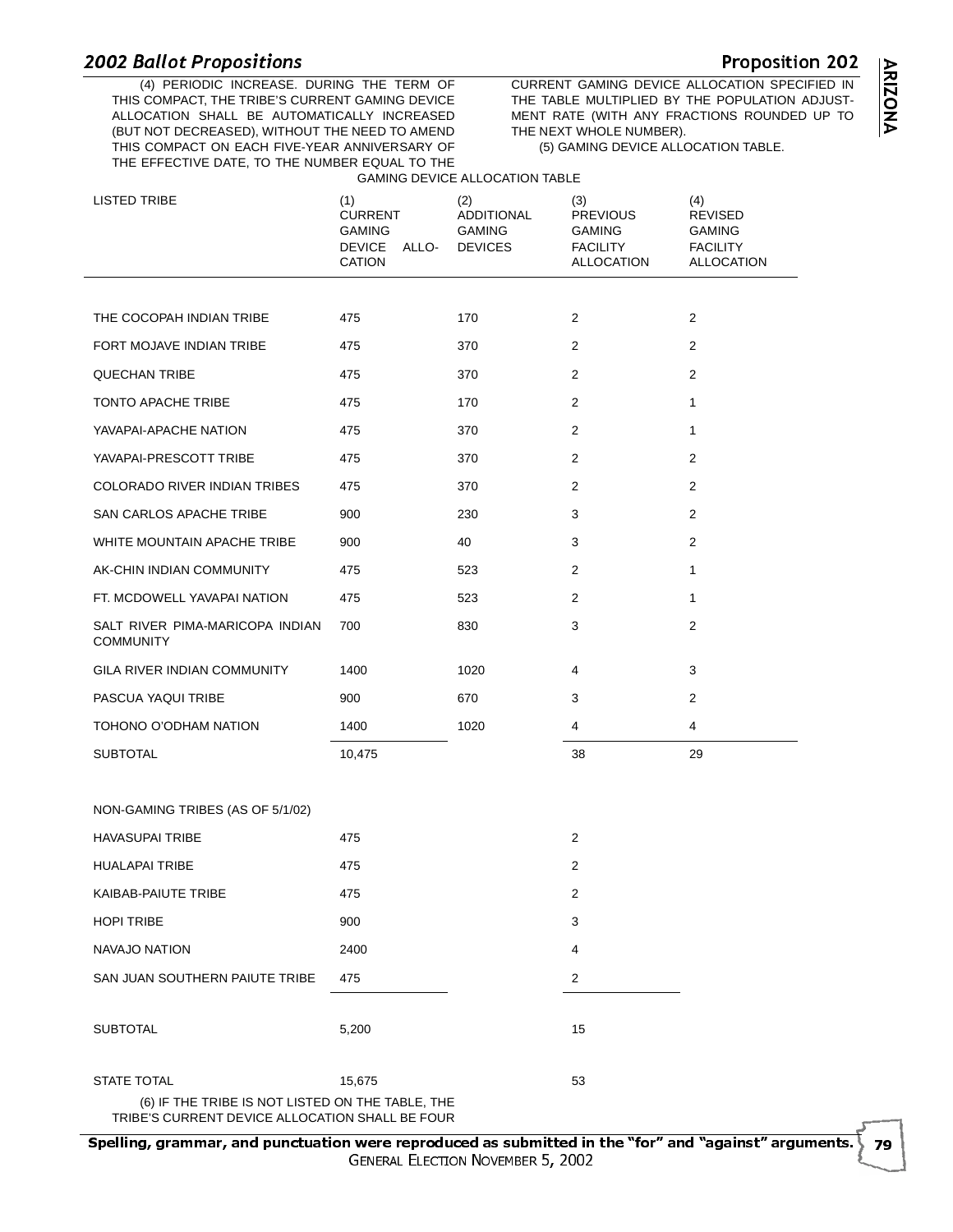<u>UPOSICION ZUZ</u><br>- HINDRED SEVENTYENE (475) OAMNO REVISER AND LEEESTIVE DATE DY MILITI THE TRIBE'S REVISED GAMING FACILITY ALLOCATION SHALL BE TWO (2) GAMING FACILITIES.

HUNDRED SEVENTY-FIVE (475) GAMING DEVICES AND<br>THE TRIBE'S REVISED GAMING FACILITY ALLOCATION<br>SHALL BE TWO (2) GAMING FACILITIES.<br>(7) MULTI-STATION DEVICES. NO MORE THAN TWO<br>AND ONE-HALF PERCENT (2.5%) OF THE GAMING<br>DEVICES (7) MULTI-STATION DEVICES. NO MORE THAN TWO AND ONE-HALF PERCENT (2.5%) OF THE GAMING DEVICES IN A GAMING FACILITY (ROUNDED OFF TO THE NEAREST WHOLE NUMBER) MAY BE MULTI-STATION DEVICES.

(D) TRANSFER OF GAMING DEVICE OPERATING RIGHTS.

(1) TRANSFER REQUIREMENTS. DURING THE TERM OF THIS COMPACT, THE TRIBE MAY ENTER INTO A TRANSFER AGREEMENT WITH ONE OR MORE INDIAN TRIBES TO ACQUIRE GAMING DEVICE OPERATING RIGHTS UP TO THE TRIBE'S NUMBER OF ADDITIONAL GAMING DEVICES OR TO TRANSFER SOME OR ALL THE TRIBE'S GAMING DEVICE OPERATING RIGHTS UP TO THE TRIBE'S CURRENT GAMING DEVICE ALLOCATION, EXCEPT THAT IF THE TRIBE IS NAVAJO NATION, THEN THE TRIBE MAY TRANSFER ONLY UP TO 1400 GAMING DEVICES OF ITS CURRENT GAMING DEVICE ALLOCA-TION. THE TRIBE'S ACQUISITION OR TRANSFER OF GAMING DEVICE OPERATING RIGHTS IS SUBJECT TO THE FOLLOWING CONDITIONS:

(A) GAMING COMPACT. EACH INDIAN TRIBE THAT IS A PARTY TO A TRANSFER AGREEMENT MUST HAVE A VALID AND EFFECTIVE NEW COMPACT AS DEFINED IN A.R.S. SECTION 5-601.02(I)(6) THAT CONTAINS A PROVI-SION SUBSTANTIALLY SIMILAR TO THIS SECTION 3(D) PERMITTING TRANSFERS OF THE INDIAN TRIBE'S GAM-ING DEVICE OPERATING RIGHTS.

(B) FORBEARANCE AGREEMENT. IF THE TRIBE ENTERS INTO A TRANSFER AGREEMENT TO TRANSFER SOME OR ALL OF ITS GAMING DEVICE OPERATING RIGHTS THE TRIBE SHALL ALSO EXECUTE A FORBEAR-ANCE AGREEMENT WITH THE STATE. THE FORBEAR-ANCE AGREEMENT SHALL INCLUDE:

1. A WAIVER OF ALL RIGHTS OF THE TRIBE TO PUT INTO PLAY OR OPERATE THE NUMBER OF GAMING DEVICE OPERATING RIGHTS TRANSFERRED DURING THE TERM OF THE TRANSFER AGREEMENT;

2. AN AGREEMENT BY THE TRIBE TO REDUCE ITS GAMING FACILITY ALLOCATION DURING THE TERM OF THE TRANSFER AGREEMENT AS FOLLOWS:

| NUMBER OF<br>TRANSFERRED GAMING<br>DEVICE OPERATING<br><b>RIGHTS</b> | <b>REDUCTIONS IN GAMING</b><br><b>FACILITY ALLOCATION</b> |
|----------------------------------------------------------------------|-----------------------------------------------------------|
| $1 - 475$                                                            |                                                           |

| 476 - 1020  |   |
|-------------|---|
| 1021 - 1400 | 3 |

(I) IF THE TRIBE'S NUMBER UNDER COLUMN (4) OF THE TABLE IS LOWER THAN THE TRIBE'S NUMBER UNDER COL-UMN (3), THEN THE TRIBE SHALL BE CREDITED FOR THE REDUCTION, IF THE TRIBE ENTERS INTO A TRANSFER AGREEMENT.

(II) THE NUMBERS IN THE COLUMN UNDER NUMBER OF TRANSFERRED GAMING DEVICE OPERATING RIGHTS SHALL BE INCREASED ON EACH FIVE-YEAR ANNIVERSARY OF THE

EFFECTIVE DATE BY MULTIPLYING EACH SUCH NUMBER, OTHER THAN ONE (1), BY THE POPULATION ADJUSTMENT **RATE** 

(III) REDUCTIONS IN THE GAMING FACILITY ALLOCATION WILL BE BASED ON THE CUMULATIVE TOTAL NUMBER OF GAMING DEVICE OPERATING RIGHTS TRANSFERRED BY THE TRIBE UNDER ALL TRANSFER AGREEMENTS THAT ARE IN EFFECT.

(IV) IF THE TRIBE IS THE NAVAJO NATION, THEN THE TRIBE'S GAMING FACILITY ALLOCATION SHALL BE TWO (2), EVEN IF THE TRIBE TRANSFERS UP TO 1400 GAMING DEVICE OPERATING RIGHTS.

(C) GAMING FACILITY NOT REQUIRED. THE TRIBE MAY TRANSFER UNUSED GAMING DEVICE OPERATING RIGHTS WHETHER OR NOT IT HAS A GAMING FACILITY ALLOCATION.

(D) CURRENT OPERATION. THE TRIBE MUST OPERATE GAMING DEVICES AT LEAST EQUAL TO ITS CURRENT GAM-ING DEVICE ALLOCATION BEFORE, OR SIMULTANEOUSLY WITH, THE TRIBE ACQUIRING THE RIGHT TO OPERATE ADDI-TIONAL GAMING DEVICES BY A TRANSFER AGREEMENT. THE TRIBE IS NOT REQUIRED TO UTILIZE ANY GAMING DEVICE OPERATING RIGHTS IT ACQUIRES, OR TO UTILIZE THEM PRIOR TO ACQUIRING ADDITIONAL GAMING DEVICE OPER-ATING RIGHTS.

(E) TRANSFER OF ACQUIRED GAMING DEVICE OPERAT-ING RIGHTS PROHIBITED. THE TRIBE SHALL NOT AT ANY TIME SIMULTANEOUSLY ACQUIRE GAMING DEVICE OPERAT-ING RIGHTS AND TRANSFER GAMING DEVICE OPERATING RIGHTS PURSUANT TO TRANSFER AGREEMENTS.

(2) TRANSFER AGREEMENTS. TRANSFERS OF GAMING DEVICE OPERATING RIGHTS MAY BE MADE PURSUANT TO A TRANSFER AGREEMENT BETWEEN TWO INDIAN TRIBES. A TRANSFER AGREEMENT MUST INCLUDE THE FOLLOWING PROVISIONS:

(A) NUMBER. THE NUMBER OF GAMING DEVICE OPERAT-ING RIGHTS TRANSFERRED AND ACQUIRED.

(B) TERM. THE DURATION OF THE TRANSFER AGREE-MENT.

(C) CONSIDERATION. THE CONSIDERATION TO BE PAID BY THE INDIAN TRIBE ACQUIRING THE GAMING DEVICE OPERATING RIGHTS TO THE INDIAN TRIBE TRANSFERRING THE GAMING DEVICE OPERATING RIGHTS AND THE METHOD OF PAYMENT.

(D) DISPUTE RESOLUTION. THE DISPUTE RESOLUTION AND ENFORCEMENT PROCEDURES, INCLUDING A PROVI-SION FOR THE STATE TO RECEIVE NOTICE OF ANY SUCH PROCEEDING.

(E) NOTICE. A PROCEDURE TO PROVIDE QUARTERLY NOTICE TO THE STATE GAMING AGENCY OF PAYMENTS MADE AND RECEIVED, AND TO PROVIDE TIMELY NOTICE OF DISPUTES, REVOCATION, AMENDMENT, AND TERMINATION.

(3) TRANSFER NOTICE. AT LEAST THIRTY (30) DAYS PRIOR TO THE EXECUTION OF A TRANSFER AGREEMENT, THE TRIBE MUST SEND TO THE STATE GAMING AGENCY A TRANSFER NOTICE OF ITS INTENT TO ACQUIRE OR TRANS-FER GAMING DEVICE OPERATING RIGHTS. THE TRANSFER NOTICE SHALL INCLUDE A COPY OF THE PROPOSED TRANS-FER AGREEMENT, THE PROPOSED FORBEARANCE AGREE-MENT AND A COPY OF THE TRIBAL RESOLUTION AUTHORIZING THE ACQUISITION OR TRANSFER.

(4) STATE GAMING AGENCY DENIAL OF TRANSFER. THE STATE GAMING AGENCY MAY DENY A TRANSFER AS SET FORTH IN A TRANSFER NOTICE ONLY IF: (I) THE PROPOSED TRANSFER VIOLATES THE CONDITIONS SET FORTH IN SEC-TION 3(D)(1), OR (II) THE PROPOSED TRANSFER AGREEMENT DOES NOT CONTAIN THE MINIMUM REQUIREMENTS LISTED IN SECTION 3(D)(2). THE STATE GAMING AGENCY'S DENIAL OF A PROPOSED TRANSFER MUST BE IN WRITING, MUST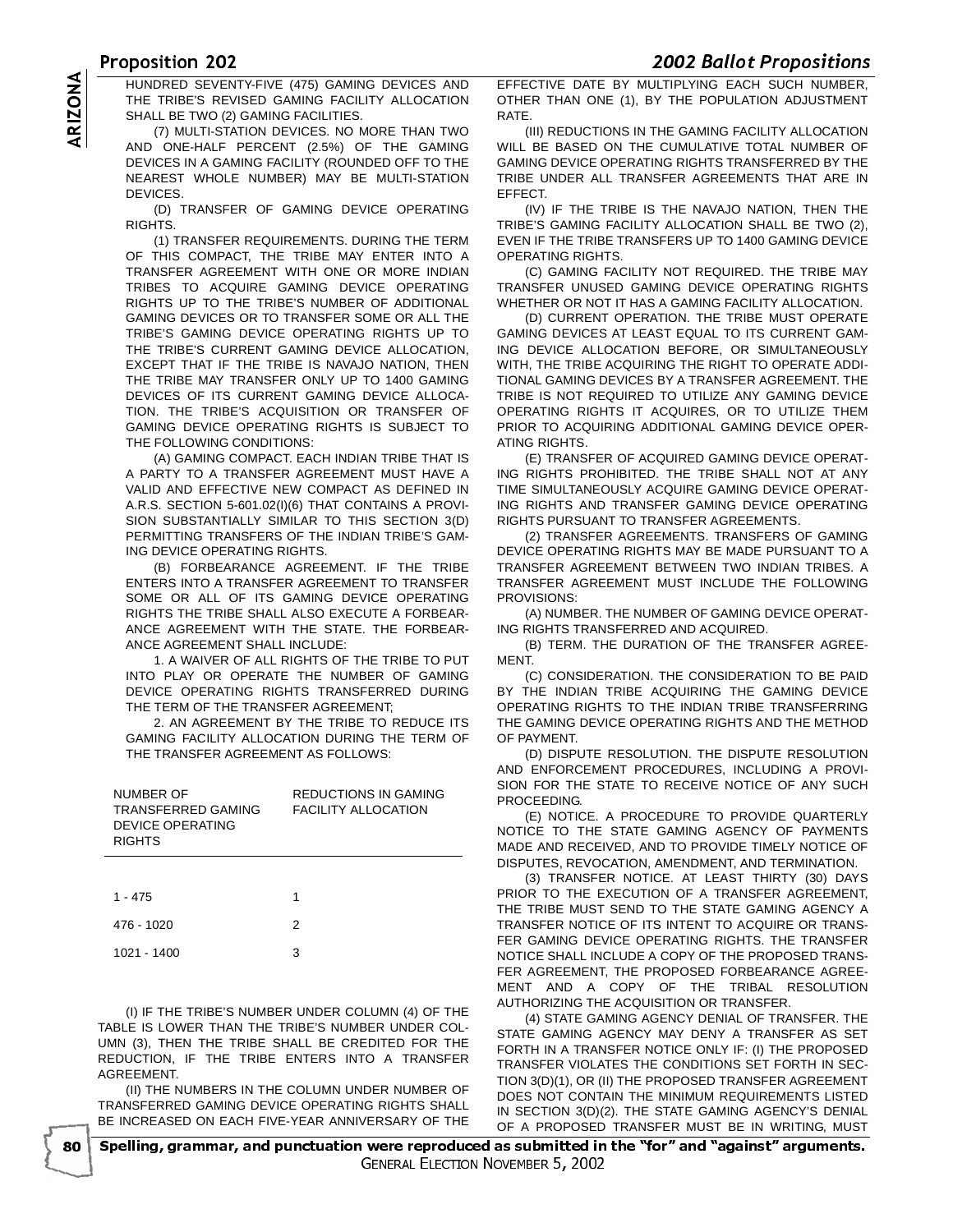**2002 BUNDET FORDSTEIDES**<br>INCLUDE THE SPECIFIC REASON(S) FOR THE DENIAL (INCLUDING COPIES OF ALL DOCUMENTATION RELIED UPON BY THE STATE GAMING AGENCY TO THE EXTENT ALLOWED BY STATE LAW), AND MUST BE RECEIVED BY THE TRIBE WITHIN THIRTY (30) DAYS OF THE STATE GAMING AGENCY'S RECEIPT OF THE TRANSFER NOTICE. IF THE TRIBE DIS-PUTES THE STATE GAMING AGENCY'S DENIAL OF A PRO-POSED TRANSFER, THE TRIBE SHALL HAVE THE RIGHT TO HAVE SUCH DISPUTE RESOLVED PURSUANT TO SECTION 15.

(5) EFFECTIVE DATE OF TRANSFER. IF THE TRIBE DOES NOT RECEIVE A NOTICE OF DENIAL OF THE TRANSFER FROM THE STATE GAMING AGENCY WITHIN THE TIME PERIOD SPECIFIED ABOVE, THE PROPOSED TRANSFER AGREEMENT SHALL BECOME EFFECTIVE ON THE LATER OF THE THIRTY-FIRST (31ST) DAY FOLLOWING THE STATE GAM-ING AGENCY'S RECEIPT OF THE TRANSFER NOTICE OR THE DATE SET FORTH IN THE TRANSFER AGREEMENT.

(6) USE OF BROKERS. THE TRIBE SHALL NOT CON-TRACT WITH ANY PERSON TO ACT AS A BROKER IN CON-NECTION WITH A TRANSFER AGREEMENT. NO PERSON SHALL BE PAID A PERCENTAGE FEE OR A COMMISSION AS A RESULT OF A TRANSFER AGREEMENT, NOR SHALL ANY PER-SON RECEIVE A SHARE OF ANY FINANCIAL INTEREST IN THE TRANSFER AGREEMENT OR THE PROCEEDS GENERATED BY THE TRANSFER AGREEMENT. ANY PERSON ACTING AS A BROKER IN CONNECTION WITH A TRANSFER AGREEMENT IS PROVIDING GAMING SERVICES.

(7) REVENUE FROM TRANSFER AGREEMENTS. THE TRIBE AGREES THAT: (I) ALL PROCEEDS RECEIVED BY THE TRIBE AS A TRANSFEROR UNDER A TRANSFER AGREEMENT ARE NET REVENUES FROM TRIBAL GAMING AS DEFINED BY THE ACT AND THAT SUCH PROCEEDS SHALL BE USED FOR THE PURPOSES PERMITTED UNDER THE ACT; AND (II) THE TRIBE SHALL INCLUDE THE PROCEEDS IN AN ANNUAL AUDIT AND SHALL MAKE AVAILABLE TO THE STATE THAT PORTION OF THE AUDIT ADDRESSING PROCEEDS FROM TRANSFER AGREEMENTS.

(8) AGREED UPON PROCEDURES REPORT. THE TRIBE AGREES TO PROVIDE TO THE STATE GAMING AGENCY, EITHER SEPARATELY OR WITH THE OTHER PARTY TO THE TRANSFER AGREEMENT, AN AGREED UPON PROCEDURES REPORT FROM AN INDEPENDENT CERTIFIED PUBLIC ACCOUNTANT. THE PROCEDURES TO BE EXAMINED AND REPORTED UPON ARE WHETHER PAYMENTS MADE UNDER THE TRANSFER AGREEMENT WERE MADE IN THE PROPER AMOUNT, MADE AT THE PROPER TIME, AND DEPOSITED IN AN ACCOUNT OF THE INDIAN TRIBE TRANSFERRING GAMING DEVICE OPERATING RIGHTS.

(9) STATE PAYMENT. PROCEEDS RECEIVED BY THE TRIBE AS A TRANSFEROR UNDER A TRANSFER AGREEMENT FROM THE TRANSFER OF GAMING DEVICE OPERATING RIGHTS ARE NOT SUBJECT TO ANY PAYMENT TO THE STATE UNDER THIS COMPACT OR OTHERWISE.

(10) COMPACT ENFORCEMENT; EFFECT ON TRANSFER AGREEMENTS. IF THE TRIBE ACQUIRES GAMING DEVICE OPERATING RIGHTS UNDER A TRANSFER AGREEMENT, NO DISPUTE BETWEEN THE STATE AND THE OTHER PARTY TO THE TRANSFER AGREEMENT SHALL AFFECT THE TRIBE'S RIGHTS UNDER THE TRANSFER AGREEMENT OR THE TRIBE'S OBLIGATIONS TO MAKE THE PAYMENTS REQUIRED UNDER THE TRANSFER AGREEMENT. IF THE TRIBE TRANS-FERS GAMING DEVICE OPERATING RIGHTS UNDER A TRANS-FER AGREEMENT, NO DISPUTE BETWEEN THE STATE AND THE OTHER PARTY TO THE TRANSFER AGREEMENT SHALL AFFECT THE TRIBE'S RIGHTS UNDER THE TRANSFER AGREEMENT OR THE OBLIGATIONS OF THE OTHER PARTY TO THE TRANSFER AGREEMENT TO MAKE THE PAYMENTS

opositions<br>CIFIC REASON(S) FOR THE DENIAL REQUIRED UNDER THE TRANSFER AGREEMENT. THESE PROVISIONS SHALL NOT APPLY TO A DISPUTE AMONG THE STATE AND BOTH PARTIES TO A TRANSFER AGREEMENT REGARDING THE VALIDITY OF A TRANSFER AGREEMENT OR TO A DISPUTE BETWEEN THE PARTIES TO A TRANSFER AGREEMENT REGARDING A BREACH OF THE TRANSFER AGREEMENT.

> (11) ACCESS TO RECORDS REGARDING TRANSFER AGREEMENT. THE STATE GAMING AGENCY SHALL HAVE ACCESS TO ALL RECORDS OF THE TRIBE DIRECTLY RELAT-ING TO TRANSFER AGREEMENTS AND FORBEARANCE AGREEMENTS UNDER SECTION 7(B).

> (12) TRANSFER AND ACQUISITION OF POOLED GAMING DEVICES.

(A) THE TRIBE IS AUTHORIZED TO JOIN WITH OTHER INDIAN TRIBES TO PERIODICALLY ESTABLISH A POOL TO COLLECT GAMING DEVICE OPERATING RIGHTS FROM INDIAN TRIBES THAT DESIRE TO TRANSFER GAMING DEVICE OPER-ATING RIGHTS AND TRANSFER THEM TO INDIAN TRIBES THAT DESIRE TO ACQUIRE GAMING DEVICE OPERATING RIGHTS. IF THE TRIBE IS OPERATING ALL OF ITS CURRENT GAMING DEVICE ALLOCATION AND, AFTER MAKING REASON-ABLE EFFORTS TO DO SO, THE TRIBE IS NOT ABLE TO ACQUIRE ADDITIONAL GAMING DEVICES PURSUANT TO AN AGREEMENT DESCRIBED IN SECTION 3(D)(2), THE TRIBE MAY ACQUIRE ADDITIONAL GAMING DEVICES UP TO THE NUMBER SPECIFIED IN THE TABLE FOR THE TRIBE FROM A TRANSFER POOL UNDER PROCEDURES AGREED TO BY INDIAN TRIBES PARTICIPATING IN THE TRANSFER POOL AND THE STATE.

(B) THE TRIBE AND THE STATE ARE AUTHORIZED TO ESTABLISH A POOLING MECHANISM, UNDER PROCEDURES AGREED TO BY THE TRIBE AND THE STATE, BY WHICH THE RIGHTS TO OPERATE GAMING DEVICES THAT ARE NOT IN OPERATION MAY BE ACQUIRED BY AN INDIAN TRIBE THROUGH AN AGREEMENT WITH THE STATE. IF THE TRIBE IS OPERATING ALL OF ITS CURRENT GAMING DEVICE ALLOCA-TION AND, AFTER MAKING REASONABLE EFFORTS TO DO SO, THE TRIBE IS NOT ABLE TO ACQUIRE ADDITIONAL GAM-ING DEVICES PURSUANT TO AN AGREEMENT DESCRIBED IN SECTION 3(D)(2) OR FROM ANY TRANSFER POOL ESTAB-LISHED PURSUANT TO SECTION 3(D)(12)(A) WITHIN 90 DAYS AFTER THE OPENING OF A TRANSFER POOL ESTABLISHED PURSUANT TO SECTION 3(D)(12(A), THE TRIBE MAY ACQUIRE ADDITIONAL GAMING DEVICES FROM THE STATE UP TO THE NUMBER SPECIFIED IN THE TABLE FOR THE TRIBE AT A PRICE THAT IS AT LEAST ONE HUNDRED PERCENT (100%) OF THE HIGHEST PRICE PAID TO DATE FOR THE TRANSFER OF AT LEAST ONE HUNDRED (100) GAMING DEVICE OPERATING RIGHTS FOR A TERM OF AT LEAST FIVE (5) YEARS. THE MON-IES PAID BY AN INDIAN TRIBE TO ACQUIRE ADDITIONAL GAM-ING DEVICES UNDER AN AGREEMENT PURSUANT TO THIS SECTION 3(D)(12)(B) SHALL BENEFIT INDIAN TRIBES THAT HAVE THE RIGHT TO OPERATE GAMING DEVICES THAT ARE ELIGIBLE TO BE TRANSFERRED AND ARE NOT IN OPERA-TION. THE STATE SHALL PROVIDE INDIAN TRIBES THAT ARE ELIGIBLE TO ENTER INTO AN AGREEMENT WITH THE STATE PURSUANT TO THIS SECTION 3(D)(12)(B) THE OPPORTUNITY TO PARTICIPATE IN THE POOL PURSUANT TO THE PROCE-DURES AGREED TO BY THE TRIBE AND THE STATE.

(C) PRIOR TO AGREEING TO ANY PROCEDURES WITH ANY INDIAN TRIBE PURSUANT TO SECTIONS 3(D)(12)(A) OR (B), THE STATE SHALL PROVIDE NOTICE TO THE TRIBE OF THE PROPOSED PROCEDURES.

(E) NUMBER OF CARD GAME TABLES.

(1) NUMBER OF CARD GAME TABLES; NUMBER OF PLAYERS PER GAME. SUBJECT TO THE TERMS AND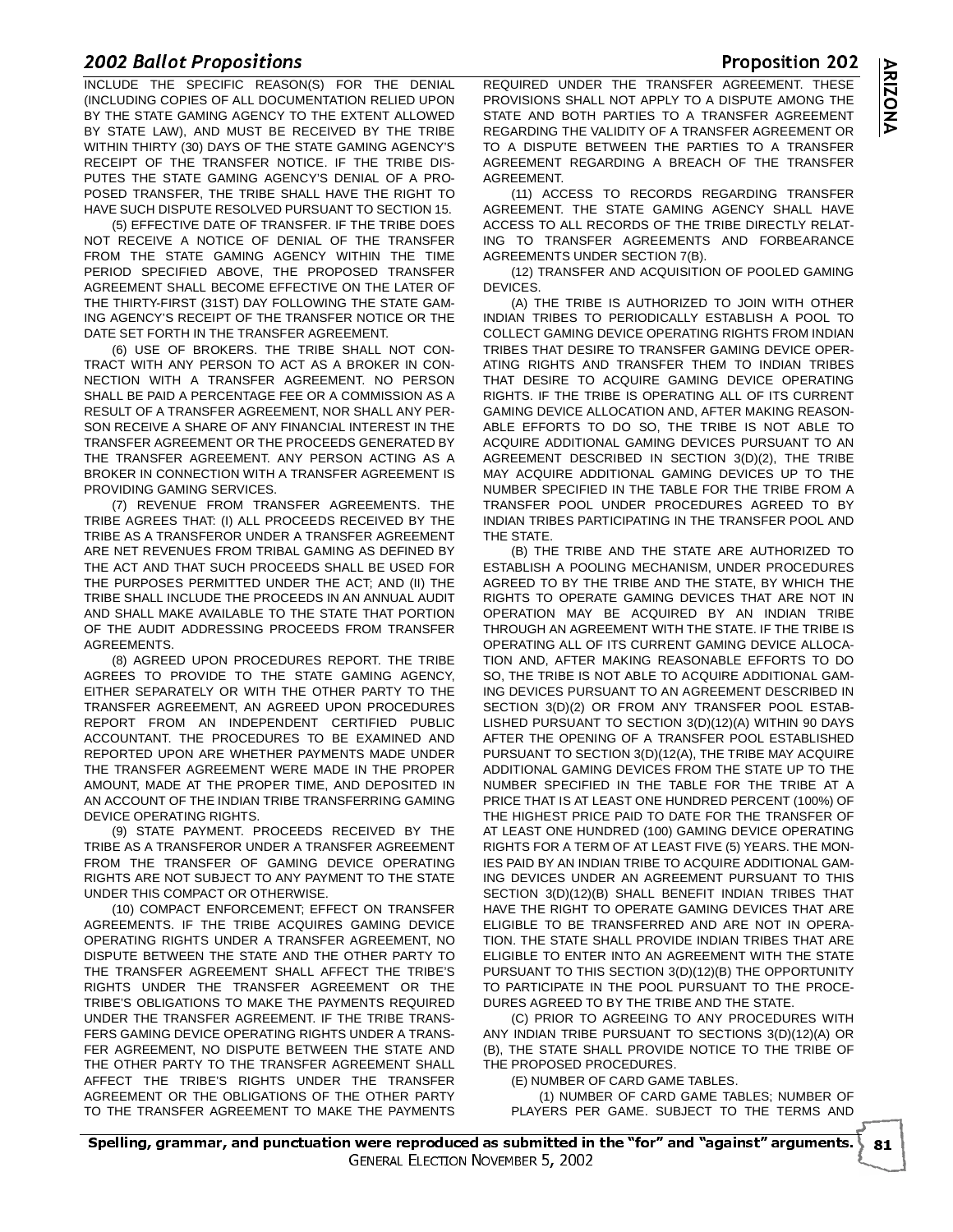<u>OPUSICION COLORADO COMPANADO EN ESPECIO ANTINO EN LA TINETENE QUALI</u> CONDITIONS OF THIS COMPACT, THE TRIBE IS AUTHO-<br>RIZED TO OPERATE UP TO SEVENTY-FIVE (75) CARD<br>GAME TABLES WITHIN EACH GAMING FACILITY THAT IS<br>LOCATED MORE THAN FORTY (40) MILES FROM ANY<br>MUNICIPALITY WITH A POPULATION OF MO RIZED TO OPERATE UP TO SEVENTY-FIVE (75) CARD GAME TABLES WITHIN EACH GAMING FACILITY THAT IS LOCATED MORE THAN FORTY (40) MILES FROM ANY MUNICIPALITY WITH A POPULATION OF MORE THAN FOUR HUNDRED THOUSAND (400,000) PERSONS; AND UP TO ONE HUNDRED (100) CARD GAME TABLES WITHIN EACH GAMING FACILITY THAT IS LOCATED WITHIN FORTY (40) MILES OF A MUNICIPALITY WITH A POPULA-TION OF MORE THAN FOUR HUNDRED THOUSAND (400,000) PERSONS. EACH BLACKJACK TABLE SHALL BE LIMITED TO NO MORE THAN SEVEN (7) AVAILABLE PLAYER POSITIONS PLUS THE DEALER. EACH POKER TABLE SHALL BE LIMITED TO NO MORE THAN TEN (10) AVAILABLE PLAYER POSITIONS PLUS THE DEALER. THE TRIBE AGREES THAT IT WILL NOT OPERATE CARD GAMES OUTSIDE OF A GAMING FACILITY.

(2) PERIODIC INCREASES IN THE NUMBER OF CARD GAME TABLES. THE NUMBER OF CARD GAME TABLES THAT THE TRIBE IS AUTHORIZED TO OPERATE IN EACH GAMING FACILITY SHALL BE AUTOMATICALLY INCREASED (BUT NOT DECREASED), WITHOUT THE NEED TO AMEND THIS COMPACT ON EACH FIVE-YEAR ANNIVERSARY OF THE EFFECTIVE DATE, TO THE NUM-BER THAT IS EQUAL TO THE NUMBER OF CARD GAME TABLES THE TRIBE IS AUTHORIZED TO OPERATE IN EACH GAMING FACILITY SET FORTH IN SECTION 3(E)(1) MULTIPLIED BY THE APPLICABLE POPULATION ADJUST-MENT RATE (WITH ANY FRACTION ROUNDED UP TO THE NEXT WHOLE NUMBER).

(F) NUMBER OF KENO GAMES. SUBJECT TO THE TERMS AND CONDITIONS OF THIS COMPACT, THE TRIBE IS AUTHORIZED TO OPERATE NO MORE THAN TWO (2) KENO GAMES PER GAMING FACILITY.

(G) INTER-TRIBAL PARITY PROVISIONS.

(1) GAMING DEVICES. EXCEPT AS PROVIDED IN SECTION 3(G)(5), IF, DURING THE TERM OF THIS COM-PACT:

(A) AN INDIAN TRIBE LISTED ON THE TABLE IS AUTHORIZED OR PERMITTED TO OPERATE IN THE STATE:

1. MORE CLASS III GAMING DEVICES THAN THE TOTAL NUMBER OF THAT INDIAN TRIBE'S CURRENT GAMING DEVICE ALLOCATION IN COLUMN (1) OF THE TABLE, PLUS THE NUMBER OF THAT INDIAN TRIBE'S ADDITIONAL GAMING DEVICES IN COLUMN (2) OF THE TABLE; OR

2. MORE CLASS III GAMING DEVICES THAN THAT INDIAN TRIBE'S CURRENT GAMING DEVICE ALLOCATION IN COLUMN (1) OF THE TABLE WITHOUT ACQUIRING GAMING DEVICE OPERATING RIGHTS PURSUANT TO AND IN ACCORDANCE WITH SECTION 3(D); OR

3. MORE CLASS III GAMING DEVICES WITHIN A SIN-GLE GAMING FACILITY THAN THAT INDIAN TRIBE'S MAXI-MUM DEVICES PER GAMING FACILITY (AS ADJUSTED IN ACCORDANCE WITH SECTION 3(C)(3)); OR

(B) ANY INDIAN TRIBE NOT LISTED ON THE TABLE IS AUTHORIZED OR PERMITTED AFTER THE EFFECTIVE DATE TO OPERATE IN THE STATE MORE THAN FOUR HUNDRED SEVENTY-FIVE (475) CLASS III GAMING DEVICES, OR MORE THAN FIVE HUNDRED TWENTY-THREE (523) ADDITIONAL GAMING DEVICES UNDER TERMS OTHER THAN SECTION 3(D); THEN

(C) THE FOLLOWING REMEDIES SHALL BE AVAIL-ABLE TO THE TRIBE TO ELECT, AS THE TRIBE MAY DETERMINE IN ITS SOLE DISCRETION, FROM TIME TO TIME:

- 

 1. THE TRIBE SHALL AUTOMATICALLY BE ENTITLED TO A GREATER NUMBER OF GAMING DEVICE OPERAT-ING RIGHTS, WITHOUT THE NEED TO AMEND THIS COM-PACT AND WITHOUT THE NEED TO ACQUIRE ANY GAMING DEVICE OPERATING RIGHTS UNDER SECTION 3(D). THE GREATER NUMBER OF GAMING DEVICE OPER-ATING RIGHTS IS THE PRODUCT OF A RATIO (WHICH IS THE TOTAL NUMBER OF CLASS III GAMING DEVICES THE OTHER INDIAN TRIBE IS IN FACT AUTHORIZED OR PER-MITTED TO OPERATE FOLLOWING THE OCCURRENCE OF ANY OF THE EVENTS SPECIFIED IN SUBSECTIONS (A) OR (B) OF THIS SECTION 3(G)(1) DIVIDED BY THE TOTAL NUMBER ASSIGNED TO THE OTHER INDIAN TRIBE UNDER COLUMN (1) PLUS COLUMN (2) OF THE TABLE) MULTIPLIED BY THE TOTAL NUMBER ASSIGNED TO THE TRIBE IN COLUMN (1) PLUS COLUMN (2) OF THE TABLE. IF THE TRIBE IS NOT LISTED ON THE TABLE, THEN THE RATIO DESCRIBED IN THE PREVIOUS SEN-TENCE IS MULTIPLIED BY THE TRIBE'S TOTAL NUMBER OF GAMING DEVICES AUTHORIZED IN THE COMPACT; AND

2. THE TRIBE SHALL AUTOMATICALLY BE ENTITLED TO IMMEDIATELY REDUCE ITS OBLIGATIONS TO MAKE CONTRIBUTIONS TO THE STATE UNDER SECTION 12. INSTEAD OF THE AMOUNTS PAYABLE UNDER SECTION 12(B), THE TRIBE SHALL MAKE QUARTERLY CONTRIBU-TIONS TO THE STATE EQUAL TO SEVENTY-FIVE HUN-DREDTHS OF ONE PERCENT (.75%) OF ITS CLASS III NET WIN FOR THE PRIOR QUARTER. THIS REMEDY WILL NOT BE AVAILABLE AFTER ANY INDIAN TRIBE WITH A NEW COMPACT AS DEFINED IN A.R.S. SECTION 5-601.02(I)(6) ENTERS ITS FINAL RENEWAL PERIOD AS DESCRIBED IN SECTION 23(B)(3).

(2) CONTRIBUTION TERMS. IF, DURING THE TERM OF THIS COMPACT ANY OTHER INDIAN TRIBE IS AUTHO-RIZED OR PERMITTED TO OPERATE GAMING DEVICES IN THE STATE AND THE TERMS OF THE OTHER INDIAN TRIBE'S OBLIGATION TO MAKE CONTRIBUTIONS TO THE STATE ARE MORE FAVORABLE TO THE OTHER INDIAN TRIBE THAN THE OBLIGATION OF THE TRIBE TO MAKE CONTRIBUTIONS TO THE STATE UNDER THE TERMS OF SECTION 12, THEN THE TRIBE MAY ELECT TO HAVE SEC-TION 12 AUTOMATICALLY AMENDED TO CONFORM TO THOSE MORE FAVORABLE TERMS.

(3) ADDITIONAL CLASS III GAMING. EXCEPT AS PRO-VIDED IN SECTION 3(G)(5), IF DURING THE TERM OF THIS COMPACT, ANY INDIAN TRIBE IS AUTHORIZED TO OPERATE:

(A) A FORM OF CLASS III GAMING IN THE STATE THAT IS NOT LISTED IN SECTION 3(A), THEN THE TRIBE SHALL BE ENTITLED TO OPERATE THE ADDITIONAL FORM OF GAMING THAT THE OTHER INDIAN TRIBE IS AUTHORIZED TO OPERATE, WITHOUT THE NEED TO AMEND THIS COMPACT.

(B) BLACKJACK ON MORE CARD GAME TABLES PER GAMING FACILITY THAN AUTHORIZED UNDER THIS COMPACT, THEN THE TRIBE SHALL BE ENTITLED TO OPERATE BLACKJACK ON THE ADDITIONAL NUMBER OF CARD GAME TABLES THAT THE OTHER INDIAN TRIBE IS AUTHORIZED TO OPERATE, WITHOUT THE NEED TO AMEND THIS COMPACT.

(4) WAGER LIMITS. EXCEPT AS PROVIDED IN SEC-TION 3(G)(5), IF, DURING THE TERM OF THIS COMPACT, ANY INDIAN TRIBE IS AUTHORIZED OR PERMITTED TO OPERATE IN THE STATE ANY CLASS III GAMING DEVICES OR CARD GAME TABLES WITH HIGHER WAGER LIMITS THAN THE WAGER LIMITS SPECIFIED IN SECTION 3, THEN THE TRIBE IS ALSO AUTHORIZED TO OPERATE ITS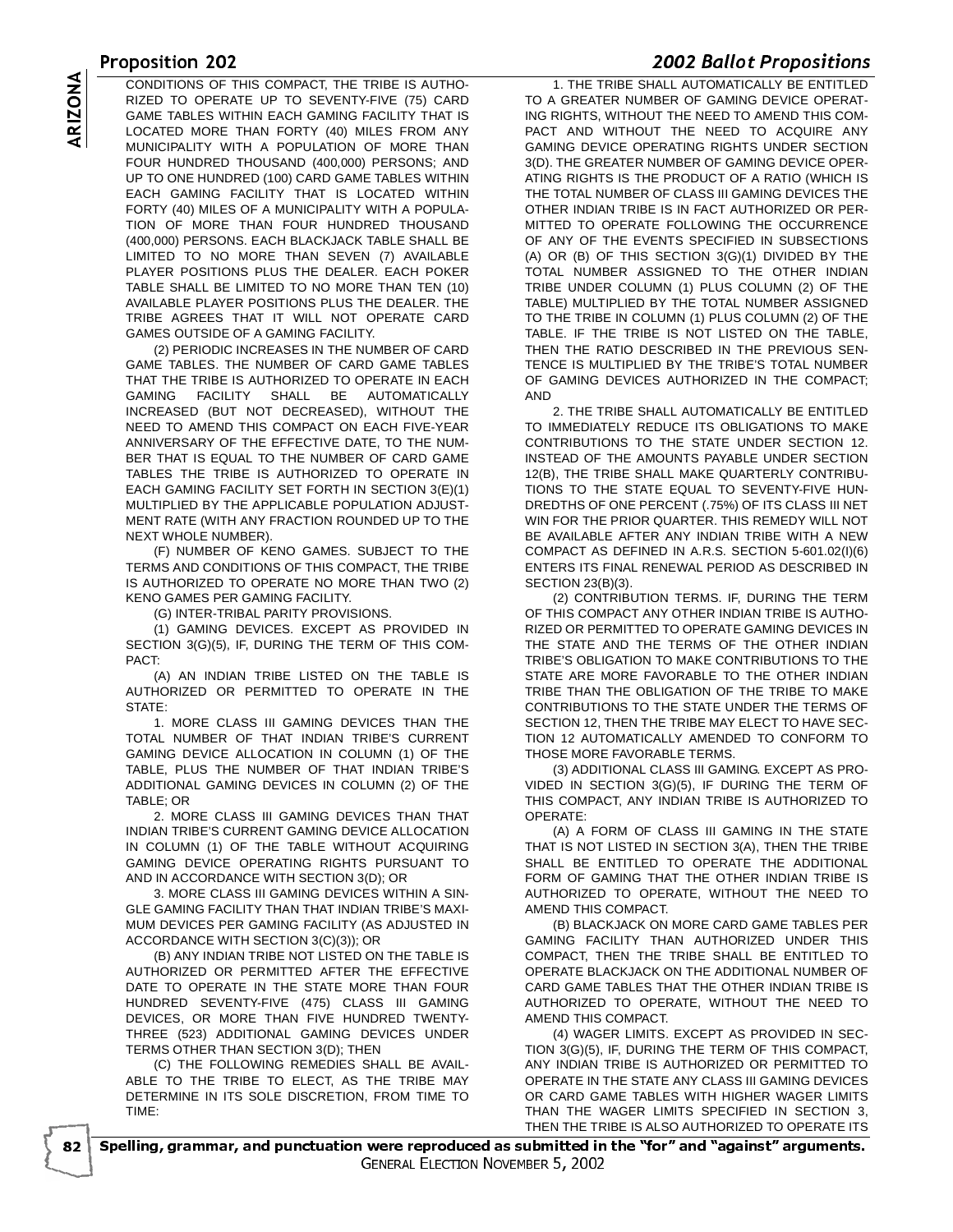<u>Extracted the positions</u><br>GAMING DEVICES AND/OR CARD GAME TABLES WITH TINCLUDING TICKET DISPENSING D THE SAME HIGHER WAGER LIMITS, WITHOUT THE NEED TO AMEND THIS COMPACT.

(5) EXCEPTIONS. THE PROVISIONS OF SECTION 3(G) SHALL NOT BE TRIGGERED:

(A) BY THE AUTOMATIC PERIODIC INCREASES IN: (I) THE CURRENT GAMING DEVICE ALLOCATION PROVIDED IN SECTION 3(C)(4), OR THE RESULTING INCREASE IN THE MAXIMUM DEVICE PER GAMING FACILITY; (II) THE NUMBER OF AUTHORIZED CARD GAME TABLES PRO-VIDED IN SECTION 3(E)(2); OR (III) THE AUTHORIZED WAGER LIMITS FOR GAMING DEVICES OR CARD GAME TABLES PROVIDED IN SECTION 3(M)(4);

(B) IF THE STATE ENTERS INTO A COMPACT WITH AN INDIAN TRIBE LISTED AS A NON-GAMING TRIBE ON THE TABLE THAT PROVIDES A NUMBER OF ADDITIONAL GAMING DEVICES THAT IS NO GREATER THAN THE LARGEST NUMBER OF ADDITIONAL GAMING DEVICES SHOWN ON THE TABLE FOR ANOTHER INDIAN TRIBE WITH THE SAME CURRENT GAMING DEVICE ALLOCA-TION AS SHOWN ON THE TABLE FOR SUCH NON-GAM-ING TRIBE; AND

(C) BY THE PROVISIONS OF A PRE-EXISTING COM-PACT AS DEFINED IN A.R.S. SECTION 5-601.02(I)(5).

(H) ADDITIONAL GAMING DUE TO CHANGES IN STATE LAW WITH RESPECT TO PERSONS OTHER THAN INDIAN TRIBES.

(1) IF, ON OR AFTER MAY 1, 2002, STATE LAW CHANGES OR IS INTERPRETED IN A FINAL JUDGMENT OF A COURT OF COMPETENT JURISDICTION OR IN A FINAL ORDER OF A STATE ADMINISTRATIVE AGENCY TO PERMIT EITHER A PERSON OR ENTITY OTHER THAN AN INDIAN TRIBE TO OPERATE GAMING DEVICES; ANY FORM OF CLASS III GAMING (INCLUDING VIDEO LOT-TERY TERMINALS) THAT IS NOT AUTHORIZED UNDER THIS COMPACT, OTHER THAN GAMBLING THAT IS LAW-FUL ON MAY 1, 2002 PURSUANT TO A.R.S. SECTION 13- 3302; OR POKER, OTHER THAN POKER THAT IS LAWFUL ON MAY 1, 2002 PURSUANT TO A.R.S. SECTION 13-3302, THEN, UPON THE EFFECTIVE DATE OF SUCH STATE LAW, FINAL JUDGMENT, OR FINAL ORDER:

(A) THE TRIBE SHALL BE AUTHORIZED UNDER THIS COMPACT TO OPERATE CLASS III GAMING DEVICES WITHOUT LIMITATIONS ON THE NUMBER OF GAMING DEVICES, THE NUMBER OF GAMING FACILITIES, OR THE MAXIMUM GAMING DEVICES PER GAMING FACILITY, AND WITHOUT THE NEED TO AMEND THIS COMPACT;

(B) THE TRIBE SHALL BE AUTHORIZED UNDER THIS COMPACT TO OPERATE TABLE GAMES, WITHOUT LIMI-TATIONS ON THE NUMBER OF CARD GAME TABLES, ON WAGERS, OR ON THE TYPES OF GAMES, AND WITHOUT THE NEED TO AMEND THIS COMPACT, SUBJECT TO THE PROVISIONS OF 3(B)(3); AND

(C) IN ADDITION TO SECTIONS 3(H)(1)(A) AND (B), THE TRIBE'S OBLIGATION UNDER SECTION 12 TO MAKE CONTRIBUTIONS TO THE STATE SHALL BE IMMEDIATELY REDUCED. INSTEAD OF THE AMOUNTS PAYABLE UNDER SECTION 12(B), THE TRIBE SHALL MAKE QUARTERLY CONTRIBUTIONS TO THE STATE EQUAL TO SEVENTY-FIVE HUNDREDTHS OF ONE PERCENT (.75%) OF ITS CLASS III NET WIN FOR THE PRIOR QUARTER.

(2) THE PROVISIONS OF THIS SECTION 3(H) SHALL NOT APPLY TO CASINO NIGHTS OPERATED BY NON-PROFIT OR CHARITABLE ORGANIZATIONS PURSUANT TO AND QUALIFIED UNDER A.R.S. SECTION 13-3302(B); TO SOCIAL GAMBLING AS DEFINED IN A.R.S. SECTION 13-3301(7); TO ANY PAPER PRODUCT LOTTERY GAMES,

 INCLUDING TICKET DISPENSING DEVICES OF THE  $THE$ NATURE USED PRIOR TO MAY 1, 2002, BY THE ARIZONA LOTTERY; OR TO LOW-WAGER, NON-BANKED RECRE-ATIONAL POOLS OR SIMILAR ACTIVITIES OPERATED BY AND ON THE PREMISES OF RETAILERS LICENSED UNDER TITLE 4, ARIZONA REVISED STATUTES, AS MAY BE AUTHORIZED BY STATE LAW.

(I) NOTICE. PRIOR TO THE TRIBE OBTAINING RIGHTS UNDER SECTIONS 3(G) OR (H), EITHER THE TRIBE OR THE STATE MUST FIRST GIVE WRITTEN NOTICE TO THE OTHER DESCRIBING THE FACTS WHICH THE TRIBE OR THE STATE CONTEND EITHER DO OR MAY SATISFY THE ELEMENTS OF SECTIONS 3(G) OR (H). THE RECEIVING PARTY SHALL SERVE A WRITTEN RESPONSE ON THE OTHER PARTY WITHIN THIRTY (30) DAYS OF RECEIPT OF THE NOTICE. IF THE PARTIES DO NOT AGREE ON WHETHER SECTIONS 3(G) OR (H) HAVE BEEN TRIGGERED, THE DISPUTE MAY BE SUBMITTED TO DIS-PUTE RESOLUTION UNDER SECTION 15 BY EITHER THE TRIBE OR THE STATE.

(J) LOCATION OF GAMING FACILITY.

(1) ALL GAMING FACILITIES SHALL BE LOCATED ON THE INDIAN LANDS OF THE TRIBE. ALL GAMING FACILI-TIES OF THE TRIBE SHALL BE LOCATED NOT LESS THAN ONE AND ONE-HALF (1 1/2) MILES APART UNLESS THE CONFIGURATION OF THE INDIAN LANDS OF AN INDIAN TRIBE MAKES THIS REQUIREMENT IMPRACTICABLE. THE TRIBE SHALL NOTIFY THE STATE GAMING AGENCY OF THE PHYSICAL LOCATION OF ANY GAMING FACILITY A MINIMUM OF THIRTY (30) DAYS PRIOR TO COMMENC-ING GAMING ACTIVITIES AT SUCH LOCATION. GAMING ACTIVITY ON LANDS ACQUIRED AFTER THE ENACT-MENT OF THE ACT ON OCTOBER 17, 1988 SHALL BE AUTHORIZED ONLY IN ACCORDANCE WITH 25 U.S.C. § 2719.

(2) NOTICE TO SURROUNDING COMMUNITIES. THE TRIBE SHALL NOTIFY SURROUNDING COMMUNITIES REGARDING NEW OR SUBSTANTIAL MODIFICATIONS TO GAMING FACILITIES AND SHALL DEVELOP PROCE-DURES FOR CONSULTATION WITH SURROUNDING COM-MUNITIES REGARDING NEW OR SUBSTANTIAL MODIFICATIONS TO GAMING FACILITIES.

(K) FINANCIAL SERVICES IN GAMING FACILITIES. THE TRIBE SHALL ENACT A TRIBAL ORDINANCE ESTAB-LISHING RESPONSIBLE RESTRICTIONS ON THE PROVI-SION OF FINANCIAL SERVICES AT GAMING FACILITIES. AT A MINIMUM, THE ORDINANCE SHALL PROHIBIT:

(1) LOCATING AN AUTOMATIC TELLER MACHINE ("ATM") ADJACENT TO, OR IN CLOSE PROXIMITY TO, ANY GAMING DEVICE;

(2) LOCATING IN A GAMING FACILITY AN ATM THAT ACCEPTS ELECTRONIC BENEFIT TRANSFER CARDS ISSUED PURSUANT TO A STATE OR FEDERAL PROGRAM THAT IS INTENDED TO PROVIDE FOR NEEDY FAMILIES OR INDIVIDUALS;

(3) ACCEPTING CHECKS OR OTHER NON-CASH ITEMS ISSUED PURSUANT TO A STATE OR FEDERAL PROGRAM THAT IS INTENDED TO PROVIDE FOR NEEDY FAMILIES OR INDIVIDUALS; AND

(4) THE GAMING FACILITY OPERATOR FROM EXTENDING CREDIT TO ANY PATRON OF A GAMING FACILITY FOR GAMING ACTIVITIES.

(L) FORMS OF PAYMENT FOR WAGERS. ALL PAY-MENT FOR WAGERS MADE FOR GAMING ACTIVITIES CONDUCTED BY THE TRIBE ON ITS INDIAN LANDS, INCLUDING THE PURCHASE OF TOKENS FOR USE IN WAGERING, SHALL BE MADE BY CASH, CASH EQUIVA-

**Proposition 202**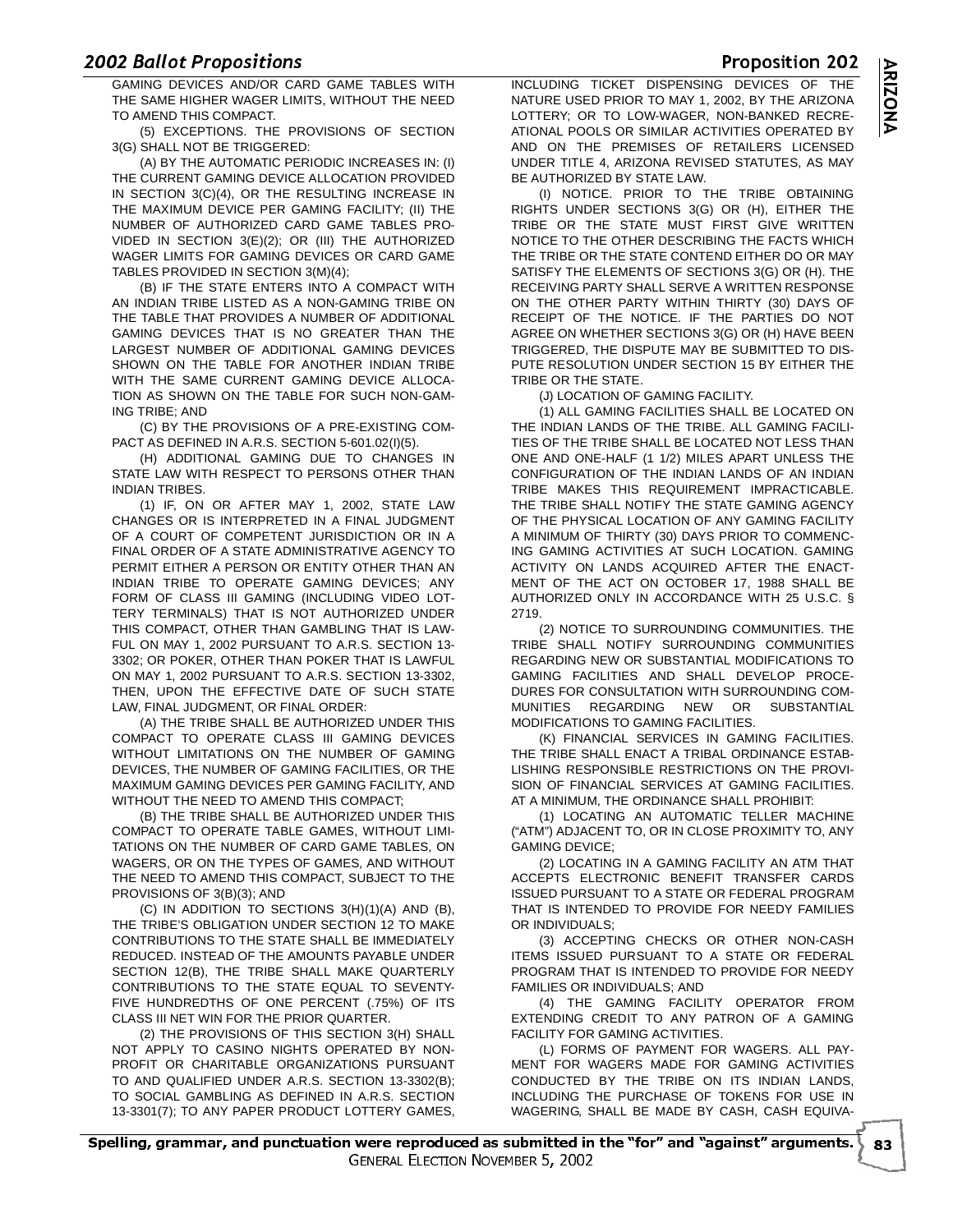<u>UPUSICIOIL EUE</u><br>LENT OPERIT OARR OP REROQUAL OUEQUALITOMATION - ENTERER INTO TRIPAL O TELLER MACHINES (ATMS) MAY BE INSTALLED AT A GAMING FACILITY.

(M) WAGER LIMITATIONS.

(1) FOR GAMING DEVICES. THE MAXIMUM WAGER AUTHORIZED FOR ANY SINGLE PLAY OF A GAMING DEVICE IS TWENTY FIVE DOLLARS (\$25.00).

LENT, CREDIT CARD OR PERSONAL CHECK. AUTOMATIC<br>
TELLER MACHINES (ATMS) MAY BE INSTALLED AT A<br>
GAMING FACILITY.<br>
(M) WAGER LIMITATIONS.<br>
(1) FOR GAMING DEVICES. THE MAXIMUM WAGER<br>
AUTHORIZED FOR ANY SINGLE PLAY OF A GAMING<br> (2) FOR BLACKJACK. THE MAXIMUM WAGER AUTHORIZED FOR ANY SINGLE INITIAL WAGER ON A HAND OF BLACKJACK BY EACH INDIVIDUAL PLAYER SHALL BE (A) FIVE HUNDRED DOLLARS (\$500.00) AT UP TO TEN (10) CARD GAME TABLES PER GAMING FACILITY, AND (B) TWO HUNDRED AND FIFTY DOLLARS (\$250.00) FOR ALL OTHER CARD GAME TABLES IN A GAMING FACILITY. THE FOREGOING MAXIMUM WAGER LIMITS SHALL APPLY TO EACH SUBSEQUENT WAGER THAT AN INDIVIDUAL PLAYER SHALL BE ENTITLED TO MAKE ON THE SAME HAND AS THE RESULT OF "SPLITS" AND/OR "DOUBLING DOWN" DURING THE PLAY OF SUCH HAND.

(3) FOR POKER. THE WAGER LIMITS FOR A HAND OF POKER SHALL BE (A) \$75.00/\$150.00 AT UP TO TEN (10) CARD GAME TABLES PER GAMING FACILITY, AND (B) \$20.00/\$40.00 FOR ALL OTHER CARD GAME TABLES IN A GAMING FACILITY.

(4) PERIODIC INCREASES IN WAGER LIMITATIONS. DURING THE TERM OF THIS COMPACT, THE WAGER LIM-ITATIONS SET FORTH IN THIS SECTION 3(M) SHALL EACH BE AUTOMATICALLY INCREASED (BUT NOT DECREASED) WITHOUT THE NEED TO AMEND THIS COMPACT ON EACH FIVE-YEAR ANNIVERSARY OF THE EFFECTIVE DATE TO AN AMOUNT EQUAL TO THE WAGER LIMITATIONS SPECIFIED IN SECTIONS 3(M)(1), (2) AND (3) MULTIPLIED BY THE CPI ADJUSTMENT RATE (WITH ALL AMOUNTS ROUNDED UP TO THE NEXT WHOLE DOLLAR). THE TRIBE WILL NOTIFY THE STATE GAMING AGENCY OF SUCH WAGER LIMITATION ADJUST-MENTS AS SOON AS REASONABLY POSSIBLE AFTER THE CPI ADJUSTMENT RATE HAS BEEN DETERMINED.

(N) HOURS OF OPERATION. THE TRIBE MAY ESTAB-LISH BY ORDINANCE OR REGULATION THE PERMISSI-BLE HOURS AND DAYS OF OPERATION OF GAMING ACTIVITIES; PROVIDED, HOWEVER, THAT WITH RESPECT TO THE SALE OF LIQUOR THE TRIBE SHALL COMPLY WITH ALL APPLICABLE STATE LIQUOR LAWS AT ALL GAMING FACILITIES.

(O) OWNERSHIP OF GAMING FACILITIES AND GAM-ING ACTIVITIES. THE TRIBE SHALL HAVE THE SOLE PRO-PRIETARY INTEREST IN THE GAMING FACILITIES AND GAMING ACTIVITIES. THIS PROVISION SHALL NOT BE CONSTRUED TO PREVENT THE TRIBE FROM GRANTING SECURITY INTERESTS OR OTHER FINANCIAL ACCOM-MODATIONS TO SECURED PARTIES, LENDERS, OR OTH-ERS, OR TO PREVENT THE TRIBE FROM ENTERING INTO LEASES OR FINANCING ARRANGEMENTS.

(P) PROHIBITED ACTIVITIES. ANY CLASS III GAMING NOT SPECIFICALLY AUTHORIZED IN THIS SECTION 3 IS PROHIBITED. EXCEPT AS PROVIDED HEREIN, NOTHING IN THIS COMPACT IS INTENDED TO PROHIBIT OTHER-WISE LAWFUL AND AUTHORIZED CLASS II GAMING UPON THE TRIBE'S INDIAN LANDS OR WITHIN THE GAM-ING FACILITIES.

(Q) OPERATION AS PART OF A NETWORK. GAMING DEVICES AUTHORIZED PURSUANT TO THIS COMPACT MAY BE OPERATED TO OFFER AN AGGREGATE PRIZE OR PRIZES AS PART OF A NETWORK, INCLUDING A NET-WORK:

(1) WITH THE GAMING DEVICES OF OTHER INDIAN TRIBES LOCATED WITHIN THE STATE THAT HAVE

ENTERED INTO TRIBAL-STATE GAMING COMPACTS WITH THE STATE, OR

(2) BEYOND THE STATE PURSUANT TO A MUTUALLY-AGREED APPENDIX CONTAINING TECHNICAL STAN-DARDS FOR WIDE AREA NETWORKS.

(R) PROHIBITION ON FIREARMS. THE POSSESSION OF FIREARMS BY ANY PERSON WITHIN A GAMING FACIL-ITY SHALL BE STRICTLY PROHIBITED. THIS PROHIBITION SHALL NOT APPLY TO CERTIFIED LAW ENFORCEMENT OFFICERS AUTHORIZED TO BE ON THE PREMISES AS WELL AS ANY PRIVATE SECURITY SERVICE RETAINED TO PROVIDE SECURITY AT A GAMING FACILITY, OR ARMORED CAR SERVICES.

(S) FINANCING. ANY THIRD-PARTY FINANCING EXTENDED OR GUARANTEED FOR THE GAMING OPERA-TION AND GAMING FACILITIES SHALL BE DISCLOSED TO THE STATE GAMING AGENCY, AND ANY PERSON EXTENDING SUCH FINANCING SHALL BE REQUIRED TO BE LICENSED BY THE TRIBE AND ANNUALLY CERTIFIED BY THE STATE GAMING AGENCY, UNLESS SAID PERSON IS AN AGENCY OF THE UNITED STATES OR A LENDING INSTITUTION LICENSED AND REGULATED BY THE STATE OR THE UNITED STATES.

(T) RECORD-KEEPING. THE GAMING FACILITY OPERATOR OR THE TRIBAL GAMING OFFICE, WHICH-EVER CONDUCTS SURVEILLANCE, SHALL MAINTAIN THE FOLLOWING LOGS AS WRITTEN OR COMPUTERIZED RECORDS WHICH SHALL BE AVAILABLE FOR INSPEC-TION BY THE STATE GAMING AGENCY IN ACCORDANCE WITH SECTION 7(B): A SURVEILLANCE LOG RECORDING ALL MATERIAL SURVEILLANCE ACTIVITIES IN THE MONI-TORING ROOM OF THE GAMING FACILITIES; AND A SECURITY LOG RECORDING ALL UNUSUAL OCCUR-RENCES INVESTIGATED BY THE TRIBAL GAMING OFFICE. THE GAMING FACILITY OPERATOR OR THE TRIBAL GAMING OFFICE, WHICHEVER CONDUCTS SUR-VEILLANCE, SHALL RETAIN VIDEO RECORDINGS MADE IN ACCORDANCE WITH APPENDIX C FOR AT LEAST SEVEN (7) DAYS FROM THE DATE OF ORIGINAL RECORDING.

(U) BARRED PERSONS. THE TRIBAL GAMING OFFICE SHALL ESTABLISH A LIST OF PERSONS BARRED FROM THE GAMING FACILITIES BECAUSE THEIR CRIMI-NAL HISTORY OR ASSOCIATION WITH CAREER OFFEND-ERS OR CAREER OFFENDER ORGANIZATIONS POSES A THREAT TO THE INTEGRITY OF THE GAMING ACTIVITIES OF THE TRIBE. THE TRIBAL GAMING OFFICE SHALL EMPLOY ITS BEST EFFORTS TO EXCLUDE PERSONS ON SUCH LIST FROM ENTRY INTO ITS GAMING FACILITIES. TO THE EXTENT NOT PREVIOUSLY PROVIDED, THE TRIBAL GAMING OFFICE SHALL SEND A COPY OF ITS LIST ON A MONTHLY BASIS TO THE STATE GAMING AGENCY, ALONG WITH DETAILED INFORMATION REGARDING WHY THE PERSON HAS BEEN BARRED AND, TO THE EXTENT AVAILABLE, THE BARRED PER-SON'S PHOTOGRAPH, DRIVER'S LICENSE INFORMA-TION, AND/OR FINGERPRINTS, TO THE EXTENT THESE ITEMS ARE IN THE POSSESSION OF THE TRIBAL GAM-ING OFFICE. THE STATE GAMING AGENCY WILL ESTAB-LISH A LIST WHICH WILL CONTAIN THE NAMES, AND TO THE EXTENT AVAILABLE, PHOTOGRAPHS OF, AND OTHER RELEVANT INFORMATION REGARDING, PER-SONS WHOSE REPUTATIONS, CONDUCT, OR CRIMINAL HISTORY IS SUCH THAT THEIR PRESENCE WITHIN A GAMING FACILITY MAY POSE A THREAT TO THE PUBLIC HEALTH, SAFETY, OR WELFARE. SUCH PERSONS WILL BE BARRED FROM ALL TRIBAL GAMING FACILITIES WITHIN THE STATE. THE TRIBE AGREES THAT THE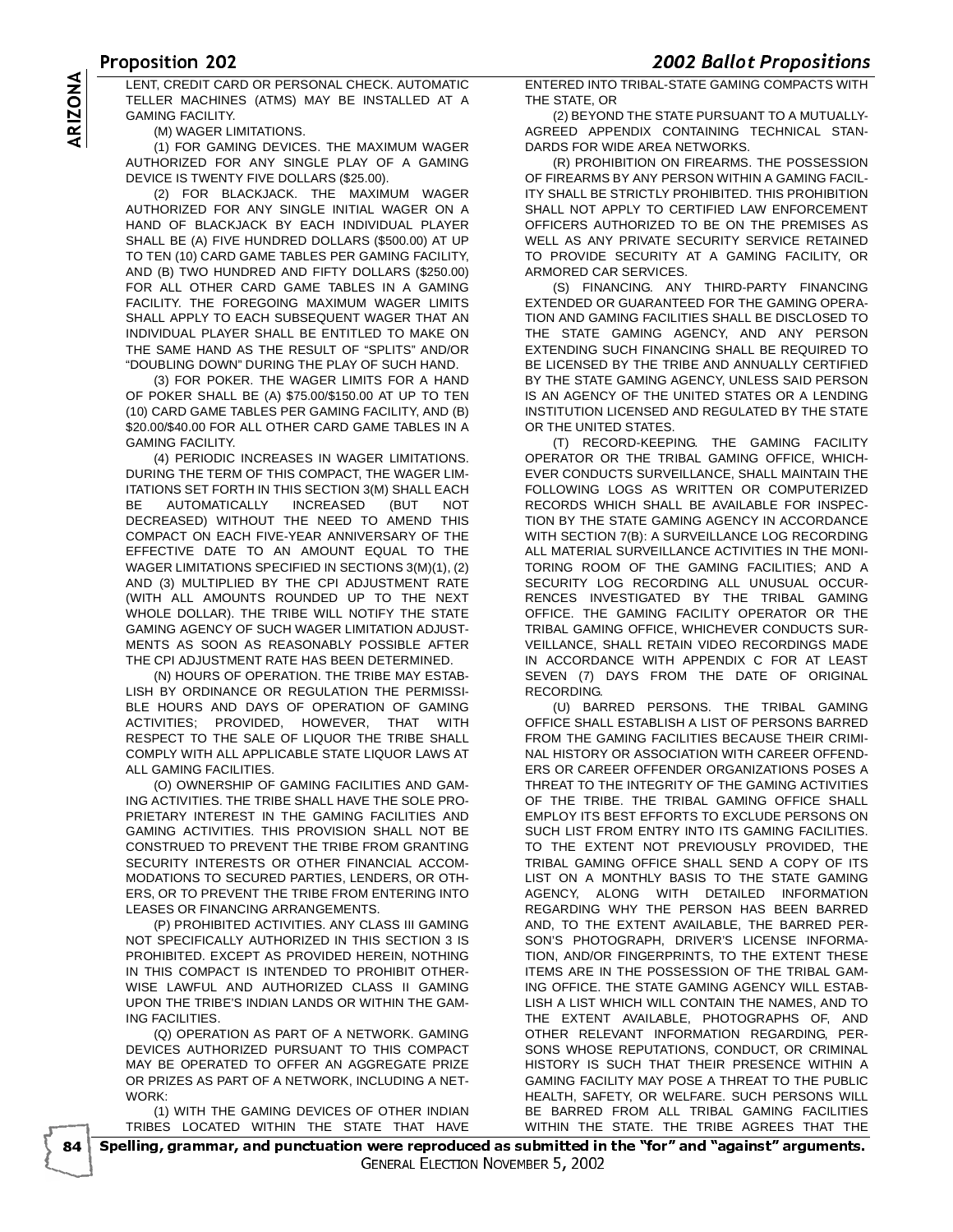<u>Extracted the positions</u><br>STATE GAMING AGENCY MAY DISSEMINATE THIS LIST, The TRIBAL GAMING OFFICI WHICH SHALL CONTAIN DETAILED INFORMATION ABOUT WHY EACH PERSON IS BARRED, TO ALL OTHER TRIBAL GAMING OFFICES.

(V) PROBLEM GAMBLING.

(1) SIGNAGE. AT ALL PUBLIC ENTRANCES AND EXITS OF EACH GAMING FACILITY, THE GAMING FACIL-ITY OPERATOR SHALL POST SIGNS STATING THAT HELP IS AVAILABLE IF A PERSON HAS A PROBLEM WITH GAM-BLING AND, AT A MINIMUM, PROVIDE THE STATEWIDE TOLL FREE CRISIS HOTLINE TELEPHONE NUMBER ESTABLISHED BY THE ARIZONA STATE LOTTERY COM-MISSION.

(2) SELF-EXCLUSION. THE STATE GAMING AGENCY AND THE TRIBE SHALL COMPLY WITH THE FOLLOWING PROVISIONS:

(A) THE STATE GAMING AGENCY SHALL ESTABLISH A LIST OF PERSONS WHO, BY ACKNOWLEDGING IN A MANNER TO BE ESTABLISHED BY THE STATE GAMING AGENCY THAT THEY ARE PROBLEM GAMBLERS, VOLUN-TARILY SEEK TO EXCLUDE THEMSELVES FROM GAMING FACILITIES. THE STATE GAMING AGENCY SHALL ESTAB-LISH PROCEDURES FOR THE PLACEMENT ON AND REMOVAL FROM THE LIST OF SELF-EXCLUDED PER-SONS. NO PERSON OTHER THAN THE PERSON SEEKING VOLUNTARY SELF-EXCLUSION SHALL BE ALLOWED TO INCLUDE ANY PERSON'S NAME ON THE SELF-EXCLU-SION LIST OF THE STATE GAMING AGENCY.

(B) THE TRIBE SHALL ESTABLISH PROCEDURES FOR ADVISING PERSONS WHO INQUIRE ABOUT SELF-EXCLUSION ABOUT THE STATE GAMING AGENCY'S PRO-CEDURES.

(C) THE STATE GAMING AGENCY SHALL COMPILE IDENTIFYING INFORMATION CONCERNING SELF-EXCLUDED PERSONS. SUCH INFORMATION SHALL CON-TAIN, AT A MINIMUM, THE FULL NAME AND ANY ALIASES OF THE PERSON, A PHOTOGRAPH OF THE PERSON, THE SOCIAL SECURITY OR DRIVER'S LICENSE NUMBER OF THE PERSON, AND THE MAILING ADDRESS OF THE PER-**SON.** 

(D) THE STATE GAMING AGENCY SHALL, ON A MONTHLY BASIS, PROVIDE THE COMPILED INFORMA-TION TO THE TRIBAL GAMING OFFICE. THE TRIBE SHALL TREAT THE INFORMATION RECEIVED FROM THE STATE GAMING AGENCY UNDER THIS SECTION AS CONFIDEN-TIAL AND SUCH INFORMATION SHALL NOT BE DIS-CLOSED EXCEPT TO OTHER TRIBAL GAMING OFFICES FOR INCLUSION ON THEIR LISTS, OR TO APPROPRIATE LAW ENFORCEMENT AGENCIES IF NEEDED IN THE CON-DUCT OF AN OFFICIAL INVESTIGATION OR UNLESS ORDERED BY A COURT OF COMPETENT JURISDICTION.

(E) THE TRIBAL GAMING OFFICE SHALL ADD THE SELF-EXCLUDED PERSONS FROM THE LIST PROVIDED BY THE STATE GAMING AGENCY TO THEIR OWN LIST OF SELF-EXCLUDED PERSONS.

(F) THE TRIBAL GAMING OFFICE SHALL REQUIRE THE GAMING FACILITY OPERATOR TO REMOVE ALL SELF-EXCLUDED PERSONS FROM ALL MAILING LISTS AND TO REVOKE ANY SLOT OR PLAYER'S CARDS. THE TRIBAL GAMING OFFICE SHALL REQUIRE THE GAMING FACILITY OPERATOR TO TAKE REASONABLE STEPS TO ENSURE THAT CAGE PERSONNEL CHECK A PERSON'S IDENTIFICATION AGAINST THE STATE GAMING AGENCY'S LIST OF SELF-EXCLUDED PERSONS BEFORE ALLOWING THE PERSON TO CASH A CHECK OR COM-PLETE A CREDIT CARD CASH ADVANCE TRANSACTION.

 (G) THE TRIBAL GAMING OFFICE SHALL REQUIRE THE GAMING FACILITY OPERATOR TO TAKE REASON-ABLE STEPS TO IDENTIFY SELF-EXCLUDED PERSONS WHO MAY BE IN A GAMING FACILITY AND, ONCE IDENTI-FIED, PROMPTLY ESCORT THE SELF-EXCLUDED PER-SON FROM THE GAMING FACILITY.

(H) THE TRIBAL GAMING OFFICE SHALL PROHIBIT THE GAMING FACILITY OPERATOR FROM PAYING ANY HAND-PAID JACKPOT TO A PERSON WHO IS ON THE TRIBAL OR STATE GAMING AGENCY SELF-EXCLUSION LIST. ANY JACKPOT WON BY A PERSON ON THE SELF-EXCLUSION LIST SHALL BE DONATED BY THE GAMING FACILITY OPERATOR TO AN ARIZONA-BASED NON-PROFIT CHARITABLE ORGANIZATION.

(I) NEITHER THE TRIBE, THE GAMING FACILITY OPERATOR, THE TRIBAL GAMING OFFICE, NOR ANY EMPLOYEE THEREOF SHALL BE LIABLE TO ANY SELF-EXCLUDED PERSON OR TO ANY OTHER PARTY IN ANY PROCEEDING AND NEITHER THE TRIBE, THE GAMING FACILITY OPERATOR, NOR THE TRIBAL GAMING OFFICE SHALL BE DEEMED TO HAVE WAIVED ITS SOVEREIGN IMMUNITY WITH RESPECT TO ANY PERSON FOR ANY HARM, MONETARY OR OTHERWISE, WHICH MAY ARISE AS A RESULT OF:

1. THE FAILURE OF THE GAMING FACILITY OPERA-TOR OR THE TRIBAL GAMING OFFICE TO WITHHOLD OR RESTORE GAMING PRIVILEGES FROM OR TO A SELF-EXCLUDED PERSON; OR

2. OTHERWISE PERMITTING A SELF-EXCLUDED PERSON TO ENGAGE IN GAMING ACTIVITY IN A GAMING FACILITY WHILE ON THE LIST OF SELF-EXCLUDED PER-**SONS** 

(J) NEITHER THE TRIBE, THE GAMING FACILITY OPERATOR, THE TRIBAL GAMING OFFICE, NOR ANY EMPLOYEE THEREOF SHALL BE LIABLE TO ANY SELF-EXCLUDED PERSON OR TO ANY OTHER PARTY IN ANY PROCEEDING, AND NEITHER THE TRIBE, THE GAMING FACILITY OPERATOR, NOR THE TRIBAL GAMING OFFICE SHALL BE DEEMED TO HAVE WAIVED ITS SOVERFIGN IMMUNITY WITH RESPECT TO ANY PERSON FOR ANY HARM, MONETARY OR OTHERWISE, WHICH MAY ARISE AS A RESULT OF DISCLOSURE OR PUBLICATION IN ANY MANNER, OTHER THAN A WILLFULLY UNLAWFUL DIS-CLOSURE OR PUBLICATION, OF THE IDENTITY OF ANY SELF-EXCLUDED PERSON OR PERSONS.

(K) NOTWITHSTANDING ANY OTHER PROVISION OF THIS COMPACT, THE STATE GAMING AGENCY'S LIST OF SELF-EXCLUDED PERSONS SHALL NOT BE OPEN TO PUBLIC INSPECTION.

(W) RESTRICTION ON MINORS.

(1) UNTIL MAY 31, 2003, NO PERSON UNDER 18 YEARS OF AGE SHALL BE PERMITTED TO PLACE ANY WAGER, DIRECTLY OR INDIRECTLY, IN ANY GAMING **ACTIVITY** 

(2) PRIOR TO MAY 31, 2003, THE TRIBE SHALL ENACT, AS TRIBAL LAW, A REQUIREMENT THAT BEGIN-NING JUNE 1, 2003, NO PERSON UNDER 21 YEARS OF AGE SHALL BE PERMITTED TO PLACE ANY WAGER, DIRECTLY OR INDIRECTLY, IN ANY GAMING ACTIVITY.

(3) IF, DURING THE TERM OF THE COMPACT, THE STATE AMENDS ITS LAW TO PERMIT WAGERING BY PER-SONS UNDER 21 YEARS OF AGE IN ANY GAMING ACTIV-ITY BY A PERSON OR ENTITY OTHER THAN AN INDIAN TRIBE, THE TRIBE MAY AMEND TRIBAL LAW TO REDUCE THE LAWFUL GAMING AGE UNDER THIS COMPACT TO CORRESPOND TO THE LAWFUL GAMING AGE UNDER STATE LAW.

Proposition 202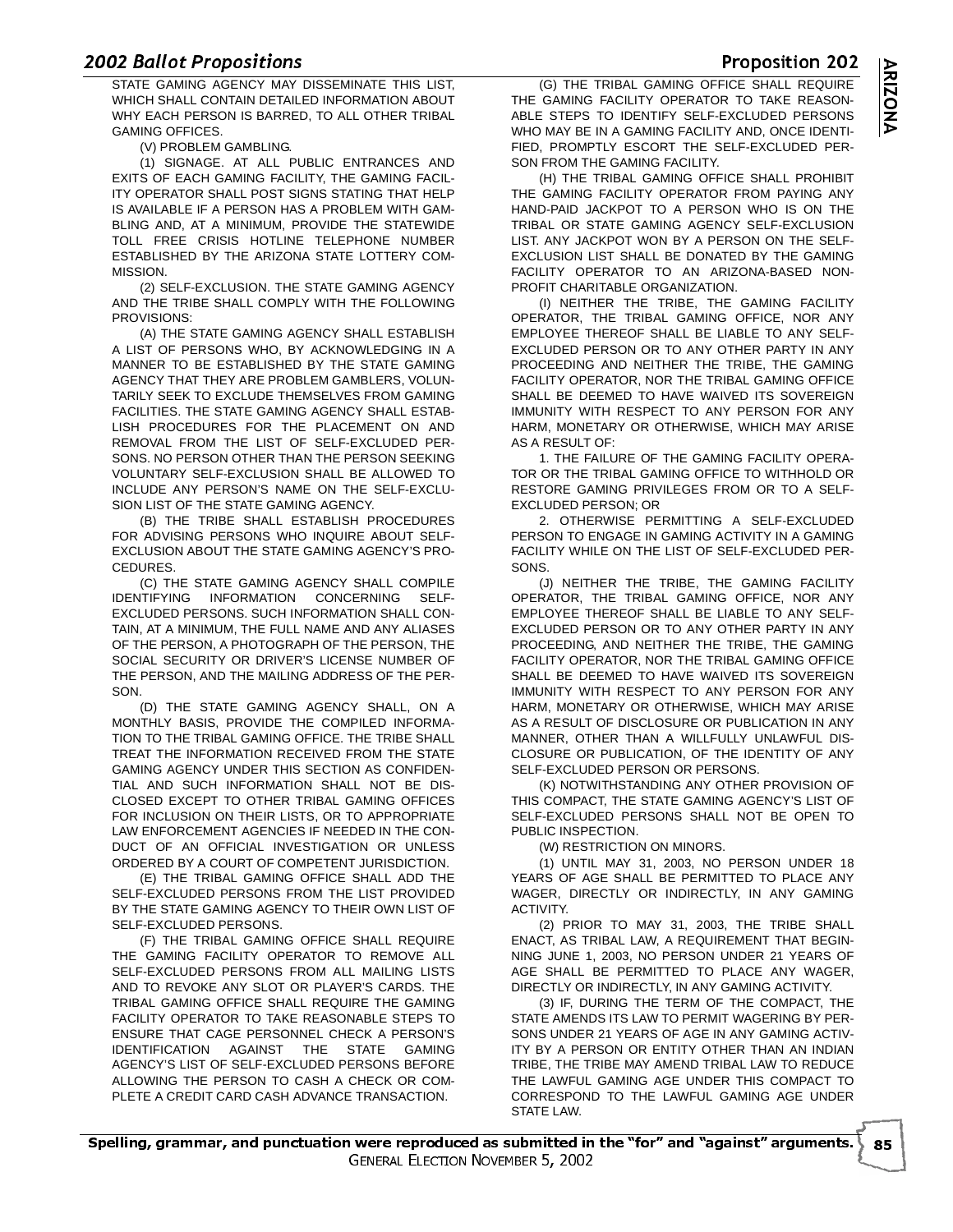# $\frac{10003110112}{(1100075)}$

 -(4) NO PERSON UNDER 18 YEARS OF AGE SHALL BE<br>
EMPLOYED AS A GAMING EMPLOYEE. NO PERSON<br>
UNDER 21 YEARS OF AGE SHALL BE EMPLOYED IN THE<br>
SERVICE OF ALCOHOLIC BEVERAGES AT ANY GAMING<br>
FACILITY, UNLESS SUCH EMPLOYMENT WOULD B EMPLOYED AS A GAMING EMPLOYEE. NO PERSON UNDER 21 YEARS OF AGE SHALL BE EMPLOYED IN THE SERVICE OF ALCOHOLIC BEVERAGES AT ANY GAMING FACILITY, UNLESS SUCH EMPLOYMENT WOULD BE OTH-ERWISE PERMITTED UNDER STATE LAW.

(X) ADVERTISING.

(1) RIGHT TO ADVERTISE. THE STATE AND THE TRIBE RECOGNIZE THE TRIBE'S CONSTITUTIONAL RIGHT TO ENGAGE IN ADVERTISING OF LAWFUL GAM-ING ACTIVITIES AND NOTHING IN THIS COMPACT SHALL BE DEEMED TO ABROGATE OR DIMINISH THAT RIGHT.

(2) PROHIBITION ON ADVERTISING DIRECTED TO MINORS. THE GAMING FACILITY OPERATOR SHALL NOT ADVERTISE OR MARKET GAMING ACTIVITIES IN A MAN-NER THAT SPECIFICALLY APPEALS TO MINORS.

(3) ADVERTISING GUIDELINES. WITHIN THIRTY DAYS AFTER THE EFFECTIVE DATE, THE GAMING FACIL-ITY OPERATOR SHALL ADOPT GUIDELINES FOR THE ADVERTISING AND MARKETING OF GAMING ACTIVITIES THAT ARE NO LESS STRINGENT THAN THOSE CON-TAINED IN THE AMERICAN GAMING ASSOCIATION'S GENERAL ADVERTISING GUIDELINES.

(4) CONTENT OF ADVERTISING. IN RECOGNITION OF THE TRIBE'S CONSTITUTIONAL RIGHT TO ADVERTISE GAMING ACTIVITIES, THE SPECIFIC CONTENT OF ADVERTISING AND MARKETING MATERIALS SHALL NOT BE SUBJECT TO THE PROVISIONS OF SECTION 15 OF THIS COMPACT.

(Y) INTERNET GAMING. THE TRIBE SHALL NOT BE PERMITTED TO CONDUCT GAMING ON THE INTERNET UNLESS PERSONS OTHER THAN INDIAN TRIBES WITHIN THE STATE OR THE STATE ARE AUTHORIZED BY STATE LAW TO CONDUCT GAMING ON THE INTERNET.

(Z) LOTTERY PRODUCTS. THE TRIBE WILL NOT OFFER PAPER LOTTERY PRODUCTS IN COMPETITION WITH THE ARIZONA LOTTERY'S PICK OR POWERBALL GAMES.

(AA) ANNUAL STATEMENT. THE TRIBE SHALL SUB-MIT TO THE STATE GAMING AGENCY EITHER AN ANNUAL STATEMENT OF COMPLIANCE WITH THE ACT REGARD-ING THE USE OF NET GAMING REVENUES OR A COPY OF ITS CURRENT GAMING ORDINANCE REQUIRING THAT NET GAMING REVENUES BE USED ACCORDING TO THE ACT."

(IV) THE FOLLOWING PROVISIONS SHALL REPLACE THE CORRESPONDING PROVISIONS IN SECTION 4 OF THE PRE-EXISTING COMPACT:

"(B) GAMING EMPLOYEES. EVERY GAMING EMPLOYEE SHALL BE LICENSED BY THE TRIBAL GAM-ING OFFICE AND EVERY EMPLOYEE OF THE TRIBAL GAMING OFFICE SHALL BE LICENSED BY THE TRIBE. ANY GAMING EMPLOYEE OR TRIBAL GAMING OFFICE EMPLOYEE THAT IS NOT AN ENROLLED TRIBAL MEMBER SHALL ALSO BE CERTIFIED BY THE STATE GAMING AGENCY PRIOR TO COMMENCEMENT OF EMPLOYMENT, AND ANNUALLY THEREAFTER, SUBJECT TO THE TEM-PORARY CERTIFICATION PROVIDED IN SECTION 5(N). ENROLLED TRIBAL MEMBERS ARE NOT REQUIRED TO BE CERTIFIED BY THE STATE AS A CONDITION OF EMPLOYMENT. GAMING EMPLOYEES THAT HOLD THE FOLLOWING POSITIONS ARE ALSO NOT REQUIRED TO BE CERTIFIED BY THE STATE, SO LONG AS THEY DO NOT HAVE UNESCORTED ACCESS TO SECURE AREAS SUCH AS GAMING DEVICE STORAGE AND REPAIR AREAS, COUNT ROOMS, VAULTS, CAGES, CHANGE BOOTHS, CHANGE BANKS/CABINETS, SECURITY OFFICES AND SURVEILLANCE ROOMS, REVENUE

**ACCOUNTING OFFICES, AND ROOMS CONTAINING** INFORMATION SYSTEMS THAT MONITOR OR CONTROL GAMING ACTIVITIES (OR, AS MAY BE AGREED TO BY THE STATE GAMING AGENCY AND THE TRIBAL GAMING OFFICE IN A SEPARATE AGREEMENT DELINEATING THE SECURE AREAS IN THE TRIBE'S GAMING FACILITIES):

(1) FOOD AND BEVERAGE SERVICE PERSONNEL SUCH AS CHEFS, COOKS, WAITERS, WAITRESSES, BUS PERSONS, DISHWASHERS, FOOD AND BEVERAGE CASHIERS, AND HOSTS;

(2) GIFT SHOP MANAGERS, ASSISTANT MANAGERS, CASHIERS, AND CLERKS;

(3) GREETERS;

(4) LANDSCAPERS, GARDENERS, AND GROUND-**SKEEPERS** 

(5) MAINTENANCE, CLEANING, AND JANITORIAL PERSONNEL;

(6) STEWARDS AND VALETS;

(7) WARDROBE PERSONNEL;

(8) WAREHOUSE PERSONNEL; AND

(9) HOTEL PERSONNEL.

(D) MANUFACTURERS AND SUPPLIERS OF GAMING DEVICES AND GAMING SERVICES. EACH MANUFAC-TURER AND DISTRIBUTOR OF GAMING DEVICES, AND EACH PERSON PROVIDING GAMING SERVICES, WITHIN OR WITHOUT THE GAMING FACILITY, SHALL BE LICENSED BY THE TRIBAL GAMING OFFICE AND SHALL BE CERTIFIED BY THE STATE GAMING AGENCY PRIOR TO THE SALE OR LEASE OF ANY GAMING DEVICES OR GAMING SERVICES. THE TRIBE SHALL PROVIDE TO THE STATE GAMING AGENCY A LIST OF THE NAMES AND ADDRESSES OF ALL VENDORS PROVIDING GAMING SERVICES ON A PERIODIC BASIS AT THE TIME OF THE MEETINGS REQUIRED PURSUANT TO SECTION 6(H) OF THIS COMPACT. UTILITIES WHICH ARE THE SOLE AVAIL-ABLE SOURCE OF ANY PARTICULAR SERVICE TO A GAM-ING FACILITY ARE NOT REQUIRED TO BE CERTIFIED. A VENDOR LICENSED AND REGULATED BY ANOTHER GOVERNMENTAL AGENCY MAY SUBMIT A SUPPLEMENT TO THE APPLICATION ON FILE WITH THE OTHER AGENCY. THE STATE GAMING AGENCY MAY WAIVE THE REQUIREMENT THAT A VENDOR BE CERTIFIED IF IT DETERMINES THAT CERTIFYING THE VENDOR IS NOT NECESSARY TO PROTECT THE PUBLIC INTEREST."

(V) THE FOLLOWING PROVISION SHALL REPLACE THE CORRESPONDING PROVISIONS IN SECTION 5 OF THE PRE-EXISTING COMPACT:

"(P) STATE ADMINISTRATIVE PROCESS; CERTIFICA-TIONS. ANY APPLICANT FOR STATE CERTIFICATION AGREES BY MAKING SUCH APPLICATION TO BE SUB-JECT TO STATE JURISDICTION TO THE EXTENT NECES-SARY TO DETERMINE THE APPLICANT'S QUALIFICATION TO HOLD SUCH CERTIFICATION, INCLUDING ALL NECES-SARY ADMINISTRATIVE PROCEDURES, HEARINGS AND APPEALS PURSUANT TO THE ADMINISTRATIVE PROCE-DURES ACT, TITLE 41, CHAPTER 6, ARIZONA REVISED STATUTES AND THE ADMINISTRATIVE RULES OF THE STATE GAMING AGENCY.

(Q) ADMINISTRATIVE PROCESS; LICENSES.

(1) ANY PERSON APPLYING FOR LICENSURE BY THE TRIBAL GAMING OFFICE ACKNOWLEDGES THAT BY MAKING SUCH APPLICATION, THE STATE GAMING AGENCY, AS SET FORTH HEREIN, MAY BE HEARD CON-CERNING THE APPLICANT'S QUALIFICATIONS TO HOLD SUCH LICENSE. IF THE STATE RECOMMENDS REVOCA-TION, SUSPENSION, OR DENIAL OF A LICENSE, AND THE TRIBAL GAMING OFFICE REVOKES, SUSPENDS, OR DENIES THE LICENSE BASED ON THE STATE GAMING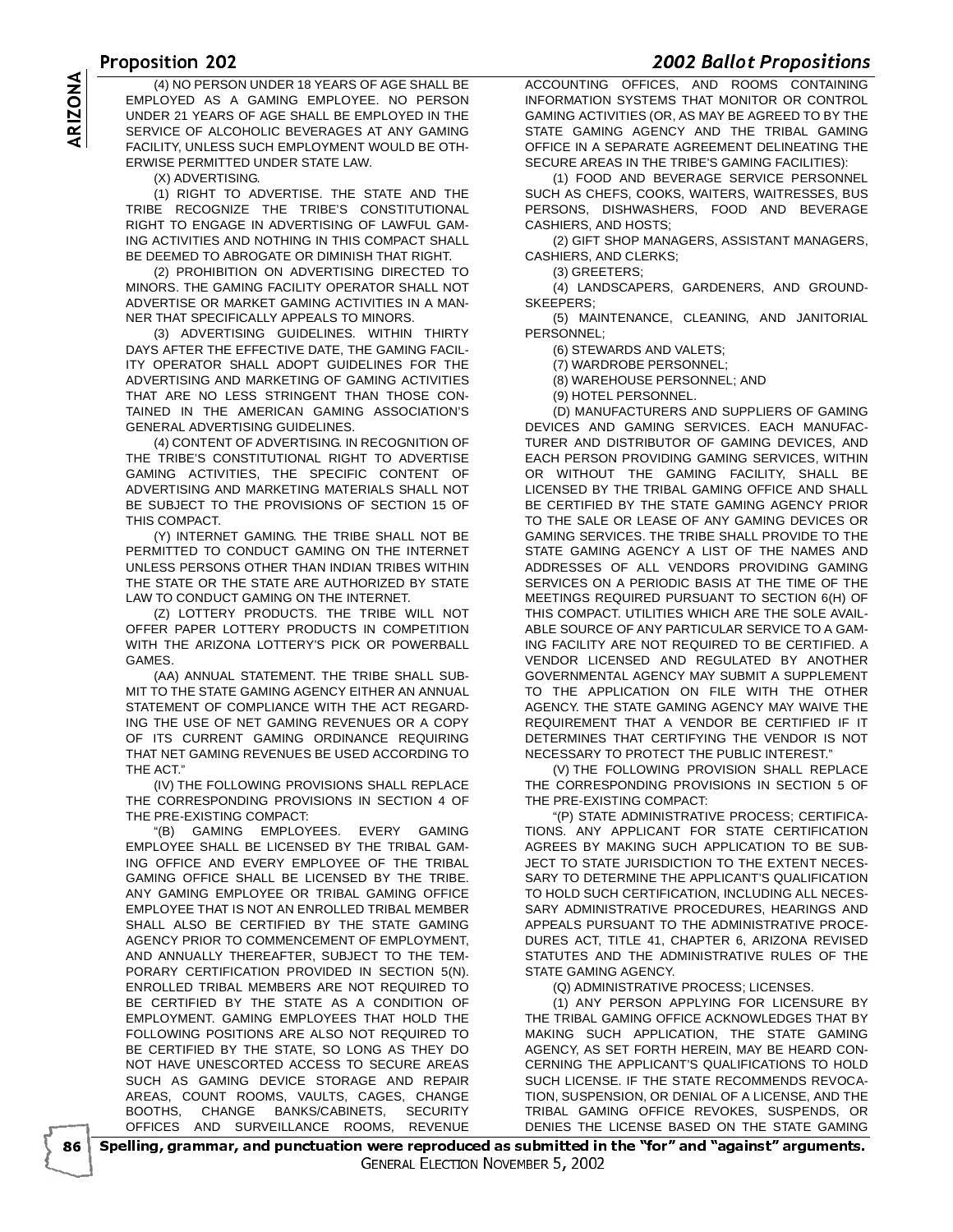-AGENCY'S RECOMMENDATION, THE PERSON MAY APPEAL THAT ACTION TO THE TRIBE, TO THE EXTENT ANY SUCH RIGHT EXISTS.

(2) IF THE TRIBAL GAMING OFFICE TAKES ANY ACTION WITH RESPECT TO A LICENSE DESPITE A STATE RECOMMENDATION TO THE CONTRARY, THE TRIBAL GAMING OFFICE SHALL AFFORD THE STATE AN OPPOR-TUNITY FOR A HEARING BEFORE AN APPROPRIATE TRIBAL FORUM TO CONTEST THE TRIBAL GAMING OFFICE LICENSING DECISION. THE DECISION OF THE TRIBAL FORUM SHALL BE FINAL, EXCEPT AS PROVIDED IN SECTION 5(Q)(4).

(3) THE TRIBAL GAMING OFFICE SHALL AFFORD THE STATE GAMING AGENCY THE OPPORTUNITY TO BE HEARD IN AN APPROPRIATE TRIBAL FORUM ON ITS RECOMMENDATION TO SUSPEND OR REVOKE THE LICENSE OF ANY PERSON IN THE SAME MANNER AS IF THE STATE GAMING AGENCY HAD RECOMMENDED DENIAL OF THE LICENSE IN THE FIRST INSTANCE.

(4) INDEPENDENT TRIBUNAL REVIEW OF TRIBAL FORUM.

(A) TRIBUNAL APPOINTMENT AND PROCESS. IF THE TRIBAL FORUM UPHOLDS A DECISION NOT TO FOLLOW A GAMING EMPLOYEE LICENSE RECOMMENDATION, THE STATE GAMING AGENCY MAY APPEAL TO AN INDE-PENDENT THREE MEMBER TRIBUNAL BY PROVIDING WRITTEN NOTICE TO THE TRIBAL GAMING OFFICE WITHIN TEN (10) DAYS AFTER RECEIVING THE TRIBAL FORUM'S DECISION. WITHIN TWENTY (20) DAYS THERE-AFTER, THE CPR OR A SIMILAR DISPUTE RESOLUTION SERVICE ACCEPTABLE TO THE PARTIES (THE "DISPUTE RESOLUTION SERVICE"), SHALL SELECT THE TRIBUNAL MEMBERS, EXCEPT THAT UPON AGREEMENT BY THE PARTIES, IN LIEU OF SELECTION BY THE DISPUTE RES-OLUTION SERVICE, EACH PARTY MAY SELECT A TRIBU-NAL MEMBER, AND THE TWO MEMBERS SHALL SELECT A THIRD MEMBER. IF, WITHIN FIVE (5) DAYS AFTER THEIR APPOINTMENT, THE TRIBUNAL MEMBERS APPOINTED BY THE PARTIES HAVE NOT AGREED UPON A THIRD TRIBUNAL MEMBER, THE DISPUTE RESOLU-TION SERVICE SHALL SELECT THE THIRD MEMBER. ALL TRIBUNAL MEMBERS, WHETHER APPOINTED BY THE DISPUTE RESOLUTION SERVICE OR THE PARTIES, SHALL BE (A) IMPARTIAL, (B) LICENSED BY AND IN GOOD STANDING WITH A STATE BAR ASSOCIATION, AND (C) INDEPENDENT FROM THE STATE, THE STATE GAMING AGENCY, THE TRIBE, AND THE TRIBAL GAMING OFFICE. THE TRIBUNAL SHALL HOLD A HEARING AND ISSUE ITS DECISION WITHIN NINETY (90) DAYS AFTER THE STATE GAMING AGENCY DELIVERS ITS WRITTEN NOTICE OF APPEAL TO THE TRIBAL GAMING OFFICE.

(B) TRIBUNAL AUTHORITY. THE TRIBUNAL'S SOLE AUTHORITY SHALL BE TO REVIEW THE DECISION OF THE TRIBAL FORUM AND DETERMINE WHETHER THE DECISION IS SUPPORTED BY SUBSTANTIAL EVIDENCE BASED ON THE RECORD AS A WHOLE. THE TRIBUNAL'S HEARING SHALL BE CONDUCTED IN A FAIR AND IMPAR-TIAL MANNER. THE HEARING SHALL BE HELD ON THE ADMINISTRATIVE RECORD PRESENTED TO THE TRIBAL FORUM. THE TRIBUNAL'S DECISION SHALL BE FINAL AND NOT SUBJECT TO FURTHER APPEAL OR TO SEC-TION 15 DISPUTE RESOLUTION PROCEDURES. IF THE TRIBUNAL DETERMINES THE EMPLOYEE SHOULD NOT BE LICENSED, THE TRIBAL GAMING OFFICE SHALL PROMPTLY REVOKE THE DISPUTED LICENSE. THE COST OF THE TRIBUNAL AND THE HEARING SHALL BE BORNE EQUALLY BETWEEN THE STATE AND THE TRIBE."

 (VI) THE FOLLOWING PROVISION SHALL BE ADDED TO SECTION 7 OF THE PRE-EXISTING COMPACT:

"(G) COMPACT COMPLIANCE REVIEW. THE STATE GAMING AGENCY IS AUTHORIZED TO CONDUCT AN ANNUAL, COMPREHENSIVE COMPACT COMPLIANCE REVIEW OF THE GAMING OPERATION, GAMING FACILI-TIES, AND THE GAMING ACTIVITIES OF THE GAMING FACILITY OPERATOR TO MONITOR COMPLIANCE WITH THIS COMPACT, ANY AMENDMENTS OR APPENDICES TO THIS COMPACT, AND OTHER AGREEMENTS RELATING TO THIS COMPACT."

(VII) SECTION 12 OF THE PRE-EXISTING COMPACT SHALL BE REPLACED WITH THE FOLLOWING:

"SECTION 12.PAYMENT OF REGULATORY COSTS; TRIBAL CONTRIBUTIONS

(A) PAYMENT OF REGULATORY COSTS. THE TRIBE AGREES TO PAY THE STATE THE NECESSARY COSTS INCURRED BY THE STATE AS A RESULT OF THE STATE'S PERFORMANCE OF ITS RIGHTS OR DUTIES UNDER THE TERMS OF THIS COMPACT. THE TRIBE'S CONTRIBU-TIONS UNDER THIS SECTION 12 SHALL SATISFY THE AGREEMENT TO PAY THOSE COSTS.

(B) TRIBAL CONTRIBUTIONS. IN CONSIDERATION FOR THE SUBSTANTIAL EXCLUSIVITY COVENANTS BY THE STATE IN SECTION 3(H), THE TRIBE SHALL CON-TRIBUTE FOR THE BENEFIT OF THE PUBLIC A PERCENT-AGE OF THE TRIBE'S CLASS III NET WIN FOR EACH FISCAL YEAR OF THE GAMING FACILITY OPERATOR AS FOLLOWS:

(1) ONE PERCENT (1%) OF THE FIRST TWENTY-FIVE MILLION DOLLARS (\$25,000,000.00);

(2) THREE PERCENT (3%) OF THE NEXT FIFTY MIL-LION DOLLARS (\$50,000,000.00);

(3) SIX PERCENT (6%) OF THE NEXT TWENTY-FIVE MILLION DOLLARS (\$25,000,000.00); AND

(4) EIGHT PERCENT (8%) OF CLASS III NET WIN IN EXCESS OF ONE HUNDRED MILLION DOLLARS (\$100,000,000.00).

(C) ARIZONA BENEFITS FUND. THE TRIBE SHALL MAKE EIGHTY-EIGHT PERCENT (88%) OF ITS TOTAL ANNUAL CONTRIBUTION UNDER SECTION 12(B) TO THE ARIZONA BENEFITS FUND ESTABLISHED BY A.R.S. 5- 601.02(H). THE STATE AGREES THAT THE ARIZONA BEN-EFITS FUND SHALL BE USED FOR THE PURPOSE OF ADMINISTERING THE CONTRIBUTIONS MADE BY THE TRIBE TO THE STATE IN ACCORDANCE WITH THE PROVI-SIONS OF SECTION 12(B). ALL CONTRIBUTIONS TO THE STATE FROM THE TRIBE PURSUANT TO THIS SECTION 12(C), AND ALL CONTRIBUTIONS TO THE STATE FROM OTHER INDIAN TRIBES THAT HAVE ENTERED INTO TRIBAL-STATE GAMING COMPACTS WITH THE STATE THAT CONTAIN SIMILAR PROVISIONS, SHALL BE DEPOS-ITED IN THE ARIZONA BENEFITS FUND ADMINISTERED BY THE STATE GAMING AGENCY. THE STATE AGREES TO INVEST ALL MONIES IN THE ARIZONA BENEFITS FUND IN ACCORDANCE WITH A.R.S. SECTION 35-313; MONIES EARNED FROM SUCH INVESTMENT MAY ONLY BE CRED-ITED TO THE ARIZONA BENEFITS FUND. THE STATE AGREES THAT CONTRIBUTIONS PAID TO THE STATE BY THE TRIBE UNDER THIS SECTION 12(C) SHALL ONLY BE DISTRIBUTED AS PROVIDED IN A.R.S. SECTION 5-601.02, AS ADOPTED BY THE PEOPLE OF THE STATE AT THE NOVEMBER 5, 2002 ELECTION, AND THE STATE SHALL NOT IMPOSE ANY TAX, FEE, CHARGE, OR OTHER ASSESSMENT UPON THE TRIBE'S GAMING OPERA-TIONS.

Proposition 202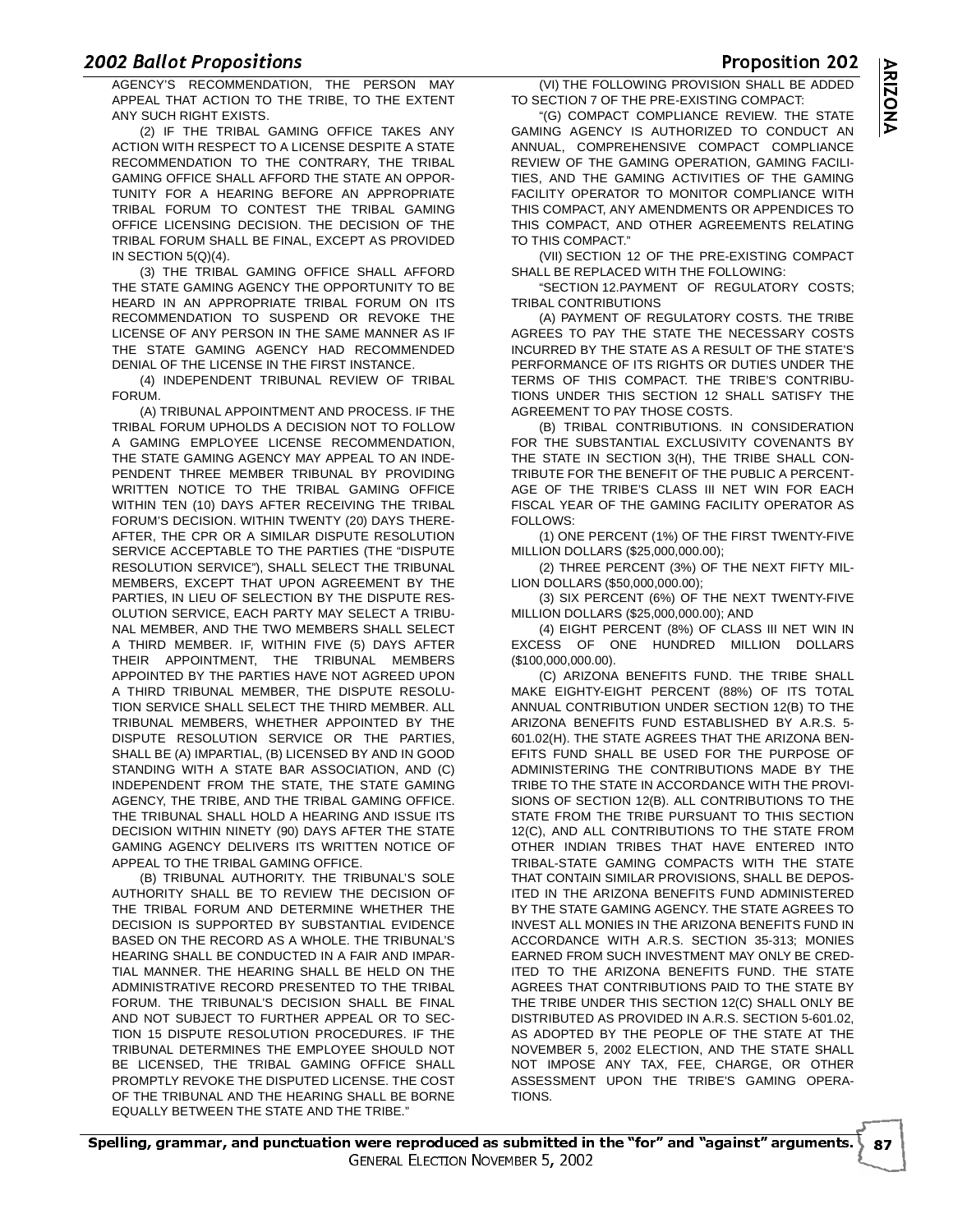- VE ZU<br>Initional dy tribe to outles to music the lien the overty and w AND COUNTIES. THE TRIBE SHALL MAKE TWELVE PER-CENT (12%) OF ITS TOTAL ANNUAL CONTRIBUTION UNDER SECTION 12(B) IN EITHER OR BOTH OF THE FOL-LOWING FORMS:

(D) DISTRIBUTIONS BY TRIBE TO CITIES, TOWNS<br>
AND COUNTIES. THE TRIBE SHALL MAKE TWELVE PER-<br>
CENT (12%) OF ITS TOTAL ANNUAL CONTRIBUTION<br>
UNDER SECTION 12(B) IN EITHER OR BOTH OF THE FOL-<br>
LOWING FORMS:<br>
(1) DISTRIBUTIONS (1) DISTRIBUTIONS TO CITIES, TOWNS OR COUN-TIES FOR GOVERNMENT SERVICES THAT BENEFIT THE GENERAL PUBLIC, INCLUDING PUBLIC SAFETY, MITIGA-TION OF IMPACTS OF GAMING, OR PROMOTION OF COM-MERCE AND ECONOMIC DEVELOPMENT;

(2) DEPOSITS TO THE COMMERCE AND ECONOMIC DEVELOPMENT COMMISSION LOCAL COMMUNITIES FUND ESTABLISHED BY A.R.S. SECTION 41-1505.12.

(E) CONTRIBUTION SCHEDULE.

(1) TRIBAL CONTRIBUTIONS PURSUANT TO SEC-TION 12(B) SHALL BE PAID QUARTERLY TO THE STATE GAMING AGENCY, OTHER THAN THE AMOUNTS DISTRIB-UTED OR DEPOSITED TO BENEFIT CITIES, TOWNS AND COUNTIES UNDER SECTION 12(D). THE CONTRIBUTIONS SHALL BE CALCULATED BASED ON THE TRIBE'S CLASS III NET WIN FOR EACH QUARTER OF THE GAMING FACIL-ITY OPERATOR'S FISCAL YEAR. CONTRIBUTIONS SHALL BE MADE NO LATER THAN TWENTY-FIVE (25) DAYS AFTER THE LAST DAY OF EACH FISCAL QUARTER.

(2) AT THE TIME EACH QUARTERLY CONTRIBUTION IS MADE, THE TRIBE SHALL SUBMIT TO THE STATE GAM-ING AGENCY A REPORT INDICATING THE CLASS III NET WIN BY GAMING ACTIVITY FOR THE QUARTER, AND THE AMOUNTS PAID UNDER SECTIONS 12(C) AND (D).

(3) THE TRIBE'S FIRST QUARTERLY CONTRIBUTION WILL BE CALCULATED BASED ON THE TRIBE'S CLASS III NET WIN FOR THE FIRST FULL FISCAL QUARTER AFTER THE EFFECTIVE DATE.

(4) FOLLOWING THE STATE GAMING AGENCY'S RECEIPT OF THE ANNUAL AUDIT PURSUANT TO SEC-TION 11(C), ANY OVERPAYMENT OF MONIES BY THE TRIBE PURSUANT TO THIS SECTION SHALL BE CRED-ITED TO THE TRIBE'S NEXT QUARTERLY CONTRIBUTION. ANY UNDERPAYMENT OF MONIES SHALL BE PAID BY THE TRIBE WITHIN THIRTY (30) DAYS OF THE STATE GAMING AGENCY'S RECEIPT OF THE ANNUAL AUDIT.

(F) REDUCTION OF TRIBAL CONTRIBUTIONS. IN THE EVENT THAT TRIBAL CONTRIBUTIONS ARE REDUCED PURSUANT TO SECTIONS 3(G) OR (H), THE TRIBE SHALL MAKE THE REDUCED CONTRIBUTIONS UNDER THE TERMS OF THIS SECTION 12, AND THESE MONIES SHALL BE USED IN THE MANNER SET FORTH IN A.R.S. SECTION 5-601.02(H)(3)(A) AS ADOPTED BY THE PEOPLE OF THE STATE AT THE NOVEMBER 5, 2002 ELECTION."

(VIII) THE FOLLOWING PROVISIONS SHALL REPLACE THE CORRESPONDING PROVISIONS, OR BE ADDED TO THE PROVISIONS, AS THE CASE MAY BE, IN SECTION 13 OF THE PRE-EXISTING COMPACT:

"(B) EMERGENCY SERVICE ACCESSIBILITY. THE TRIBE SHALL REQUIRE THE GAMING FACILITY OPERA-TOR TO MAKE PROVISIONS FOR ADEQUATE EMER-GENCY ACCESSIBILITY AND SERVICE. MUTUAL AID AND EMERGENCY RESPONSE SERVICE AGREEMENTS WILL BE ENTERED AS NEEDED WITH ENTITIES FROM THE SURROUNDING COMMUNITIES.

(E) LAW ENFORCEMENT. THE TRIBE SHALL IMPLE-MENT A WRITTEN LAW ENFORCEMENT SERVICES PLAN THAT PROVIDES A COMPREHENSIVE AND EFFECTIVE MEANS TO ADDRESS CRIMINAL AND UNDESIRABLE ACTIVITY AT THE GAMING FACILITIES. THIS PLAN SHALL PROVIDE THAT SUFFICIENT LAW ENFORCEMENT RESOURCES ARE AVAILABLE TWENTY-FOUR HOURS A DAY SEVEN DAYS PER WEEK TO PROTECT THE PUBLIC

- 

 HEALTH, SAFETY, AND WELFARE AT THE GAMING FACILI-TIES. THE TRIBE AND THE STATE SHALL INVESTIGATE VIOLATIONS OF STATE GAMBLING STATUTES AND OTHER CRIMINAL ACTIVITIES AT THE GAMING FACILI-TIES. TO ACCOMMODATE INVESTIGATIONS AND INTELLI-GENCE SHARING, THE TRIBE WILL PROVIDE THAT A POLICE OFFICER HOLDING CURRENT ARIZONA POLICE OFFICER STANDARDS AND TRAINING (POST) CERTIFI-CATION IS EMPLOYED BY THE GAMING FACILITY OPERA-TOR, TRIBAL GAMING OFFICE, OR TRIBAL POLICE DEPARTMENT, AND ASSIGNED TO HANDLE GAMING-RELATED MATTERS WHEN THEY ARISE. INTELLIGENCE LIAISONS WILL BE ESTABLISHED AT THE TRIBAL POLICE DEPARTMENT OR TRIBAL GAMING OFFICE AND ALSO AT THE STATE GAMING AGENCY. THERE WILL BE FEDERAL, TRIBAL, AND STATE COOPERATION IN TASK FORCE INVESTIGATIONS. THE STATE GAMING AGENCY'S INTEL-LIGENCE UNIT WILL GATHER, COORDINATE, CENTRAL-IZE, AND DISSEMINATE ACCURATE AND CURRENT INTELLIGENCE INFORMATION PERTAINING TO CRIMINAL AND UNDESIRABLE ACTIVITY THAT MAY THREATEN PATRONS, EMPLOYEES, OR ASSETS OF THE GAMING INDUSTRY. THE STATE AND THE TRIBE WILL COORDI-NATE THE USE OF RESOURCES, AUTHORITY, AND PER-SONNEL OF THE STATE AND THE TRIBE FOR THE SHARED GOAL OF PREVENTING AND PROSECUTING CRIMINAL OR UNDESIRABLE ACTIVITY BY PLAYERS, EMPLOYEES, OR BUSINESSES IN CONNECTION WITH TRIBAL GAMING FACILITIES. VIOLATIONS OF STATE CRIMINAL GAMBLING STATUTES ON TRIBAL LANDS MAY BE PROSECUTED AS FEDERAL CRIMES IN FEDERAL COURT'

(IX) SECTION 15 OF THE PRE-EXISTING COMPACT SHALL BE REPLACED WITH THE FOLLOWING:

"SECTION 15. DISPUTE RESOLUTION

(A) NOTICE/NEGOTIATION. IF EITHER THE TRIBE OR THE STATE BELIEVES THE OTHER HAS FAILED TO COM-PLY WITH THE REQUIREMENTS SET FORTH IN THIS COMPACT, OR IF A DISPUTE ARISES AS TO THE PROPER INTERPRETATION OF THOSE REQUIREMENTS, THEN EITHER PARTY MAY SERVE A WRITTEN NOTICE ON THE OTHER IDENTIFYING THE SPECIFIC PROVISION OR PRO-VISIONS OF THE COMPACT IN DISPUTE AND SPECIFY-ING IN DETAIL THE FACTUAL BASES FOR ANY ALLEGED NON-COMPLIANCE AND/OR THE INTERPRETATION OF THE PROVISION OF THE COMPACT PROPOSED BY THE PARTY PROVIDING NOTICE. WITHIN TEN (10) DAYS FOL-LOWING DELIVERY OF THE WRITTEN NOTICE OF DIS-PUTE, THE EXECUTIVE DIRECTOR OF THE TRIBAL GAMING OFFICE AND THE DIRECTOR OF THE STATE GAMING AGENCY SHALL MEET IN AN EFFORT TO VOL-UNTARILY RESOLVE THE COMPLIANCE OR INTERPRETA-TION DISPUTE THROUGH NEGOTIATION. IF THOSE NEGOTIATIONS FAIL TO RESOLVE THE DISPUTE, THE EXECUTIVE DIRECTOR OF THE TRIBAL GAMING OFFICE, THE DIRECTOR OF THE STATE GAMING AGENCY, AND REPRESENTATIVES DESIGNATED BY THE GOVERNOR OF ARIZONA AND THE CHAIRMAN OF THE TRIBE SHALL MEET IN A FURTHER EFFORT TO VOLUNTARILY RESOLVE THE DISPUTE THROUGH FURTHER NEGOTIA-TION.

(B) MEDIATION. IF THE TRIBE AND THE STATE ARE UNABLE TO RESOLVE BY NEGOTIATION ANY DISPUTE REGARDING COMPLIANCE WITH THE REQUIREMENTS OF THE COMPACT, OR THE PROPER INTERPRETATION OF THOSE REQUIREMENTS, WITHIN THIRTY (30) DAYS AFTER DELIVERY OF THE WRITTEN NOTICE OF DIS-PUTE, THE TRIBE AND THE STATE SHALL, UPON THE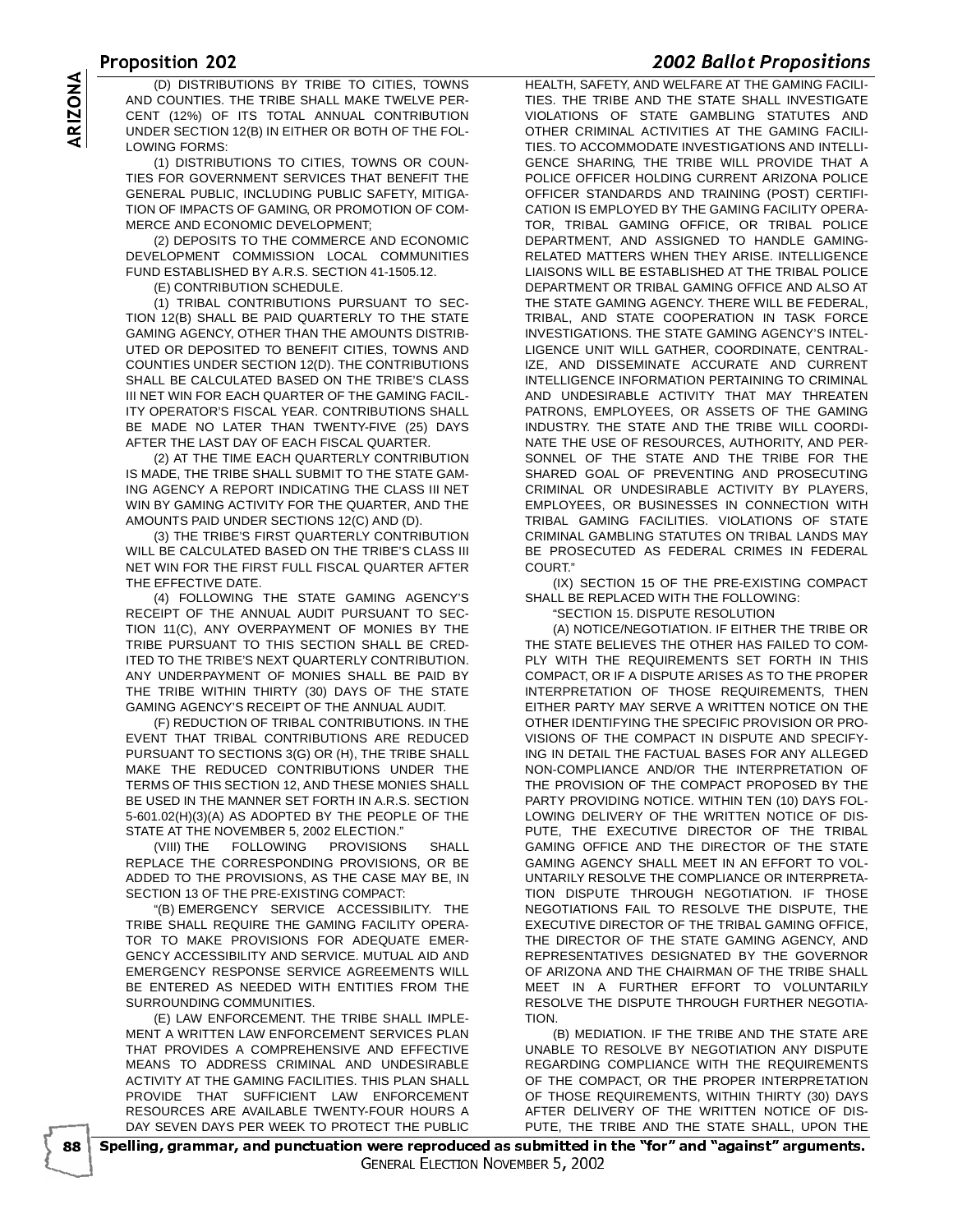# $\frac{200}{1}$

**E BUNCT FORDSTEIGHS**<br>REQUEST OF EITHER PARTY, ENDEAVOR TO SETTLE THE DISPUTE IN AN AMICABLE MANNER BY NON-BIND-ING MEDIATION ADMINISTERED BY THE CPR UNDER ITS MEDIATION PROCEDURES DATED APRIL 1, 1998 (UNLESS OTHERWISE AGREED TO BY THE PARTIES), AND THE PROCEDURES SET FORTH BELOW. ALTHOUGH THE PARTIES SHALL BE REQUIRED TO PARTICIPATE IN THE MEDIATION PROCESS IF REQUESTED, A REQUEST FOR MEDIATION SHALL NOT PRECLUDE EITHER PARTY FROM PURSUING ANY OTHER AVAILABLE REMEDY.

(1) SELECTION OF MEDIATOR. IF THE PARTIES AGREE UPON A MEDIATOR, THAT PERSON SHALL SERVE AS THE MEDIATOR. IF THE PARTIES ARE UNABLE TO AGREE ON A MEDIATOR WITHIN TEN (10) DAYS OF A REQUEST FOR MEDIATION, THEN THE CPR (I) SHALL SELECT AN ATTORNEY FROM THE CPR PANEL OF DIS-TINGUISHED NEUTRALS TO BE THE MEDIATOR OR (II) IF REQUESTED BY THE PARTIES, SHALL SELECT THE MEDIATOR FROM A LIST OF POTENTIAL MEDIATORS APPROVED BY THE PARTIES.

(2) CONDUCT OF MEDIATION. THE MEDIATOR SHALL CONTROL THE PROCEDURAL ASPECTS OF THE MEDIA-TION AND SHALL BE GUIDED BY THE MEDIATION PRO-CEDURES PROMULGATED BY THE CPR.

(3) COSTS OF MEDIATION. THE COSTS OF MEDIA-TION SHALL BE BORNE EQUALLY BY THE PARTIES, WITH ONE-HALF (1/2) OF THE EXPENSES CHARGED TO THE TRIBE AND ONE-HALF (1/2) OF THE EXPENSES CHARGED TO THE STATE.

(C) ARBITRATION. IF THE TRIBE AND THE STATE FAIL TO RESOLVE SUCH A DISPUTE REGARDING COM-PLIANCE WITH THE REQUIREMENTS OF THE COMPACT OR THE PROPER INTERPRETATION OF THOSE REQUIRE-MENTS THROUGH NEGOTIATION OR MEDIATION UNDER SECTIONS 15(A) OR (B) WITHIN THIRTY (30) DAYS AFTER DELIVERY OF THE WRITTEN NOTICE OF DISPUTE, UPON A DEMAND BY EITHER PARTY, THE DISPUTE SHALL BE SETTLED THROUGH BINDING ARBITRATION AT A NEU-TRAL LOCATION AND, UNLESS OTHERWISE AGREED TO BY THE PARTIES, THE ARBITRATION SHALL BE CON-DUCTED IN ACCORDANCE WITH THE RULES, AS MODI-FIED BY THE FOLLOWING:

(1) DEMAND FOR ARBITRATION. NO EARLIER THAN THIRTY (30) DAYS AFTER THE DELIVERY OF THE NOTICE REQUIRED UNDER SECTION 15(A), EITHER PARTY MAY SERVE ON THE OTHER A WRITTEN DEMAND FOR ARBI-TRATION OF THE DISPUTE, IN ACCORDANCE WITH CPR RULE 3. THE DEMAND SHALL CONTAIN A STATEMENT SETTING FORTH THE NATURE OF THE DISPUTE AND THE REMEDY SOUGHT. THE OTHER PARTY SHALL FILE A NOTICE OF DEFENSE AND ANY COUNTERCLAIM WITHIN TWENTY (20) DAYS, IN ACCORDANCE WITH CPR RULE 3. FAILURE TO PROVIDE A NOTICE OF DEFENSE SHALL NOT DELAY THE ARBITRATION. IN THE ABSENCE OF A NOTICE OF DEFENSE, ALL CLAIMS SET FORTH IN THE DEMAND SHALL BE DEEMED DENIED.

(2) ARBITRATORS. UNLESS THE PARTIES AGREE IN WRITING TO THE APPOINTMENT OF A SINGLE ARBITRA-TOR, THE ARBITRATION SHALL BE CONDUCTED BEFORE A PANEL OF THREE (3) ARBITRATORS. IN THE ABSENCE OF AN AGREEMENT TO A SINGLE ARBITRATOR, WITHIN TWENTY (20) DAYS OF THE DEFENDING PARTY'S RECEIPT OF THE DEMAND, EACH PARTY SHALL SELECT AN ARBITRATOR. AS SOON AS POSSIBLE THEREAFTER, BUT IN NO EVENT MORE THAN FORTY (40) DAYS FOL-LOWING DELIVERY OF THE DEMAND, THE PARTY-APPOINTED ARBITRATORS SHALL DISCUSS AND

> --

ELLUI ON

 $\overline{\phantom{a}}$ 

-



 - SELECT A THIRD (3RD) ARBITRATOR FROM THE PANEL OF DISTINGUISHED NEUTRALS, WHO SHALL CHAIR THE TRIBUNAL. ALTERNATIVELY, IF THE PARTIES HAVE AGREED UPON A LIST OF ARBITRATORS ACCEPTABLE TO BOTH PARTIES, THE CPR SHALL SELECT THE THIRD (3RD) ARBITRATOR FROM THAT LIST. UNLESS THE PAR-TIES AGREE OTHERWISE, AT LEAST ONE (1) OF THE ARBITRATORS ON THE TRIBUNAL SHALL BE AN ATTOR-NEY OR RETIRED JUDGE KNOWLEDGEABLE ABOUT THE ACT, FEDERAL INDIAN LAW, AND JURISDICTION WITHIN INDIAN COUNTRY. IF THE PARTIES DO NOT APPOINT AN ARBITRATOR WITH THOSE QUALIFICATIONS, THE PARTY-APPOINTED ARBITRATORS OR THE CPR SHALL DO SO. ONCE THE TRIBUNAL IS IMPANELED, THERE SHALL BE NO EX PARTE CONTACT WITH THE ARBITRA-TORS, EXCEPT FOR CONTACTS WITH THE OFFICE OF THE TRIBUNAL CHAIR REGARDING SCHEDULING OR OTHER PURELY ADMINISTRATIVE MATTERS THAT DO NOT DEAL WITH SUBSTANTIVE MATTERS OR THE MER-ITS OF THE ISSUES.

(3) SELECTION OF ARBITRATOR(S) BY THE CPR. IF A PARTY FAILS TO APPOINT AN ARBITRATOR, OR IF THE PARTY-APPOINTED ARBITRATORS HAVE FAILED TO APPOINT A THIRD (3RD) ARBITRATOR WITHIN THE TIME PERIOD PROVIDED IN SECTION 15(C)(2), EITHER PARTY MAY REQUEST APPOINTMENT OF THE ARBITRATOR BY THE CPR. THE REQUEST SHALL BE MADE IN WRITING AND SERVED ON THE OTHER PARTY. CPR SHALL FILL ANY VACANCIES ON THE TRIBUNAL WITHIN TEN (10) DAYS OF A REQUEST IN ACCORDANCE WITH CPR RULE 6.

(4) NEUTRALITY OF THE ARBITRATORS. ALL ARBI-TRATORS SHALL BE INDEPENDENT AND IMPARTIAL. UPON SELECTION, EACH ARBITRATOR SHALL PROMPTLY DISCLOSE IN WRITING TO THE TRIBUNAL AND THE PARTIES ANY CIRCUMSTANCES THAT MIGHT CAUSE DOUBT REGARDING THE ARBITRATOR'S INDE-PENDENCE OR IMPARTIALITY. SUCH CIRCUMSTANCES MAY INCLUDE, BUT SHALL NOT BE LIMITED TO, BIAS, INTEREST IN THE RESULT OF THE ARBITRATION, AND PAST OR PRESENT RELATIONS WITH A PARTY OR ITS COUNSEL. FOLLOWING SUCH DISCLOSURE, ANY ARBI-TRATOR MAY BE CHALLENGED IN ACCORDANCE WITH CPR RULE 7.

(5) COST OF ARBITRATION. THE COSTS OF ARBI-TRATION SHALL BE BORNE EQUALLY BY THE PARTIES, WITH ONE-HALF (1/2) OF THE EXPENSES CHARGED TO THE TRIBE AND ONE-HALF (1/2) OF THE EXPENSES CHARGED TO THE STATE.

(6) PRELIMINARY CONFERENCE/HEARING. THE TRI-BUNAL SHALL HOLD AN INITIAL PRE-HEARING CONFER-ENCE NO LATER THAN THIRTY (30) DAYS FOLLOWING THE SELECTION OF THE MEMBERS OF THE TRIBUNAL AND SHALL PERMIT DISCOVERY AND MAKE OTHER APPLICABLE DECISIONS IN ACCORDANCE WITH CPR RULES 9 THROUGH 12. UNLESS THE PARTIES AGREE OTHERWISE, OR UNLESS THE TRIBUNAL DETERMINES THAT COMPELLING CIRCUMSTANCES EXIST WHICH DEMAND OTHERWISE, THE ARBITRATION SHALL BE COMPLETED WITHIN ONE HUNDRED AND EIGHTY (180) DAYS OF THE INITIAL PRE-HEARING CONFERENCE.

(7) DISCOVERY.

(A) DOCUMENTS. CONSISTENT WITH THE EXPE-DITED NATURE OF ARBITRATION, EACH PARTY WILL, UPON THE WRITTEN REQUEST OF THE OTHER PARTY, PROMPTLY PROVIDE THE OTHER WITH COPIES OF DOC-UMENTS RELEVANT TO THE ISSUES RAISED BY ANY

Proposition 202

**HOVERIDER** ST 2002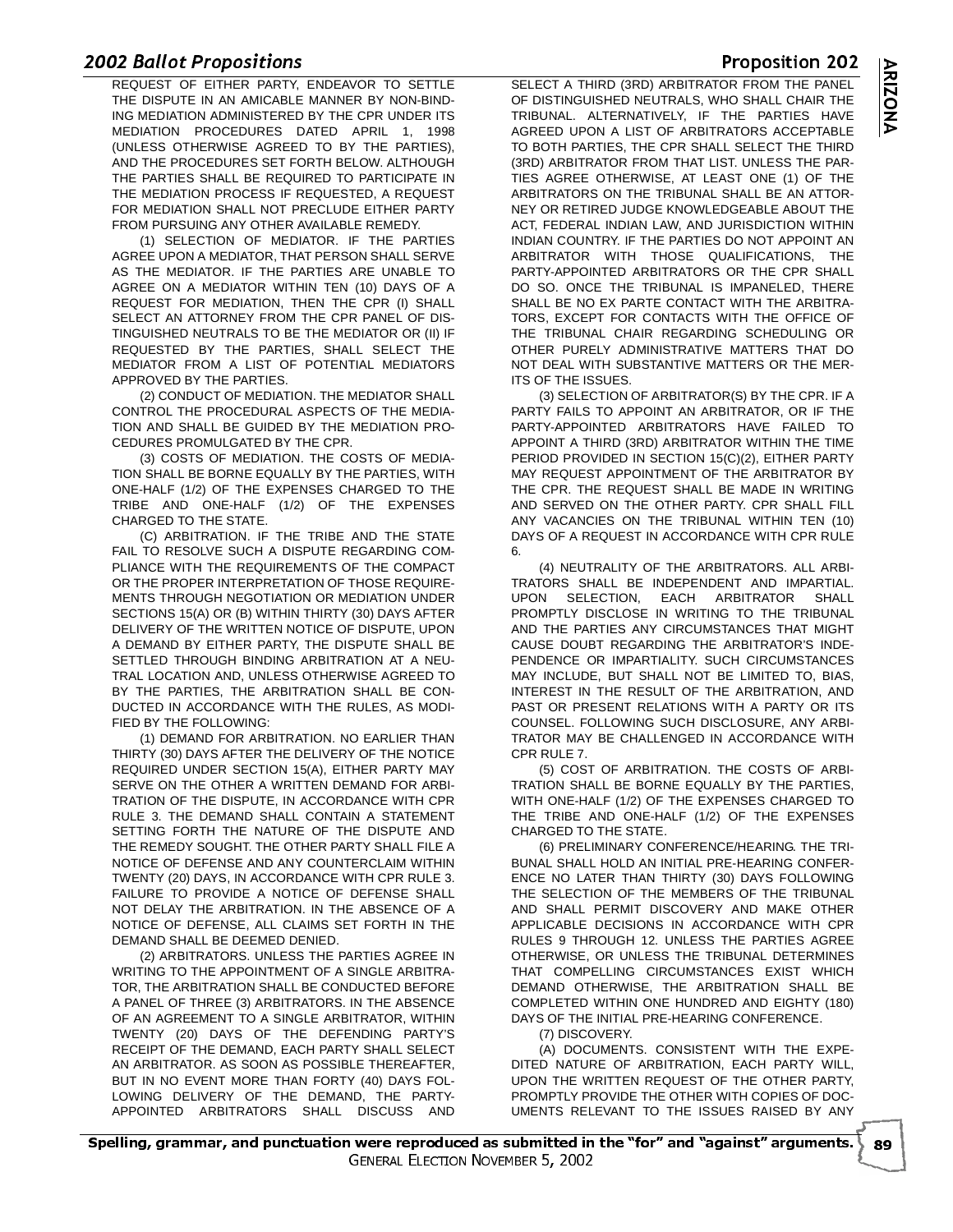<u>- OLAN OR OOLNTEROLAND ON WILOU THE RROBHAL TRIBLINAL EOR REQUOIL</u> CLAIM OR COUNTERCLAIM OR ON WHICH THE PRODUC-<br>
ING PARTY MAY RELY IN SUPPORT OF OR IN OPPOSI-<br>
TION TO ANY CLAIM OR DEFENSE. EXCEPT AS<br>
PERMITTED BY THE TRIBUNAL, ALL WRITTEN DISCOV-<br>
ERY SHALL BE COMPLETED WITHIN NINETY ( ING PARTY MAY RELY IN SUPPORT OF OR IN OPPOSI-TION TO ANY CLAIM OR DEFENSE. EXCEPT AS PERMITTED BY THE TRIBUNAL, ALL WRITTEN DISCOV-ERY SHALL BE COMPLETED WITHIN NINETY (90) DAYS FOLLOWING THE INITIAL PRE-HEARING CONFERENCE. ANY DISPUTE REGARDING DISCOVERY, OR THE RELE-VANCE OR SCOPE THEREOF, SHALL BE DETERMINED BY THE TRIBUNAL, WHOSE DETERMINATION SHALL BE CONCLUSIVE.

(B) DEPOSITIONS. CONSISTENT WITH THE EXPE-DITED NATURE OF ARBITRATION AND UNLESS THE PAR-TIES AGREE OTHERWISE, A PARTY, UPON PROVIDING WRITTEN NOTICE TO THE OTHER PARTY, SHALL HAVE THE RIGHT TO TAKE THE DEPOSITIONS OF UP TO FIVE (5) WITNESSES, EACH OF WHICH SHALL LAST NO LONGER THAN ONE (1) DAY. UNLESS THE PARTIES AGREE OTHERWISE, ADDITIONAL DEPOSITIONS SHALL BE SCHEDULED ONLY WITH THE PERMISSION OF THE TRIBUNAL AND FOR GOOD CAUSE SHOWN. A PARTY'S NEED TO TAKE THE DEPOSITION OF A WITNESS WHO IS NOT EXPECTED TO BE AVAILABLE FOR AN ARBITRATION HEARING SHALL BE DEEMED TO BE GOOD CAUSE. EXCEPT AS PERMITTED BY THE TRIBUNAL, ALL DEPOSI-TIONS SHALL BE CONCLUDED WITHIN ONE HUNDRED AND TWENTY (120) DAYS FOLLOWING THE INITIAL PRE-HEARING CONFERENCE. ALL OBJECTIONS THAT MIGHT BE RAISED TO DEPOSITION TESTIMONY SHALL BE RESERVED FOR THE ARBITRATION HEARING, EXCEPT FOR OBJECTIONS BASED ON PRIVILEGE, PROPRIETARY OR CONFIDENTIAL INFORMATION, AND OBJECTIONS TO FORM OR FOUNDATION THAT COULD BE CURED IF RAISED AT THE DEPOSITION.

(8) INJUNCTIVE RELIEF IN AID OF ARBITRATION. THE TRIBE OR THE STATE MAY SEEK IN A COURT OF COMPETENT JURISDICTION (A) PROVISIONAL OR ANCIL-LARY REMEDIES, INCLUDING PRELIMINARY INJUNCTIVE RELIEF, PENDING THE OUTCOME OF AN ARBITRATION PROCEEDING, OR (B) PERMANENT INJUNCTIVE RELIEF TO ENFORCE AN ARBITRATION AWARD.

(9) ARBITRATION HEARING.

(A) NOTICE/TRANSCRIPT. UNLESS THE PARTIES AGREE OTHERWISE, THE TRIBUNAL SHALL PROVIDE THE PARTIES WITH AT LEAST SIXTY (60) DAYS NOTICE OF THE DATE OF THE ARBITRATION HEARING. UNLESS THE PARTIES AGREE OTHERWISE, THERE SHALL BE A STENOGRAPHIC RECORD MADE OF THE HEARING, WITH THE COST TO BE SHARED BY THE TRIBE AND THE STATE. THE TRANSCRIPT SHALL BE THE OFFICIAL RECORD OF THE PROCEEDING.

(B) LAST, BEST OFFER FORMAT. THE ARBITRATORS SHALL CONDUCT EACH ARBITRATION PROCEEDING USING THE "LAST, BEST OFFER" FORMAT, UNLESS ANY PARTY TO AN ARBITRATION PROCEEDING OPTS OUT OF THE "LAST, BEST OFFER" ARBITRATION FORMAT IN THE MANNER SET FORTH IN SECTION 15(C)(9)(C).

1. NO LATER THAN FORTY (40) DAYS BEFORE THE ARBITRATION HEARING (OR FORTY (40) DAYS BEFORE THE DATE THE DISPUTE IS TO BE SUBMITTED TO THE TRIBUNAL FOR DECISION IF ORAL HEARINGS HAVE BEEN WAIVED), EACH PARTY SHALL SUBMIT TO THE OTHER PARTY OR PARTIES TO THE ARBITRATION A PRE-LIMINARY LAST, BEST OFFER FOR THOSE ISSUES THAT WILL BE DECIDED USING THE LAST, BEST OFFER FOR-MAT.

2. NO LATER THAN TWENTY (20) DAYS BEFORE THE ARBITRATION HEARING (OR TWENTY (20) DAYS BEFORE THE DATE THE DISPUTE IS TO BE SUBMITTED TO THE

**EDUZ BUNCT PRODUCTIONS**<br>TRIBUNAL FOR DECISION IF ORAL HEARINGS HAVE BEEN WAIVED), EACH PARTY SHALL SUBMIT TO THE TRI-BUNAL AND THE OTHER PARTY OR PARTIES TO THE ARBITRATION ITS PRE-HEARING LAST, BEST OFFER FOR THOSE ISSUES THAT WILL BE DECIDED USING THE LAST, BEST OFFER FORMAT.

3. NO LATER THAN TEN (10) DAYS AFTER THE CON-CLUSION OF THE ARBITRATION HEARING (OR TEN (10) DAYS BEFORE THE DATE THE DISPUTE IS TO BE SUB-MITTED TO THE TRIBUNAL FOR DECISION IF ORAL HEARINGS HAVE BEEN WAIVED), EACH PARTY SHALL SUBMIT TO THE TRIBUNAL AND THE OTHER PARTY OR PARTIES TO THE ARBITRATION ITS FINAL LAST, BEST OFFER FOR THOSE ISSUES THAT WILL BE DECIDED USING THE LAST, BEST OFFER FORMAT.

4. EXCEPT AS OTHERWISE PROVIDED IN THIS SEC-TION 15(C)(9)(B)(4), FOR EACH ISSUE TO BE DECIDED USING THE LAST, BEST OFFER FORMAT, THE TRIBUNAL SHALL, FOR ITS DECISION ON THE ISSUE, ADOPT ONE OF THE LAST, BEST OFFERS SUBMITTED UNDER SEC-TION 15(C)(9)(B)(3) AND NO OTHER REMEDY (EXCEPT-ING ONLY REMEDIES IN AID OF THE TRIBUNAL'S DECISION). IF THE TRIBUNAL EXPRESSLY DETERMINES THAT A LAST, BEST OFFER SUBMITTED BY A PARTY WITH RESPECT TO AN ISSUE OR ISSUES IS NOT CON-SISTENT WITH OR DOES NOT COMPLY WITH THE ACT AND/OR THE COMPACT, AS THEY MAY BE AMENDED AND AS THEY ARE INTERPRETED BY COURTS OF COMPE-TENT JURISDICTION, THEN THE TRIBUNAL SHALL REJECT THAT LAST, BEST OFFER AND SHALL NOT CON-SIDER IT IN RENDERING ITS DECISION. IF THE TRIBUNAL EXPRESSLY DETERMINES THAT ALL THE LAST, BEST OFFERS SUBMITTED BY THE PARTIES WITH RESPECT TO AN ISSUE OR ISSUES ARE NOT CONSISTENT WITH OR DO NOT COMPLY WITH THE ACT AND/OR THE COM-PACT, AS THEY MAY BE AMENDED AND AS THEY ARE INTERPRETED BY COURTS OF COMPETENT JURISDIC-TION, THEN THE TRIBUNAL SHALL REJECT ALL THE LAST, BEST OFFERS AND SHALL DECIDE THE RELATED ISSUE OR ISSUES AS IF THE PARTIES HAD ELECTED TO HAVE THE ISSUE OR THOSE ISSUES DECIDED WITHOUT USING THE "LAST, BEST OFFER" FORMAT. IN ADDITION, THE TRIBUNAL SHALL HAVE NO AUTHORITY TO AWARD MONEY DAMAGES AGAINST EITHER PARTY, REGARD-LESS OF WHETHER A LAST, BEST OFFER PROPOSES AN AWARD OF DAMAGES.

(C) OPTING OUT OF LAST, BEST OFFER FORMAT. UNLESS THE PARTIES AGREE OTHERWISE, A PARTY DESIRING TO OPT OUT OF THE "LAST, BEST OFFER" ARBITRATION FORMAT SHALL SERVE A WRITTEN NOTICE OF ITS ELECTION NO LATER THAN FIFTY (50) DAYS BEFORE THE ARBITRATION HEARING (OR FIFTY (50) DAYS BEFORE THE DATE THE DISPUTE IS TO BE SUBMITTED TO THE TRIBUNAL FOR DECISION IF ORAL HEARINGS HAVE BEEN WAIVED). THE NOTICE SHALL:

1. IDENTIFY WITH SPECIFICITY THE ISSUE OR ISSUES THAT THE ARBITRATORS WILL DECIDE WITHOUT USING THE "LAST, BEST OFFER" ARBITRATION FORMAT, OR

2. STATE THAT THE ARBITRATORS WILL NOT USE THE "LAST, BEST OFFER" ARBITRATION FORMAT.

(10) DECISION OF THE TRIBUNAL. THE DECISION OF THE TRIBUNAL SHALL BE IN WRITING, SETTING FORTH DETAILED FINDINGS OF FACT AND CONCLUSIONS OF LAW AND A STATEMENT REGARDING THE REASONS FOR THE DISPOSITION OF EACH CLAIM. IF THE TRIBU-NAL DETERMINES THAT A LAST, BEST OFFER IS NOT CONSISTENT WITH OR DOES NOT COMPLY WITH THE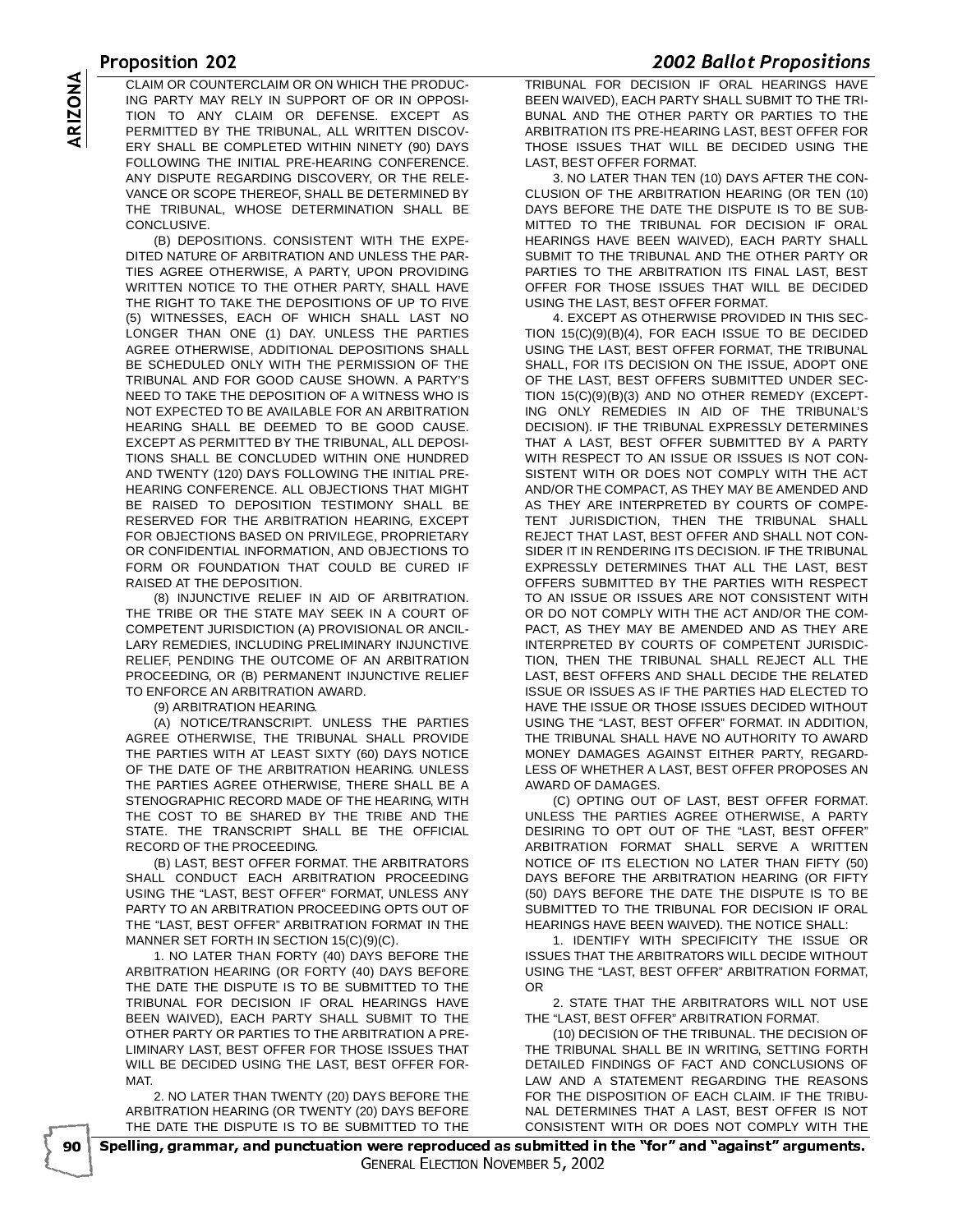# $\frac{200}{1}$

ACT AND/OR THE COMPACT, THE DECISION OF THE TRI- (X) SECTION 17 OF THE PRE-E) BUNAL SHALL SET FORTH DETAILED FINDINGS OF FACT AND CONCLUSIONS OF LAW AND A STATEMENT REGARDING THE REASONS FOR THE TRIBUNAL'S DETERMINATION. THE WRITTEN DECISION OF THE TRI-BUNAL SHALL BE MADE PROMPTLY AND, UNLESS OTH-ERWISE AGREED TO BY THE PARTIES, NO LATER THAN FORTY (40) DAYS FROM THE DATE OF THE CLOSING OF THE HEARING OR, IF ORAL HEARINGS HAVE BEEN WAIVED, NO LATER THAN FORTY (40) DAYS FROM THE DATE THE DISPUTE IS SUBMITTED TO THE TRIBUNAL FOR DECISION. THE TRIBUNAL MAY TAKE ADDITIONAL TIME TO RENDER ITS DECISION IF THE TRIBUNAL DETERMINES THAT COMPELLING CIRCUMSTANCES REQUIRE ADDITIONAL TIME. THE TRIBUNAL MAY ISSUE AWARDS IN ACCORDANCE WITH CPR RULE 13, TO THE EXTENT THAT RULE IS CONSISTENT WITH SECTION 15(C). THE DECISION OF THE MAJORITY OF THE ARBI-TRATORS SHALL BE FINAL, BINDING, AND NON-APPEAL-ABLE, EXCEPT FOR A CHALLENGE TO A DECISION ON THE GROUNDS SET FORTH IN 9 U.S.C. § 10. THE FAIL-URE TO COMPLY WITH A JUDGMENT UPON THE AWARD OF THE ARBITRATORS SHALL BE A BREACH OF THIS COMPACT.

(11) GOVERNING LAW/JURISDICTION. TITLE 9 OF THE UNITED STATES CODE (THE UNITED STATES ARBI-TRATION ACT) AND THE RULES SHALL GOVERN THE INTERPRETATION AND ENFORCEMENT OF SECTION 15(C), BUT NOTHING IN SECTION 15(C) SHALL BE INTER-PRETED AS A WAIVER OF THE STATE'S TENTH AMEND-MENT OR ELEVENTH AMENDMENT IMMUNITY OR AS A WAIVER OF THE TRIBE'S SOVEREIGN IMMUNITY. THE TRIBUNAL SHALL RESOLVE THE DISPUTES SUBMITTED FOR ARBITRATION IN ACCORDANCE WITH, AND EVERY DECISION OF THE TRIBUNAL MUST COMPLY AND BE CONSISTENT WITH, THE ACT AND THE COMPACT, AS THEY MAY BE AMENDED AND AS THEY ARE INTER-PRETED BY COURTS OF COMPETENT JURISDICTION. THE TRIBUNAL SHALL HAVE NO AUTHORITY TO AWARD MONEY DAMAGES AGAINST EITHER PARTY.

(12) JUDICIAL CONFIRMATION. JUDGMENT UPON ANY AWARD RENDERED BY THE TRIBUNAL MAY BE ENTERED IN ANY COURT HAVING COMPETENT JURIS-DICTION.

(D) INJUNCTIVE RELIEF. THE PARTIES ACKNOWL-EDGE THAT, ALTHOUGH NEGOTIATION FOLLOWED BY MEDIATION AND ARBITRATION ARE THE PREFERRED METHODS OF DISPUTE RESOLUTION, COMPACT SEC-TION 15 SHALL NOT IMPAIR ANY RIGHTS TO SEEK IN ANY COURT OF COMPETENT JURISDICTION INJUNCTIVE RELIEF PURSUANT TO 25 U.S.C. § 2710(D)(7)(A)(II), OR A JUDGMENT UPON AN AWARD RENDERED BY AN ARBI-TRATION TRIBUNAL IN ACCORDANCE WITH SECTIONS 15(C)(10) AND 15(C)(11). IN AN ACTION BROUGHT BY THE TRIBE AGAINST THE STATE, ONE COURT OF COMPE-TENT JURISDICTION IS THE ARIZONA SUPERIOR COURT. IN AN ACTION BROUGHT BY THE STATE AGAINST THE TRIBE, ONE COURT OF COMPETENT JURISDICTION IS THE UNITED STATES DISTRICT COURT FOR THE DIS-TRICT OF ARIZONA. NOTHING IN THIS COMPACT IS INTENDED TO PREVENT EITHER PARTY FROM SEEKING RELIEF IN SOME OTHER COURT OF COMPETENT JURIS-DICTION, OR TO CONSTITUTE AN ACKNOWLEDGEMENT THAT THE STATE COURTS HAVE JURISDICTION OVER THE TRIBE OR THE TRIBAL COURTS HAVE JURISDICTION OVER THE STATE."

 (X) SECTION 17 OF THE PRE-EXISTING COMPACT SHALL BE REPLACED WITH THE FOLLOWING: "SECTION 17. AMENDMENTS

(A) PROPOSED COMPACT AMENDMENTS. TO CON-TINUE TO ENSURE THE FAIR AND HONEST OPERATION OF INDIAN GAMING, NO LATER THAN ONE HUNDRED EIGHTY (180) DAYS AFTER THE EFFECTIVE DATE, THE STATE OR THE TRIBE MAY PROPOSE AMENDMENTS TO ENHANCE THE FOLLOWING REGULATORY PROVISIONS OF THIS COMPACT:

(1) THE PROCESS FOR TRIBAL JUDICIAL REVIEW OF DISPUTES REGARDING THE NONPAYMENT OF ALLEGED WINNINGS TO PATRONS;

(2) COMPLIANCE WITH UNITED STATES PUBLIC HEALTH SERVICE REQUIREMENTS REGARDING FOOD AND BEVERAGE HANDLING;

(3) COMPLIANCE WITH BUILDING CODES AND FIRE SAFETY STANDARDS IN THE CONSTRUCTION OF NEW GAMING FACILITIES AND SIGNIFICANT MODIFICATIONS TO EXISTING GAMING FACILITIES;

(4) THE AVAILABILITY OF ADEQUATE POLICE, FIRE AND EMERGENCY MEDICAL SERVICES TO SERVE EACH GAMING FACILITY;

(5) REMEDIES FOR VIOLATIONS OF THIS COMPACT, THE GAMING ORDINANCE, FEDERAL LAW, OR STATE RULES FOR CERTIFICATION HOLDERS;

(6) LIABILITY INSURANCE FOR GAMING FACILITIES AND PROCEDURES FOR THE DISPOSITION OF TORT CLAIMS THAT ARISE FROM PERSONAL INJURIES OR PROPERTY DAMAGE SUFFERED AT GAMING FACILITIES BY PATRONS OF THE GAMING FACILITIES:

(7) STANDARDS FOR BACKGROUND INVESTIGA-TIONS, LICENSING AND CERTIFICATION OF GAMING EMPLOYEES BY THE TRIBE OR THE STATE GAMING AGENCY, OR BOTH;

(8) STANDARDS FOR BACKGROUND INVESTIGA-TIONS, LICENSING, AND CERTIFICATION BY THE TRIBE OR THE STATE GAMING AGENCY, OR BOTH, OF PER-SONS OR ENTITIES THAT PROVIDE GAMING GOODS OR SERVICES ON A SIGNIFICANT BASIS;

(9) REPORTS AND AUDITS OF REVENUE FROM GAMING ACTIVITIES TO ALLOW TRACKING AND CONFIR-MATION OF SUCH REVENUE;

(10) MINIMUM INTERNAL CONTROL STANDARDS, TECHNICAL STANDARDS, TESTING PROCEDURES, AND INSPECTION PROCEDURES FOR CLASS III GAMING DEVICES AND THE ONLINE ELECTRONIC GAME MAN-AGEMENT SYSTEMS TO WHICH THEY ARE LINKED;

(11) MINIMUM INTERNAL CONTROL STANDARDS, OPERATIONAL STANDARDS, SPECIFICATIONS, AND REG-ULATIONS FOR OTHER GAMING ACTIVITIES PERMITTED UNDER THIS COMPACT, INCLUDING RULES FOR GAME PLAY AND DEALING PROCEDURES FOR BLACKJACK AND POKER; AND

(12) SURVEILLANCE REQUIREMENTS.

(B) NEGOTIATIONS/MEDIATION. WITHIN NINETY (90) DAYS OF RECEIPT BY THE TRIBE OR THE STATE OF PROPOSED AMENDMENTS DESCRIBED IN SECTION 17(A), THE TRIBE AND THE STATE SHALL ENTER INTO GOOD FAITH NEGOTIATIONS REGARDING THE PRO-POSED AMENDMENTS. IF GOOD FAITH NEGOTIATIONS FAIL TO RESULT IN A MUTUALLY-AGREED UPON AMEND-MENT TO THIS COMPACT REGARDING ANY OF THE ISSUES LISTED IN SECTION 17(A), THE PARTIES SHALL PARTICIPATE IN GOOD FAITH IN A MEDIATION CON-DUCTED IN ACCORDANCE WITH THE PROVISIONS OF SECTION 15(B) IN AN EFFORT TO RESOLVE THEIR DIF-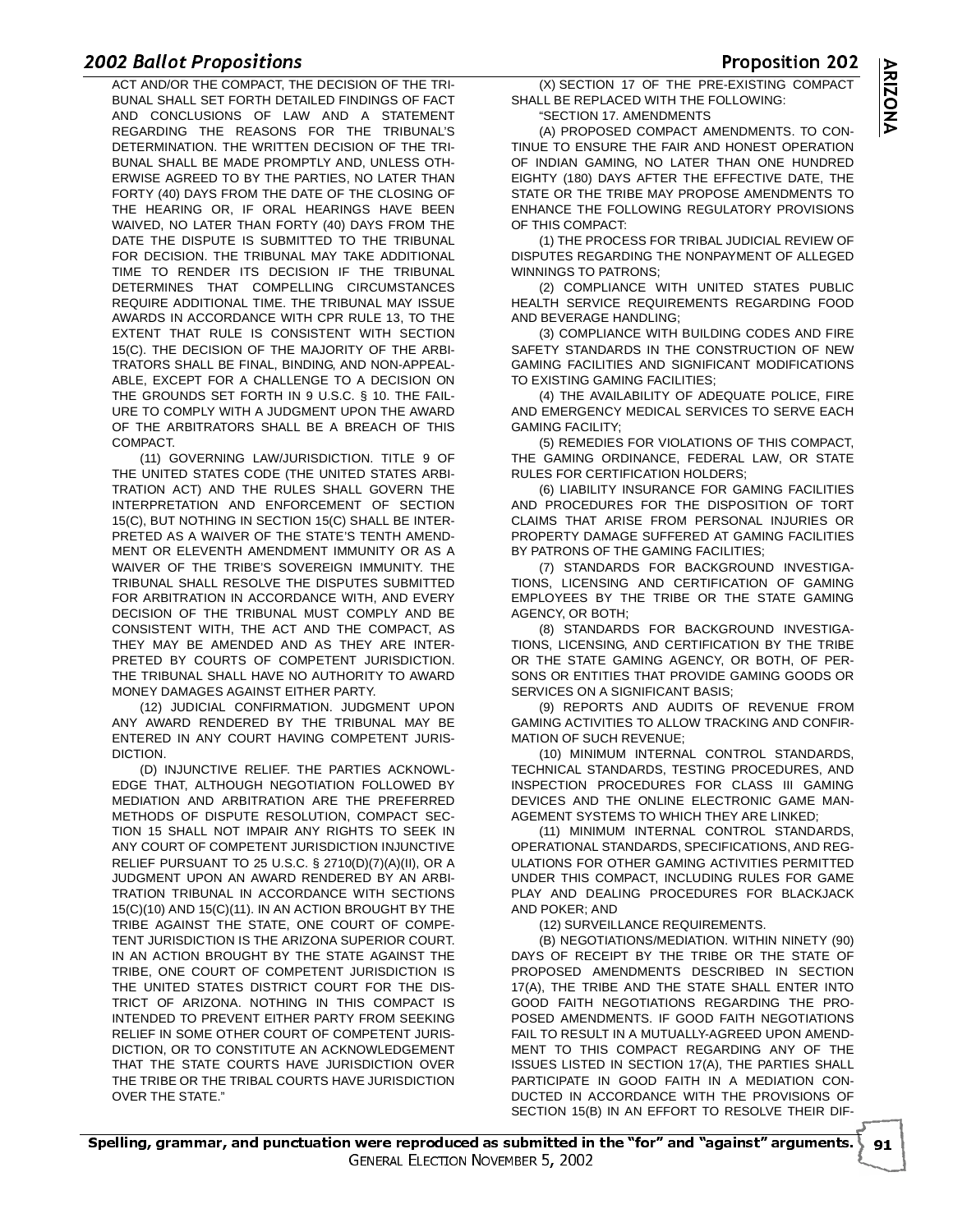<u>UPOSICION ZUZ</u><br>ESPENDER THE REMAINING RROUGHOUR OF REGITION AND REGIONAL UNRER. FERENCES. THE REMAINING PROVISIONS OF SECTION<br>15 SHALL NOT APPLY TO SECTIONS 17(A) OR (B). WITHIN<br>THIRTY (30) DAYS AFTER THE CONCLUSION OF A MEDIA-<br>TION, THE PARTIES SHALL CONCLUDE NEGOTIATIONS<br>AND DOCUMENT ANY AMENDMENTS 15 SHALL NOT APPLY TO SECTIONS 17(A) OR (B). WITHIN THIRTY (30) DAYS AFTER THE CONCLUSION OF A MEDIA-TION, THE PARTIES SHALL CONCLUDE NEGOTIATIONS AND DOCUMENT ANY AMENDMENTS CONSISTENT WITH SECTION 17(C).

(C) EFFECT. ANY AMENDMENT TO THIS COMPACT SHALL BE IN WRITING AND SIGNED BY BOTH PARTIES. THE TERMS AND CONDITIONS OF THIS COMPACT SHALL REMAIN IN EFFECT UNTIL AMENDED, MODIFIED, OR TERMINATED."

(XI) SECTION 23 OF THE PRE-EXISTING COMPACT SHALL BE REPLACED WITH THE FOLLOWING:

"SECTION 23. EFFECTIVE DATE AND DURATION

(A) REPLACEMENT OF OTHER GAMING COMPACTS. ON THE EFFECTIVE DATE, THIS COMPACT SHALL REPLACE AND SUPERSEDE ANY OTHER TRIBAL-STATE GAMING COMPACT BETWEEN THE STATE AND THE TRIBE. THE TRIBE AND THE STATE SHALL EXECUTE AN ACKNOWLEDGEMENT OF THE EFFECTIVE DATE.

(B) DURATION.

(1) THE INITIAL TERM OF THIS COMPACT SHALL COMMENCE ON THE EFFECTIVE DATE. THE INITIAL TERM OF THIS COMPACT SHALL BE THE REMAINDER OF THE TERM UNDER SECTION 23(B)(1) OF THE TRIBE'S PRE-EXISTING COMPACT AS DEFINED IN A.R.S. SECTION 5-601.02(I)(5), IF ANY, PROVIDED THAT SUCH PRE-EXIST-ING COMPACT WAS IN EFFECT ON MAY 1, 2002, PLUS TEN (10) YEARS.

(2) THIS COMPACT SHALL THEREAFTER BE EXTENDED FOR A RENEWAL TERM OF TEN (10) YEARS, UNLESS THE STATE OR THE TRIBE NOTIFIES THE OTHER IN WRITING, NOT LESS THAN ONE HUNDRED EIGHTY (180) DAYS PRIOR TO THE EXPIRATION OF THE INITIAL TERM, THAT IT DOES NOT INTEND TO RENEW THE COMPACT BECAUSE OF SUBSTANTIAL NON-COMPLIANCE.

(3) THIS COMPACT SHALL THEREAFTER BE EXTENDED FOR AN ADDITIONAL RENEWAL TERM OF THREE (3) YEARS IN ORDER TO PROVIDE THE PARTIES WITH AN OPPORTUNITY TO NEGOTIATE NEW OR AMENDED COMPACT TERMS, UNLESS THE STATE OR THE TRIBE NOTIFIES THE OTHER IN WRITING, NOT LESS THAN ONE HUNDRED EIGHTY (180) DAYS PRIOR TO THE EXPIRATION OF THE RENEWAL TERM, THAT IT DOES NOT INTEND TO RENEW THE COMPACT BECAUSE OF SUBSTANTIAL NON-COMPLIANCE.

(4) FOR PURPOSES OF THIS SECTION 23, SUBSTAN-TIAL NON-COMPLIANCE MEANS THE WILLFUL FAILURE OR REFUSAL TO REASONABLY COMPLY WITH THE MATERIAL TERMS OF A FINAL, NON-APPEALABLE COURT ORDER, OR A FINAL, NON-APPEALABLE AWARD OF AN ARBITRATOR OR ARBITRATORS UNDER SECTION 15. SUBSTANTIAL NON-COMPLIANCE DOES NOT INCLUDE TECHNICAL INADVERTENCE OR NON-MATE-RIAL VARIATIONS OR OMISSIONS IN COMPLIANCE WITH ANY SUCH AWARD OR JUDGMENT. IF EITHER PARTY CONTENDS THAT THE OTHER IS IN SUBSTANTIAL NON-COMPLIANCE, THE PARTY SO CONTENDING SHALL PRO-VIDE IMMEDIATE WRITTEN NOTICE TO THE OTHER, INCLUDING THE SPECIFIC REASON(S) FOR THE CON-TENTION AND COPIES OF ALL DOCUMENTATION RELIED UPON TO THE EXTENT ALLOWED BY LAW.

(5) A DISPUTE OVER WHETHER THE STATE OR THE TRIBE HAS ENGAGED IN SUBSTANTIAL NON-COMPLI-ANCE SHALL BE RESOLVED UNDER SECTION 15. THE COMPACT SHALL REMAIN IN EFFECT UNTIL THE DIS-PUTE HAS BEEN RESOLVED BY A FINAL, NON-APPEAL-

**ABLE DECISION UNDER SECTION 15. IN ANY SECTION** 15 PROCEEDING TO DETERMINE SUBSTANTIAL NON-COMPLIANCE, THE BURDEN OF PROOF SHALL BE ON THE PARTY ALLEGING SUBSTANTIAL NON-COMPLIANCE.

(6) THE TRIBE MAY OPERATE CLASS III GAMING ONLY WHILE THIS COMPACT, OR ANY EXTENSION THEREOF, IS IN EFFECT. PRIOR TO THE END OF THE FINAL RENEWAL TERM OF THIS COMPACT, THE STATE AND THE TRIBE SHALL NEGOTIATE UNDER 25 U.S.C. SECTION 2710(D)(3)(A), OR OTHER APPLICABLE FED-ERAL LAW, FOR A SUCCESSOR COMPACT OR OTHER SIMILAR AGREEMENT."

Sec. 4. Repeal

Section 5-601.01, Arizona Revised Statutes, is repealed.

5-601.01. Standard form of tribal-state compact; eligible tribes; limitation on time for execution of compact

A. Notwithstanding any other law or the provisions of section 5-601, the state, through the governor, shall enter into the state's standard form of gaming compact with any eligible Indian tribe that requests it.

B. For the purposes of this section:

1. The state's standard form of gaming compact is the form of compact that contains provisions limiting types of gaming, the number of gaming devices, the number of gaming locations, and other provisions, that are common to the compacts entered into by this state with Indian tribes in this state on June 24, 1993, and approved by the United States secretary of the interior on July 30, 1993.

2. An eligible Indian tribe is an Indian tribe in this state that has not entered into a gaming compact with the state.

C. The state, through the governor, shall execute the compact required by this section within thirty days after written request by the governing body of an eligible tribe.

Sec. 5. Section 13-3301, Arizona Revised Statutes, is amended to read:

13-3301. Definitions

In this chapter, unless the context otherwise requires:

1. "Amusement gambling" means gambling involving a device, game or contest which is played for entertainment if all of the following apply:

(a) The player or players actively participate in the game or contest or with the device.

(b) The outcome is not in the control to any material degree of any person other than the player or players.

(c) The prizes are not offered as a lure to separate the player or players from their money.

(d) Any of the following:

(i) No benefit is given to the player or players other than an immediate and unrecorded right to replay which is not exchangeable for value.

(ii) The gambling is an athletic event and no person other than the player or players derives a profit or chance of a profit from the money paid to gamble by the player or players.

(iii) The gambling is an intellectual contest or event, the money paid to gamble is part of an established purchase price for a product, no increment has been added to the price in connection with the gambling event and no drawing or lottery is held to determine the winner or winners.

(iv) Skill and not chance is clearly the predominant factor in the game and the odds of winning the game based upon chance cannot be altered, provided the game complies with any licensing or regulatory requirements by the jurisdiction in which it is operated, no benefit for a single win is given to the player or players other than a merchandise prize which has a wholesale fair market value of less than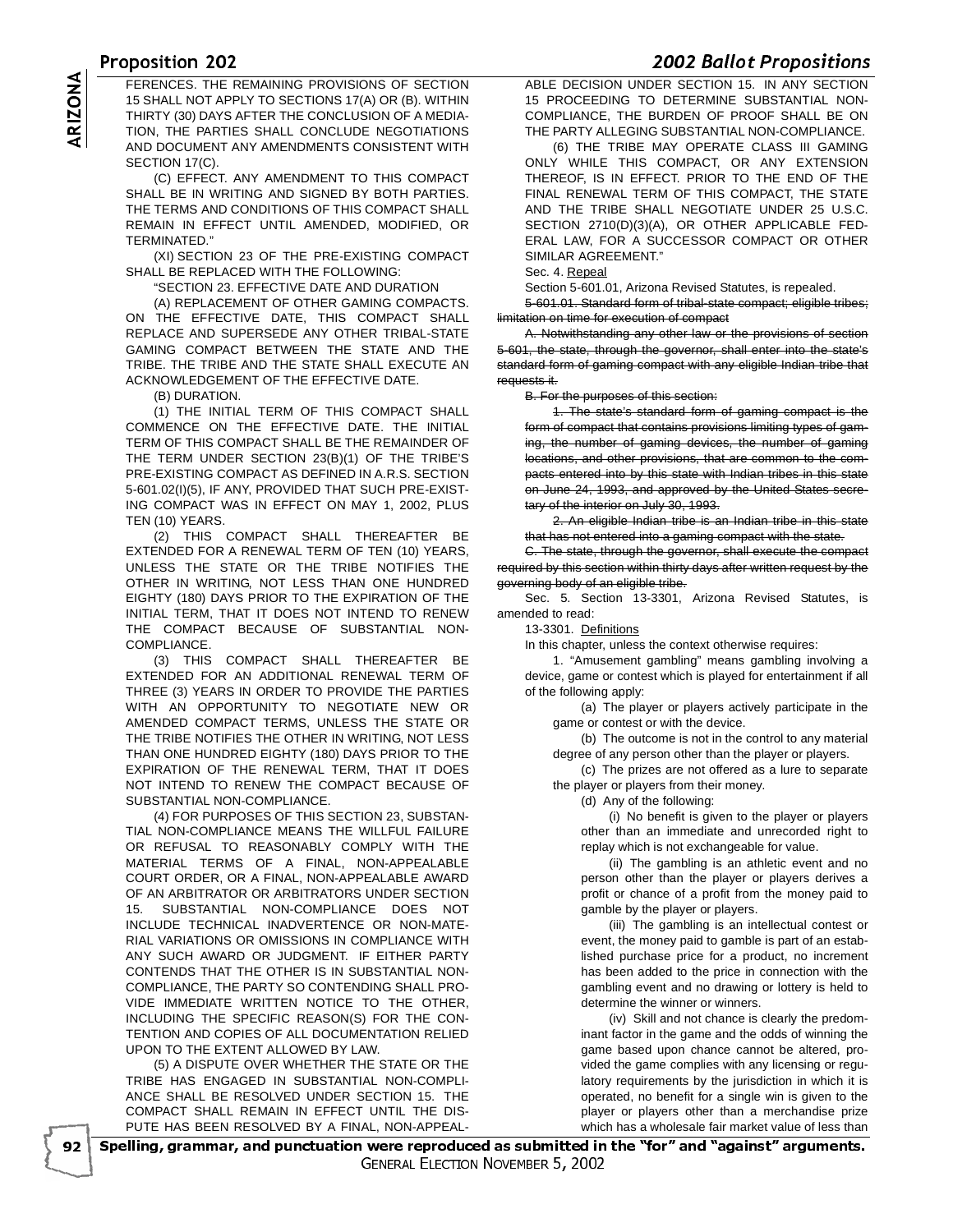or repositions<br>four (4) dollars or coupons which are redeemable (d) Players "compete on equ only at the place of play and only for a merchandise prize which has a fair market value of less than four (4) dollars and, regardless of the number of wins, no aggregate of coupons may be redeemed for a merchandise prize with a wholesale fair market value of greater than thirty-five (35) dollars.

2. "Conducted as a business" means gambling that is engaged in with the object of gain, benefit or advantage, either direct or indirect, realized or unrealized, but not when incidental to a bona fide social relationship.

3. "Crane game" means an amusement machine which is operated by player controlled buttons, control sticks or other means, or a combination of the buttons or controls, which is activated by coin insertion into the machine and where the player attempts to successfully retrieve prizes with a mechanical or electromechanical claw or device by positioning the claw or device over a prize.

4. "Gambling" or "gamble" means one act of risking or giving something of value for the opportunity to obtain a benefit from a game or contest of chance or skill or a future contingent event but does not include bona fide business transactions which are valid under the law of contracts including contracts for the purchase or sale at a future date of securities or commodities, contracts of indemnity or guarantee and life, health or accident insurance.

5. "Player" means a natural person who participates in gambling.

6. "Regulated gambling" means EITHER:

(A) GAMBLING CONDUCTED IN ACCORDANCE WITH A TRIBAL-STATE GAMING COMPACT OR OTH-ERWISE IN ACCORDANCE WITH THE REQUIRE-MENTS OF THE INDIAN GAMING REGULATORY ACT OF 1988 (P.L. 100-497; 102 STAT. 2467; 25 UNITED STATES CODE SECTIONS 2701 THROUGH 2721 AND 18 UNITED STATES CODE SECTIONS 1166 THROUGH 1168); OR

(B) gambling to which all of the following apply:

 $(a)$  (I) It is operated and controlled in accordance with a statute, rule or order of this state or of the United States.

(b) (II) All federal, state or local taxes, fees and charges in lieu of taxes have been paid by the authorized person or entity on any activity arising out of or in connection with the gambling.

 $(e)$  (III) If conducted by an organization which is exempt from taxation of income under section 43- 1201, the organization's records are open to public inspection.

(d) (IV) Beginning on June 1, 2003, none of the players is under twenty-one years of age.

7. "Social gambling" means gambling that is not conducted as a business and that involves players who compete on equal terms with each other in a gamble if all of the following apply:

(a) No player receives, or becomes entitled to receive, any benefit, directly or indirectly, other than the player's winnings from the gamble.

(b) No other person receives or becomes entitled to receive any benefit, directly or indirectly, from the gambling activity, including benefits of proprietorship, management or unequal advantage or odds in a series of gambles.

(c) Until June 1, 2003, none of the players is below the age of majority. Beginning on June 1, 2003, none of the players is under twenty-one years of age.

(d) Players "compete on equal terms with each other in a gamble" when no player enjoys an advantage over any other player in the gamble under the conditions or rules of the game or contest.

Sec. 6. Title 15, Chapter 9, Article 5, Arizona Revised Statutes, is amended by adding a new section 15-978 as follows:

## 15-978. INSTRUCTIONAL IMPROVEMENT FUND

A. THE INSTRUCTIONAL IMPROVEMENT FUND IS ESTAB-LISHED CONSISTING OF MONIES DEPOSITED PURSUANT TO SECTIONS 5-601.02(H)(3)(A)(I) AND 5-601.02(H)(3)(B)(I), AND INTEREST EARNED ON THOSE MONIES. THE DEPARTMENT OF EDUCATION SHALL ADMINISTER THE FUND. THE FUND IS NOT SUBJECT TO APPROPRIATION, AND EXPENDITURES FROM THE FUND ARE NOT SUBJECT TO OUTSIDE APPROVAL NOTWITHSTANDING ANY STATUTORY PROVISION TO THE CONTRARY.

B. MONIES RECEIVED PURSUANT TO SECTION 5-601.02 SHALL BE DEPOSITED DIRECTLY WITH THE INSTRUCTIONAL IMPROVEMENT FUND. ON NOTICE FROM THE DEPARTMENT OF EDUCATION, THE STATE TREASURER SHALL INVEST AND DIVEST MONIES IN THE FUND AS PROVIDED BY SECTION 35- 313, AND MONIES EARNED FROM INVESTMENT SHALL BE CREDITED TO THE FUND. NO MONIES IN THE INSTRUC-TIONAL IMPROVEMENT FUND SHALL REVERT TO OR BE DEPOSITED IN ANY OTHER FUND, INCLUDING THE STATE GENERAL FUND. MONIES IN THE INSTRUCTIONAL IMPROVE-MENT FUND ARE EXEMPT FROM THE PROVISIONS OF SEC-TION 35-190 RELATING TO THE LAPSING OF APPROPRIATIONS. MONIES PROVIDED FROM THE INSTRUC-TIONAL IMPROVEMENT FUND SHALL SUPPLEMENT, NOT SUPPLANT, EXISTING STATE AND LOCAL MONIES.

C. THE DEPARTMENT OF EDUCATION SHALL PAY THE MONIES IN THE FUND TO SCHOOL DISTRICTS AND CHARTER SCHOOLS. THE DEPARTMENT OF EDUCATION SHALL DETER-MINE THE AMOUNT OF MONIES FROM THE FUND TO BE PAID TO EACH SCHOOL DISTRICT AND CHARTER SCHOOL AS FOL-LOWS:

1. DETERMINE THE STUDENT COUNT FOR EACH SCHOOL DISTRICT AND CHARTER SCHOOL AS PRO-VIDED IN SECTION 15-943.

2. DETERMINE THE STUDENT COUNT FOR ALL SCHOOL DISTRICTS AND CHARTER SCHOOLS AS PRO-VIDED IN SECTION 15-943.

3. DIVIDE THE AMOUNT DETERMINED IN PARA-GRAPH 1 OF THIS SUBSECTION BY THE TOTAL AMOUNT DETERMINED IN PARAGRAPH 2 OF THIS SUBSECTION.

4. MULTIPLY THE QUOTIENT DETERMINED IN PARA-GRAPH 3 OF THIS SUBSECTION BY THE TOTAL AMOUNT OF INSTRUCTIONAL IMPROVEMENT FUND MONIES AVAILABLE TO BE DISTRIBUTED TO SCHOOL DISTRICTS AND CHARTER SCHOOLS UNDER THIS SECTION.

D. EACH SCHOOL DISTRICT AND CHARTER SCHOOL MAY UTILIZE UP TO FIFTY PERCENT OF THE AMOUNT OF MONIES DETERMINED PURSUANT TO SUBSECTION C FOR TEACHER COMPENSATION INCREASES AND CLASS SIZE REDUCTION AS PROVIDED IN SECTION 15-977.

E. MONIES THAT ARE NOT UTILIZED AS PROVIDED IN SUBSECTION D SHALL BE UTILIZED FOR THE FOLLOWING MAINTENANCE AND OPERATION PURPOSES:

1. DROPOUT PREVENTION PROGRAMS.

2. INSTRUCTIONAL IMPROVEMENT PROGRAMS INCLUDING PROGRAMS TO DEVELOP MINIMUM READ-ING SKILLS FOR STUDENTS BY THE END OF THIRD GRADE.

▶ 93

F. SCHOOL DISTRICTS AND CHARTER SCHOOLS THAT RECEIVE MONIES FROM THE INSTRUCTIONAL IMPROVE-MENT FUND SHALL SUBMIT A REPORT BY NOVEMBER 15 OF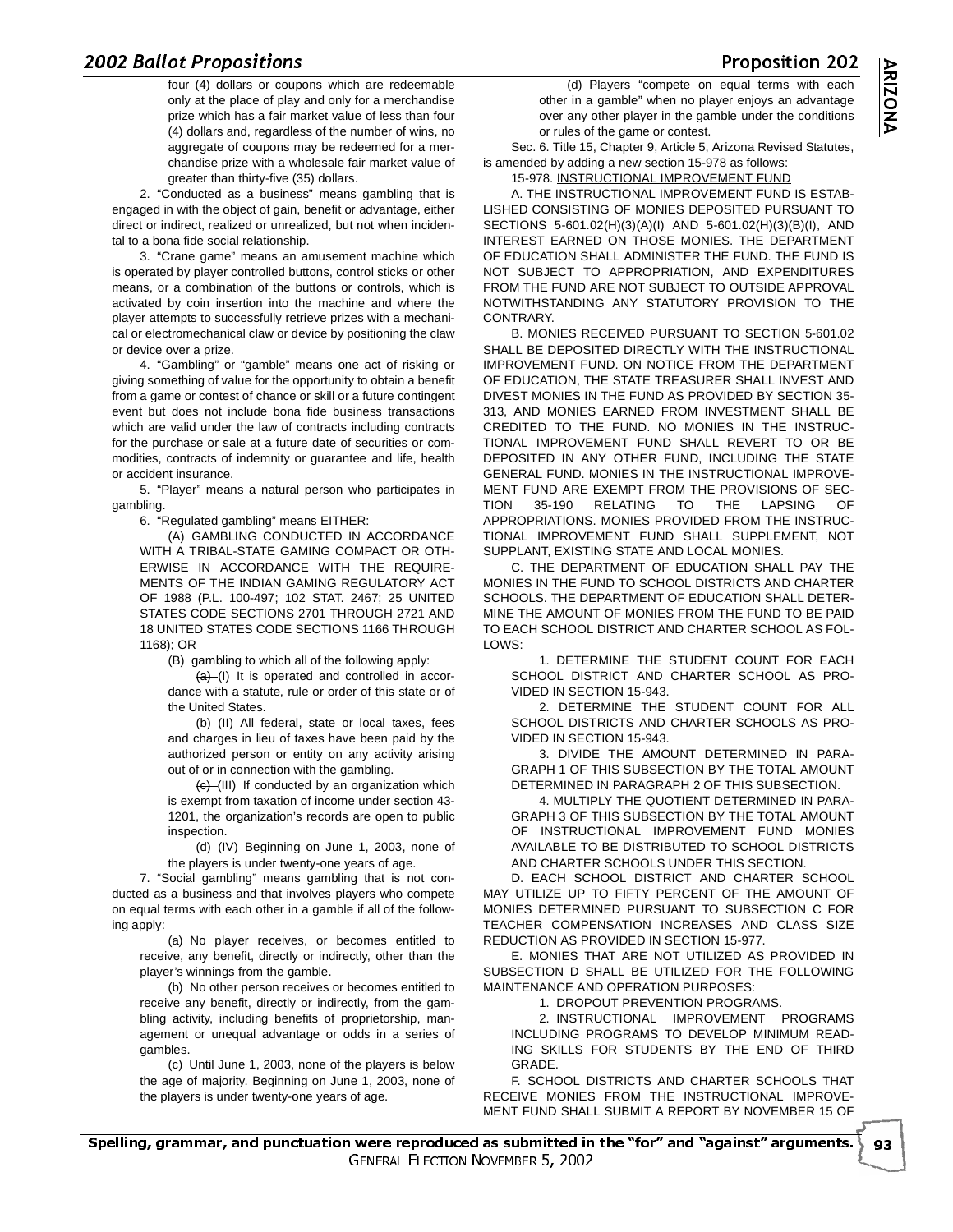THOPOSITION EVERY PERSONAL OF FRUSTRAL THAT A DIMINOTRATION THE OTHER EACH YEAR TO THE DEPARTMENT OF EDUCATION THAT<br>
PROVIDES AN ACCOUNTING OF THE EXPENDITURE OF MON-<br>
IES DISTRIBUTED FROM THE FUND DURING THE PREVIOUS<br>
FISCAL YEAR. THE DEPARTMENT OF EDUCATION IN CON-<br>
JUNCTION WITH THE AUDIT PROVIDES AN ACCOUNTING OF THE EXPENDITURE OF MON-IES DISTRIBUTED FROM THE FUND DURING THE PREVIOUS FISCAL YEAR. THE DEPARTMENT OF EDUCATION IN CON-JUNCTION WITH THE AUDITOR GENERAL SHALL PRESCRIBE THE FORMAT OF THE REPORT UNDER THIS SUBSECTION.

Sec 7. Title 17, Chapter 2, Arizona Revised Statutes, is amended by adding a new Article 7 as follows:

ARTICLE 7. ARIZONA WILDLIFE CONSERVATION FUND 17-299. ARIZONA WILDLIFE CONSERVATION FUND

A. THE ARIZONA WILDLIFE CONSERVATION FUND IS ESTABLISHED CONSISTING OF MONIES DEPOSITED PURSU-ANT TO SECTION 5-601.02(H)(3)(B)(III) AND INTEREST EARNED ON THOSE MONIES. THE ARIZONA STATE GAME AND FISH COMMISSION SHALL ADMINISTER THE FUND. THE FUND IS NOT SUBJECT TO APPROPRIATION, AND EXPENDI-TURES FROM THE FUND ARE NOT SUBJECT TO OUTSIDE APPROVAL NOTWITHSTANDING ANY PROVISION OF SEC-TIONS 17-241 OR 17-261 OR ANY OTHER STATUTORY PROVI-SIONS TO THE CONTRARY.

B. MONIES RECEIVED PURSUANT TO SECTION 5-601.02 SHALL BE DEPOSITED DIRECTLY WITH THE ARIZONA WILD-LIFE CONSERVATION FUND. ON NOTICE FROM THE ARIZONA STATE GAME AND FISH COMMISSION, THE STATE TREA-SURER SHALL INVEST AND DIVEST MONIES IN THE FUND AS PROVIDED BY SECTION 35-313, AND MONIES EARNED FROM INVESTMENT SHALL BE CREDITED TO THE FUND. NO MON-IES IN THE ARIZONA WILDLIFE CONSERVATION FUND SHALL REVERT TO OR BE DEPOSITED IN ANY OTHER FUND, INCLUDING THE STATE GENERAL FUND. MONIES IN THE ARI-ZONA WILDLIFE CONSERVATION FUND ARE EXEMPT FROM THE PROVISIONS OF SECTION 35-190 RELATING TO THE LAPSING OF APPROPRIATIONS. MONIES PROVIDED FROM THE ARIZONA WILDLIFE CONSERVATION FUND SHALL SUP-PLEMENT, NOT SUPPLANT, EXISTING MONIES.

C. ALL MONIES IN THE ARIZONA WILDLIFE CONSERVA-TION FUND SHALL BE SPENT BY THE ARIZONA STATE GAME AND FISH COMMISSION TO CONSERVE, ENHANCE, AND RESTORE ARIZONA'S DIVERSE WILDLIFE RESOURCES AND HABITATS FOR PRESENT AND FUTURE GENERATIONS, AND WHICH MAY INCLUDE THE ACQUISITION OF REAL PROPERTY. THE COMMISSION MAY GRANT MONIES TO ANY AGENCY OF THE STATE OR ANY POLITICAL SUBDIVISION, INDIAN TRIBE, OR NON-PROFIT ORGANIZATION EXEMPT FROM FEDERAL INCOME TAXATION UNDER SECTION 501(C) OF THE INTER-NAL REVENUE CODE FOR THE PURPOSE OF CONSERVATION OF WILDLIFE OR WILDLIFE HABITAT OR ACQUISITION OF REAL PROPERTY OR INTEREST IN REAL PROPERTY THAT IS WILDLIFE HABITAT. A GRANT OF MONEY UNDER THIS SUB-SECTION TO A NONPROFIT ORGANIZATION IS CONDITIONED ON THE ORGANIZATION PROVIDING REASONABLE PUBLIC ACCESS TO ANY LAND THAT IS WHOLLY OR PARTLY PUR-CHASED WITH THAT MONEY.

Sec. 8. Title 36, Chapter 29, Article 1, Arizona Revised Statutes, is amended by adding a new section 36-2903.07 as follows:

36-2903.07. TRAUMA AND EMERGENCY SERVICES FUND A. THE TRAUMA AND EMERGENCY SERVICES FUND IS ESTABLISHED CONSISTING OF MONIES DEPOSITED PURSU-ANT TO SECTION 5-601.02(H)(3)(B)(II) AND INTEREST EARNED ON THOSE MONIES. THE ARIZONA HEALTH CARE COST CON-TAINMENT SYSTEM ADMINISTRATION SHALL ADMINISTER THE FUND. THE FUND IS NOT SUBJECT TO APPROPRIATION, AND EXPENDITURES FROM THE FUND ARE NOT SUBJECT TO OUTSIDE APPROVAL NOTWITHSTANDING ANY STATUTORY PROVISION TO THE CONTRARY.

B. MONIES RECEIVED PURSUANT TO SECTION 5-601.02 SHALL BE DEPOSITED DIRECTLY WITH THE TRAUMA AND EMERGENCY SERVICES FUND. ON NOTICE FROM THE

- 

 ADMINISTRATION, THE STATE TREASURER SHALL INVEST AND DIVEST MONIES IN THE FUND AS PROVIDED BY SEC-TION 35-313, AND MONIES EARNED FROM INVESTMENT SHALL BE CREDITED TO THE FUND. NO MONIES IN THE TRAUMA AND EMERGENCY SERVICES FUND SHALL REVERT TO OR BE DEPOSITED IN ANY OTHER FUND, INCLUDING THE STATE GENERAL FUND. MONIES IN THE TRAUMA AND EMER-GENCY SERVICES FUND ARE EXEMPT FROM THE PROVI-SIONS OF SECTION 35-190 RELATING TO THE LAPSING OF APPROPRIATIONS. MONIES PROVIDED FROM THE TRAUMA AND EMERGENCY SERVICES FUND SHALL SUPPLEMENT, NOT SUPPLANT, EXISTING MONIES.

C. MONIES IN THE FUND SHALL ONLY BE USED TO REIM-BURSE HOSPITALS IN ARIZONA FOR UNRECOVERED TRAUMA CENTER READINESS COSTS AND UNRECOVERED EMERGENCY SERVICES COSTS AS PROVIDED FOR IN THIS SECTION.

D. FOR PURPOSES OF THIS SECTION:

1. "TRAUMA CENTER READINESS COSTS" MEANS CLINICAL, PROFESSIONAL AND OPERATIONAL COSTS THAT ARE INCURRED BY A LEVEL I TRAUMA CENTER AND THAT ARE NECESSARY FOR THE PROVISION OF LEVEL I TRAUMA CARE ON A TWENTY-FOUR HOUR, SEVEN DAYS PER WEEK BASIS. TRAUMA CENTER READINESS COSTS INCLUDE ONLY THOSE ADMINISTRA-TIVE AND OVERHEAD COSTS THAT ARE DIRECTLY ASSOCIATED WITH PROVIDING LEVEL I TRAUMA CARE.

2. "EMERGENCY SERVICES COSTS" MEANS CLINI-CAL, PROFESSIONAL AND OPERATIONAL COSTS THAT ARE NECESSARILY INCURRED BY A HOSPITAL IN PRO-VIDING EMERGENCY SERVICES.

3. "UNRECOVERED" MEANS THE DIFFERENCE BETWEEN THE COSTS INCURRED BY A HOSPITAL IN PROVIDING THE SERVICE AND THE AMOUNT THAT THE HOSPITAL HAS BEEN PAID FOR PROVIDING THE SER-VICE.

E. WITHIN SIX MONTHS OF THE EFFECTIVE DATE OF THIS SECTION, THE ADMINISTRATION SHALL PROMULGATE RULES PURSUANT TO ARIZONA REVISED STATUTES TITLE 42, CHAPTER 6, EXCEPT THAT THE RULES SHALL NOT BE SUBJECT TO ARTICLE 5 OF THAT CHAPTER. THE RULES SHALL SET FORTH:

1. A METHODOLOGY TO DETERMINE ARIZONA HOS-PITALS' UNRECOVERED TRAUMA CENTER READINESS COSTS AND UNRECOVERED EMERGENCY SERVICES COSTS;

2. A PROCEDURE TO DISTRIBUTE ALL MONIES FROM THE TRAUMA AND EMERGENCY SERVICES FUND TO ARIZONA HOSPITALS IN PROPORTION TO THOSE HOSPITALS' UNRECOVERED TRAUMA CENTER READI-NESS COSTS AND UNRECOVERED EMERGENCY SER-VICES COSTS.

F. THE ADMINISTRATION SHALL DISTRIBUTE ALL MON-IES FROM THE TRAUMA AND EMERGENCY SERVICES FUND TO ARIZONA HOSPITALS IN ACCORDANCE WITH THE RULES PROMULGATED PURSUANT TO THIS SECTION.

Sec. 9. Title 41, Chapter 10, Article 1, Arizona Revised Statutes, is amended by adding a new section 41-1505.12 as follows:

41-1505.12. COMMERCE AND ECONOMIC DEVELOPMENT COMMISSION LOCAL COMMUNITIES FUND

A. THE COMMERCE AND ECONOMIC DEVELOPMENT COMMISSION LOCAL COMMUNITIES FUND IS ESTABLISHED CONSISTING OF MONIES DEPOSITED PURSUANT TO SEC-TIONS 5-601.02(H)(4)(B) AND 5-601.02(I)(6)(B)(VII), AND INTER-EST EARNED ON THOSE MONIES. THE DIRECTOR SHALL ADMINISTER THE FUND. THE FUND IS NOT SUBJECT TO APPROPRIATION, AND EXPENDITURES FROM THE FUND ARE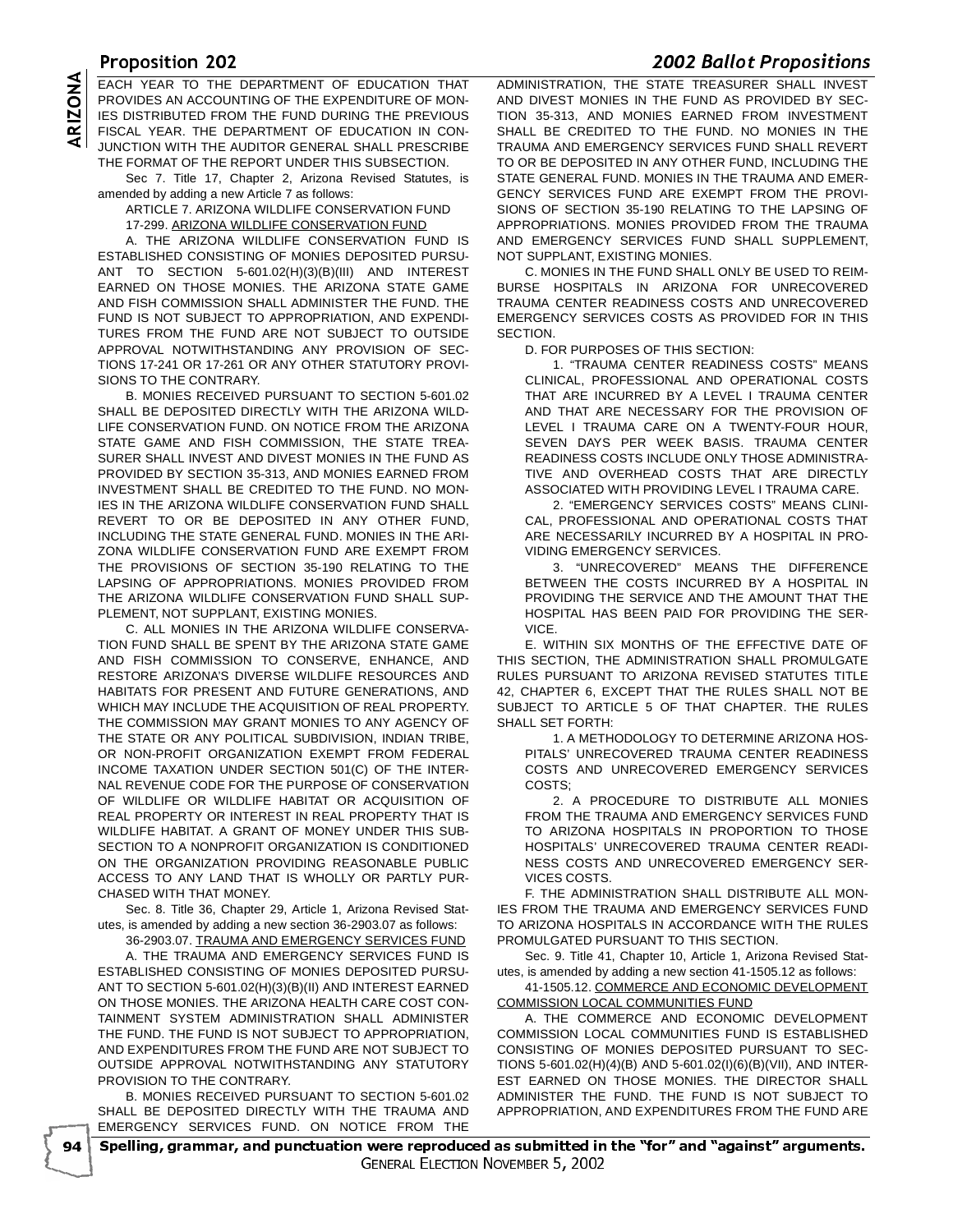-- 

 -NOT SUBJECT TO OUTSIDE APPROVAL NOTWITHSTANDING ANY STATUTORY PROVISION TO THE CONTRARY.

B. MONIES RECEIVED PURSUANT TO SECTIONS 5-601.02(H)(4)(B) AND 5-601.02(I)(6)(B)(VII) SHALL BE DEPOS-ITED DIRECTLY WITH THE COMMERCE AND ECONOMIC DEVELOPMENT COMMISSION LOCAL COMMUNITIES FUND. ON NOTICE FROM THE DEPARTMENT OF COMMERCE, THE STATE TREASURER MAY INVEST AND DIVEST MONIES IN THE FUND AS PROVIDED BY SECTION 35-313, AND MONIES EARNED FROM INVESTMENT SHALL BE CREDITED TO THE FUND. NO MONIES IN THE COMMERCE AND ECONOMIC DEVELOPMENT COMMISSION LOCAL COMMUNITIES FUND SHALL REVERT TO OR BE DEPOSITED IN ANY OTHER FUND, INCLUDING THE STATE GENERAL FUND. MONIES IN THE COMMERCE AND ECONOMIC DEVELOPMENT COMMISSION LOCAL COMMUNITIES FUND ARE EXEMPT FROM THE PROVI-SIONS OF SECTION 35-190 RELATING TO THE LAPSING OF APPROPRIATIONS. MONIES PROVIDED FROM THE COM-MERCE AND ECONOMIC DEVELOPMENT COMMISSION LOCAL COMMUNITIES FUND SHALL SUPPLEMENT, NOT SUP-PLANT, EXISTING MONIES.

C. ALL MONIES IN THE FUND SHALL BE USED BY THE COMMISSION TO PROVIDE GRANTS TO CITIES, TOWNS AND COUNTIES AS DEFINED IN TITLE 11, ARIZONA REVISED STAT-UTES, FOR GOVERNMENT SERVICES THAT BENEFIT THE GENERAL PUBLIC, INCLUDING PUBLIC SAFETY, MITIGATION OF IMPACTS OF GAMING, OR PROMOTION OF COMMERCE AND ECONOMIC DEVELOPMENT. ALL GRANT APPLICATIONS MUST HAVE A WRITTEN ENDORSEMENT OF A NEARBY INDIAN TRIBE TO RECEIVE AN AWARD OF FUNDS FROM THE **COMMISSION.** 

Sec. 10. Section 41-2306, Arizona Revised Statutes, as amended by Laws 2000, chapter 375, section 3, is amended to read:

41-2306. Tourism fund

A. The tourism fund is established consisting of separate accounts derived from:

1. Revenues deposited pursuant to section 42-5029, subsection D, paragraph 4, subdivision (f). The legislature shall appropriate all monies in this account to the office of tourism for the purposes of operations and statewide tourism promotion.

2. Revenues deposited pursuant to section 5-835, subsection B or C. The legislature shall appropriate all monies in this account to the office of tourism which, in consultation with a consortium of destination marketing organizations in the county in which the tourism and sports authority is established, shall be spent only to promote tourism within that county and shall not be spent for administrative or overhead expenses.

3. Revenues deposited pursuant to section 42-6108.01. The legislature shall appropriate all monies in this account to the office of tourism which, in conjunction with the destination marketing organization in the county in which the tax revenues are collected, shall be spent only to promote tourism within that county and shall not be spent for administrative or overhead expenses.

4. REVENUES DEPOSITED PURSUANT TO SECTION 5-601.02(H)(3)(B)(IV). THE OFFICE OF TOURISM SHALL ADMINISTER THE ACCOUNT. THE ACCOUNT IS NOT SUB-JECT TO APPROPRIATION, AND EXPENDITURES FROM THE FUND ARE NOT SUBJECT TO OUTSIDE APPROVAL NOTWITHSTANDING ANY STATUTORY PROVISION TO THE CONTRARY. MONIES RECEIVED PURSUANT TO SEC-TION 5-601.02 SHALL BE DEPOSITED DIRECTLY WITH THIS ACCOUNT. ON NOTICE FROM THE OFFICE OF TOURISM, THE STATE TREASURER MAY INVEST AND

 DIVEST MONIES IN THE ACCOUNT AS PROVIDED BY SECTION 35-313, AND MONIES EARNED FROM INVEST-MENT SHALL BE CREDITED TO THE ACCOUNT. NO MON-IES IN THE ACCOUNT SHALL REVERT TO OR BE DEPOSITED IN ANY OTHER FUND, INCLUDING THE STATE GENERAL FUND. MONIES IN THIS ACCOUNT SHALL SUPPLEMENT, NOT SUPPLANT, CURRENT FUNDS IN OTHER ACCOUNTS OF THE TOURISM FUND. MONIES IN THIS ACCOUNT SHALL BE SPENT ONLY TO PROMOTE TOURISM WITHIN THE STATE AND SHALL NOT BE USED FOR ADMINISTRATIVE OR OVERHEAD EXPENSES.

B. Monies in the fund are exempt from section 35-190 relating to lapsing of appropriations.

Sec. 11. Repeal

Section 41-2306, Arizona Revised Statutes, as amended by Laws 2000, chapter 372, section 3, is repealed.

41-2306. Tourism fund

A. The tourism fund is established consisting of separate accounts derived from:

1. Revenues deposited pursuant to section 42-5029, subsection D, paragraph 4, subdivision (f). The legislature shall appropriate all monies in this account to the office of tourism for the purposes of operations and statewide tourism promotion.

2. Revenues deposited pursuant to section 5-835, subsection B or C. The legislature shall appropriate all monies in this account to the office of tourism which, in consultation with a consortium of destination marketing organizations in the county in which the tourism and sports authority is established, shall be spent only to promote tourism within that county and shall not be spent for administrative or overhead expenses.

3. Revenues deposited pursuant to section 42-6108.01. The legislature shall appropriate all monies in this account to the office of tourism which, in conjunction with the destination marketing organization in the county in which the tax revenues are collected, shall be spent only to promote tourism within that county and shall not be spent for administrative or overhead expenses.

B. Monies in the fund are exempt from section 35-190 relating to lapsing of appropriations.

Sec. 12. Ratification

The people of the state hereby ratify the new standard form of tribal-state gaming compact.

Sec. 13. Conflicting Initiative

This initiative measure constitutes a comprehensive regulatory scheme for the conduct of tribal gaming in this state. Among other things, this measure retains the right of tribes to conduct gaming in the state with substantial exclusivity, as expressly provided in this measure. This measure fundamentally conflicts in its entirety with any initiative, referendum, or other measure to be considered by the people of the State of Arizona at the November 5, 2002 election concerning tribal gaming or other gaming by any non-governmental entity. If this measure receives more votes than any other initiative, referendum, or other measure concerning tribal gaming or other gaming by any non-governmental entity, including without limitation initiatives numbered I-09-2002 and I-13-2002, the people intend that this measure prevail and take effect in its entirety and that no provision of any other such measure concerning tribal gaming or other gaming by any non-governmental entity take effect.

Sec. 14. Severability

If any provision of this initiative measure is declared invalid, such invalidity shall not affect other provisions of this initiative measure which can be given effect without the invalid provision. To this end, the provisions of this initiative measure are declared to be severable.

## **ANALYSIS BY LEGISLATIVE COUNCIL**

Proposition 202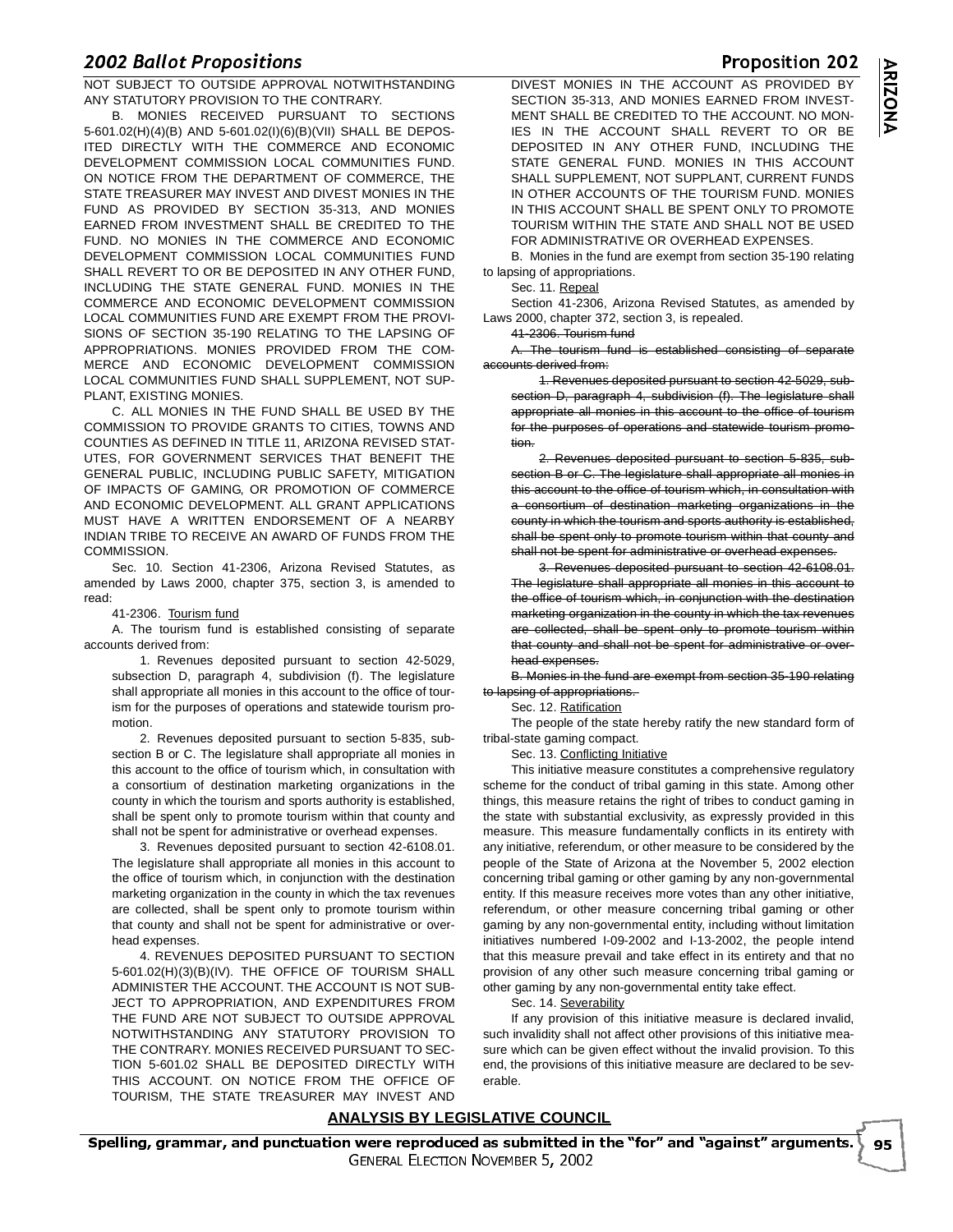<u>- 2002 Duttor Fropositions</u> Proposition 202 directs the Governor to enter into tribal gaming compacts allowing Indian tribes to operate slot machines and card and the sample of the state to trive of "gross gaming revenue" (defined as the difference b table games on tribal land. Tribes would contribute 1% to 8% of "gross gaming revenue" (defined as the difference between gaming wins and losses, before deducting costs and expenses) to the state to fund programs for problem gambling, classroom size reduction, teacher salary increases, dropout prevention, instructional improvement, trauma and emergency services, wildlife conservation, tourism and local government programs benefiting the general public. These distributions are outside the regular legislative process.

Arizona has entered into gaming compacts with 17 of the state's 21 Indian tribes. These compacts permit the tribes to operate specific gaming activities, including slot machines, that are, according to a federal court decision on appeal, illegal off of Indian reservations. These compacts begin to expire in the summer of 2003.

Proposition 202 directs the Governor to enter into a new gaming compact with each Indian tribe that requests it. All compacts must have the following provisions:

Term - Remainder of the tribe's current compact plus 10 years. Will be renewed for 10 years (unless the state or tribe notify the other of cancellation due to substantial noncompliance) plus an additional 3 years to provide an opportunity for negotiation of a new compact.

Facilities - Each tribe may operate 1 to 4 gaming facilities. The exact number that each tribe may operate is set forth in Proposition 202.

Games - Tribes may offer slot machines, blackjack, poker, wagering on horse and dog races, lottery games, bingo and keno. Each tribe may operate 475 to 1400 slot machines. Each tribe's allotment of slot machines is set forth in Proposition 202. Each tribe may operate 75 to 100 gaming tables at each facility, depending on how close the facility is to a heavily populated city. Tribes may offer no more than 2 keno games at each facility. The number of slot machines and gaming tables allowed increases every 5 years based on changes in the state's population.

Transfer provisions - Tribes may transfer a portion or all of their slot machine allotments to other tribes.

Revenue - Each tribe must contribute 1% to 8% of the tribe's gross gaming revenue to the state. 88% of each tribe's contribution will go to the Arizona Benefits Fund. Monies in the fund are to be used for reimbursement of administrative and regulatory expenses incurred by the Arizona Department of Gaming, to combat problem gambling, for distribution to school districts for classroom size reduction, teacher salary increases, dropout prevention programs and instructional improvement programs, for distribution to hospitals to reimburse them for unrecovered costs for trauma and emergency services, for wildlife conservation and for statewide tourism promotion. 12% of each tribe's contribution will be distributed to cities, towns and counties to provide government services that benefit the general public.

Disclosure - The director of the Arizona Department of Gaming will make an annual report each year which includes the aggregate gross gaming revenue for all tribes, the aggregate of all revenues deposited in the Arizona Benefits Fund and aggregate amounts contributed by tribes to cities, towns and counties.

Regulation - All gaming activities must comply with technical standards set forth in each compact. Tribes must maintain surveillance and security logs that are open to inspection by the Arizona Department of Gaming. Tribes must license all gaming employees, but the Arizona Department of Gaming may make a recommendation on whether a person should be licensed. Tribes must maintain a list of persons barred from gaming facilities because of their criminal history or associations. Gaming employees who are not enrolled tribal members must also be certified by the state. Manufacturers, distributors and suppliers of gaming devices must be both licensed by the tribe and certified by the state. The Arizona Department of Gaming is authorized to conduct an annual compact compliance review of each tribe's gaming operations and facilities.

Results of Statewide Expansion of Gambling - If state law changes to allow anyone other than Indian tribes to offer slot machines or other gambling that is currently prohibited off of reservations, tribal obligations to make contributions to the state are reduced and the limits on slot machines, gaming facilities and gaming tables become null and void.

### **Fiscal Impact Summary**

Proposition 202 allows an increase in the number of slot machines at Indian casinos. Tribes that choose to participate would share from 1% to 8% of their gaming revenue with the state. Several issues could affect the actual level of revenues generated by this proposition. It is difficult to predict in advance how these issues will affect the earnings per machine and the level of participation. The following fiscal estimate, therefore, represents a potential maximum impact, rather than a specific prediction of the ultimate outcome.

This proposition could possibly generate state and local government revenues of up to \$102 million from the Indian tribes for specific purposes.

## **ARGUMENTS "FOR" PROPOSITION 202**

#### **Proposition 202: The 17-Tribe Initiative Is Needed So We May Continue on the Path To Self-Reliance**

We, tribal leaders representing 90% of Indians living on Arizona reservations, ask for your help in passing Proposition 202, to preserve Indian gaming.

Since 1992, we have worked cooperatively with the state to build gaming facilities on our tribal lands. Today, we are gratified that funds from limited gaming have significantly improved the quality of life for all Arizonans.

However, these benefits are now threatened by a legal technicality exploited by the racetrack industry. Proposition 202 is needed to clarify state law and allow all Arizonans to share in the economic and social benefits provided by limited Indian gaming.

By voting YES on Proposition 202:

96

- members of gaming and non-gaming tribes will receive vital housing, education, health care, clean water and other basic services so vital to achieving Indian self-reliance;
- local schools, emergency services and trauma centers, wildlife and habitat conservation programs, state tourism promotion and a range of local public safety and economic development services will receive needed funding directly from gaming revenues; and
	- the state's economy will be bolstered by the hundreds of millions of dollars generated by Indian gaming each year.

We are very appreciative of the more than 200,000 Arizona voters who signed the petition to place Proposition 202 on the ballot and the individuals, businesses and organizations throughout the state who stand with us as members of Arizonans for Fair Gaming and Indian Self-Reliance.

Now, we ask you to vote YES on Proposition 202 to preserve Indian gaming and the benefits it provides for us all. Thank you. Governor Donald R. Antone, Sr., Gila River Indian Community, Sacaton Chairperson Louise Benson, Hualapai Tribe, Peach Springs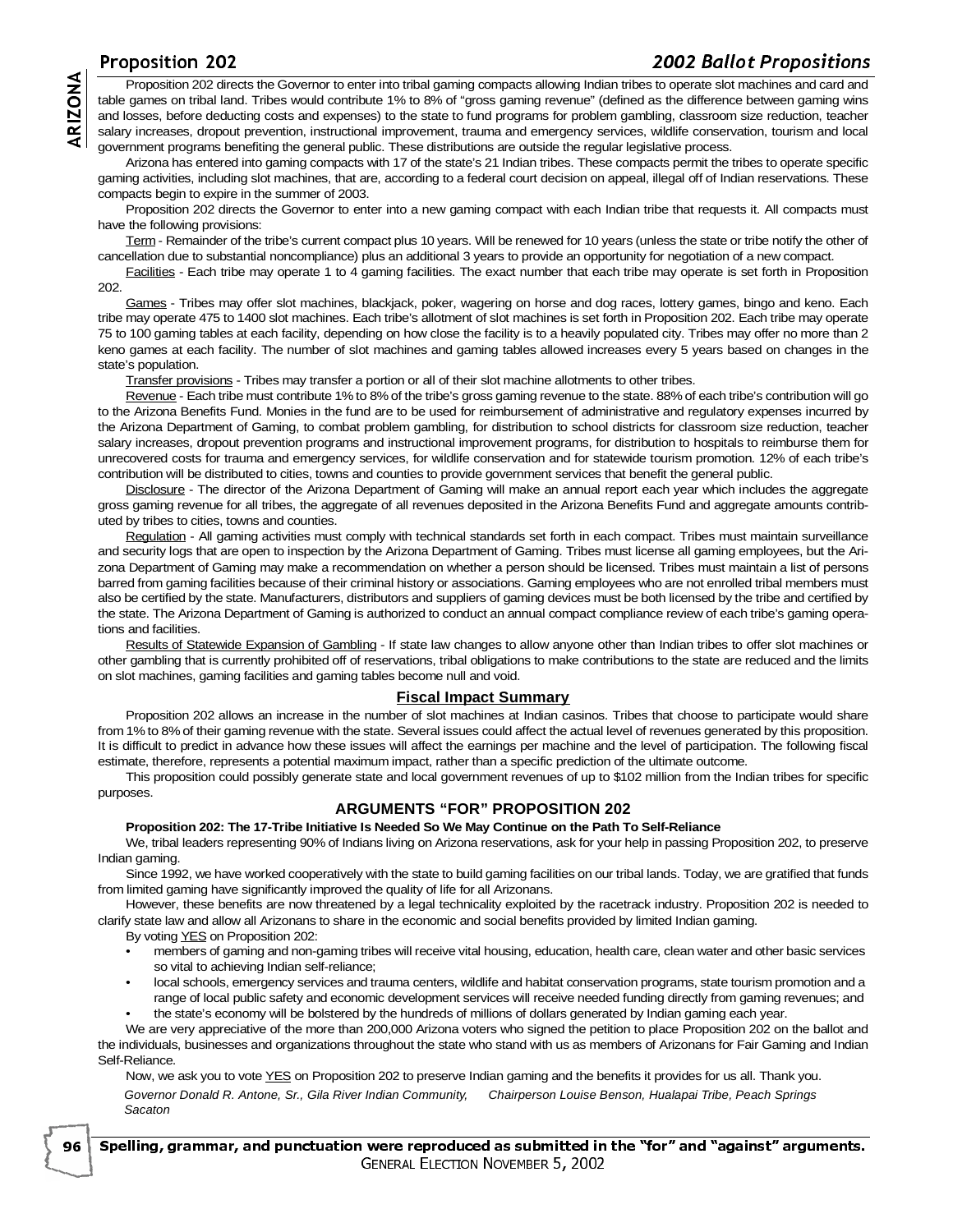# -- 

 -

## guments "For" Proposition 202

Chairman Edward D. Manuel, Tohono O' odham Nation, Sells

President Clinton Pattea, Fort McDowell Yavapai Nation, Fountain

**ARIZON** ১

Chairperson Carmen Bradley, Kaibab-Paiute Tribe, Fredonia Chairperson Vivan Burdette, Tonto Apache Tribe, Payson Chairperson Sherry Cordova, Cocopah Tribe, Somerton Chairman Terry O. Enos, Ak-Chin Indian Community, Maricopa Chairperson Nora Helton, Fort Mojave Indian Tribe, Needles President Mike Jackson, Sr., Quechan Indian Tribe, Yuma

President Ivan Makil, Salt River Pima-Maricopa Indian Community, Scottsdale

Chairman Dallas Massey, White Mountain Apache Tribe, **Whiteriver** 

Chairman Aaron Russell, Yavapai Apache Nation, Camp Verde Vice Chairman Velasquez Sneezy, San Carlos Apache Tribe, San

Chairman Robert Valencia, Pascua Yaqui Tribe, Tucson

Paid for by "Arizonans for Fair Gaming & Indian Self-Reliance"

I strongly urge you to vote "YES" on Proposition 202, the "17 Tribe" Initiative. Proposition 202 keeps casinos limited to Indian reservations and limits the number of casinos on reservations. It also provides for strong regulation of Indian casinos by both the State and tribes. Voting "yes" on Proposition 202 ensures that no new casinos will be built in the Phoenix metropolitan area and only one in the Tucson

**Hills** 

Carlos

area for at least 23 years. Proposition 202 keeps gaming on Indian Reservations and does not allow it to move into our neighborhoods. Voting "yes" on Proposition 202 also allows poor rural tribes the option to transfer their gaming machines to tribes in urban areas thus

giving these poor tribes millions of dollars in revenue for services they desperately need.

Voting "yes" on Proposition 202 will strengthen the State's regulatory role in Indian Casinos, insuring safe, clean operations.

Proposition 202 is the only Initiative on the ballot that will provide legally enforceable limits on class 2 "look alike" slot machines those that play like a regular slot machine but escape regulation because of a technicality. It is also the only Initiative on the ballot that has the support of the vast majority of Arizona Indian tribes.

Proposition 202 is the only alternative that limits gaming, offers fair revenue sharing and ensures strong regulation. Plain and simple, this is the best gaming proposal for all Arizona citizens.

Please vote "YES" on Proposition 202.

Jane Dee Hull, Governor, Phoenix

Here in Arizona, our natural landscape allows for many forms of outdoor recreation. Examples include hiking, boating and several types of **wildlife recreational opportunities**. It is critically important that these treasured wildlife resources and their habitat be conserved for our and future generations enjoyment.

Proposition 202 establishes the **Arizona Wildlife Conservation Fund**, to be administered by the Arizona Game and Fish Commission. The Wildlife Conservation Fund will provide dedicated revenue to conserve, enhance, and restore Arizona's diverse wildlife resources and habitats for present and future generations.

Two other gaming propositions on the November 5<sup>th</sup> ballot provides no funding for any wildlife conservation programs. That makes our decisions easy.

Vote No on Prop 200 and 201. **Vote YES on Prop 202**. Arizona Game and Fish Commission

Michael M. Golightly, Chair, Arizona Game and Fish Commission, Flagstaff

W. Hays Gilstrap, Arizona Game and Fish Commission, Phoenix

Joe Carter, Arizona Game and Fish Commission, Safford

Joe Melton, Arizona Game and Fish Commission, Yuma

Paid for by "W. Hays Gilstrap"

### **Statement of Arizona Attorney General Janet Napolitano Regarding Yes on Proposition 202**

I urge you to join me in voting yes for Proposition 202: The 17-Tribe Indian Self-Reliance Initiative. Proposition 202 will allow continued limited gaming by Arizona's Indian tribes in a way that will benefit tribal, state and local governments.

Tribal gaming has created thousands of jobs, supported rural economies, and allowed Arizona tribes to fund their governments and essential services for such things as housing, education, and health care. For many tribes, gaming has offered the first real opportunity for economic development after decades of poverty. These important benefits have occurred without negatively impacting local communities. Tribal casinos have also created jobs and generated tourism outside of tribal lands throughout Arizona.

Most Arizonans believe casino gaming should be limited to reservations. I agree. This approach ensures that gaming proceeds will be used for governmental purposes and will have the greatest benefit in terms of promoting tribal economic development and self-sufficiency. It also prevents the introduction of casino gaming, such as slot machines, by private operators into our neighborhoods and helps ensure that gaming continues to be closely and effectively regulated. I oppose allowing private interests — many of which are out-of-state corporations — to own and operate casino-style gaming in Arizona.

Proposition 202 will allow Arizona's Indian tribes to continue limited gaming under close regulatory oversight by the Arizona Department of Gaming and federal agencies. Under Proposition 202, the Tribes will also share a portion of their gaming revenues with the State and local governments to pay for schools, emergency health care, conservation, and tourism promotion throughout the State.

A vote YES on Proposition 202 is a vote for the Tribes and all of Arizona.

Janet Napolitano, Phoenix

### **The Navajo Nation Supports a YES Vote on Prop 202**

The Navajo Nation supports a YES vote on Proposition 202: The 17-Tribe Indian Self-Reliance Initiative because it is the product of a true government-to-government negotiation. The fact that the Navajo Nation, a non-gaming tribe, could participate and possibly realize the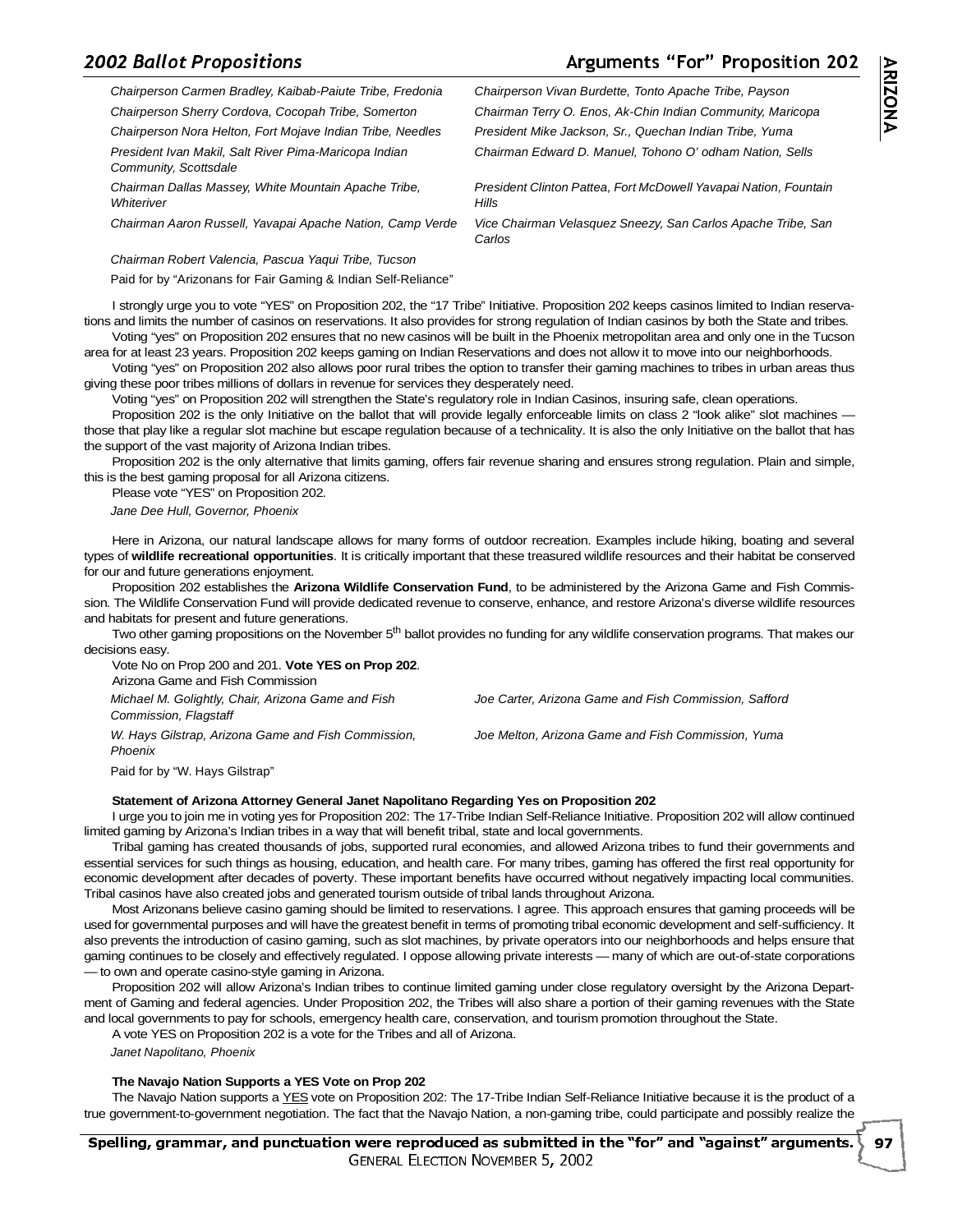# guments "For" Proposition 202

 -- 

 benefits of Indian gaming was the principle factor that attracted our Nation to the negotiations with 16 other tribes 2 years ago. We support Proposition 202 because it recognizes the needs of many rather than the wants of a few.

Ar<br>
ben<br>
Prop<br>
mile<br>
with<br>
with<br>
with<br>
lndi<br>
lndi<br>
lndi In order to meet the needs of over 200,000 Navajos and to provide services to those members of the Nation across 25,000 square miles requires us to expand and diversify our revenue sources. This needed stream of revenue can be achieved through Proposition 202, which will allow non-gaming tribes to benefit from gaming through Inter-tribal transfer agreements.

The Navajo Nation recognizes the benefits, both to the State and to the Tribes, embodied in Proposition 202. We are proud to stand with the 16 other Arizona tribes and respectfully ask that you vote YES on Proposition 202: The 17-Tribe Indian Self-Reliance Initiative.

Honorable Edward T. Begay, Speaker, Navajo Nation Council, Navajo Nation (Arizona), Window Rock

Paid for by "Arizonans for Fair Gaming & Indian Self-Reliance"

#### STATEMENT OF SENATOR JOHN MCCAIN ENDORSING PROPOSITION 202

"I have long held that Indian gaming is an important economic vehicle for tribes to become self-sufficient. I believe the best plan for Indian gaming is one that provides regulation, while also recognizing the rights of the tribes to seek self-sufficiency as intended under the Indian Gaming Regulatory Act. That is why I am endorsing Proposition 202: The 17-Tribe Indian Self-Reliance Initiative, sponsored by tribal governments representing more than 90% of tribal members living on reservations in Arizona. It represents a balanced approach for the continuation of Indian gaming in Arizona.

I commend the 17 Tribes for designing this initiative after years of negotiations and deliberations among tribal governments, state officials, legal and economic experts. This measure provides reasonable limitations and regulations for Indian gaming on tribal lands. It also shares revenues from gaming with the state for education, healthcare and local government services throughout Arizona.

I urge voters to vote YES on Proposition 202: The 17-Tribe Indian Self-Reliance Initiative on November 5th."

John McCain, United States Senator, Phoenix

Paid for by "Arizonans for Fair Gaming & Indian Self-Reliance"

#### **Firefighters: YES on Prop 202**

Indian Gaming in Arizona provides a critically needed economic engine for tribes. Because of gaming revenues, tribes have been able to work towards better education, health care and a better way of life for their members. The community also benefits through jobs, shared revenues and improved partnerships with our tribal neighbors. That is why I support Proposition 202: The 17-Tribe Indian Self Reliance Initiative.

The cooperative relationship between tribes and communities is good for all of us. Proposition 202 will make these partnerships stronger. Under Prop 202, twelve percent of gaming revenues will be dedicated to cities, towns and counties to provide government services, such as public safety, that benefit the general public.

The other gaming measures do not measure up to Prop 202. **Vote YES on Proposition 202: The 17-Tribe Indian Self Reliance Initiative.**

Billy Shields, United Phoenix Fire Fighters, Phoenix

### **Superintendent of Arizona Schools Endorses YES on Prop 202**

I unequivocally support Proposition 202 because it represents what America and Arizona are all about: giving all people an opportunity to build economic and social well being free from government dependency.

Proposition 202 will create meaningful economic development while providing our education system with an unprecedented revenue stream targeted to where it matters most — the classroom. By focusing dollars to teacher pay, K-3 reading, and dropout prevention programs, we can help **all** children have an opportunity to meet high academic standards.

Moreover, by voting YES on Proposition 202, Arizona's schools can help attract and retain quality teachers. While the preservation of Indian gaming will benefit Arizona's school children, it also supports the efforts of all tribes, gaming and non-gaming, to achieve self-reliance. Arizona has a strong history of doing what is fair and equitable on behalf of her citizens and of future generations, your support of Proposition 202 will continue our tradition to do what is right.

I urge you to vote YES on Proposition 202, the 17 Tribe Initiative.

Jaime A. Molera, Superintendent of Public Instruction, Phoenix

Paid for by "Arizonans for Fair Gaming & Indian Self-Reliance"

Indian Gaming has generated a lot of controversy over the last year. But one thing is certain: tough regulation of gambling is critical for public safety, and a "yes" vote for Proposition 202 is the only way to ensure that regulation.

As Director of the Arizona Department of Gaming, I participated in negotiations between Governor Hull's Office and the 17 tribes that form the Arizona Indian Gaming Association. During those negotiations, we established a solid, tough regulatory structure that is incorporated into Proposition 202.

Solid, tough regulation of gambling is important to protect the public, making sure that casino operations are free of criminal and corrupt activity. Proposition 202 has provisions requiring state regulation of card rooms, computer monitoring of slot machines and increased law enforcement.

I know that, as a voter, you are facing several different options relating to gaming in Arizona. From everything I have learned as Director of the Arizona Department of Gaming, I believe that Proposition 202 is the only choice for Arizona.

Please vote "yes" for Proposition 202.

98

Stephen Hart, Director, Arizona Department of Gaming, Cave Creek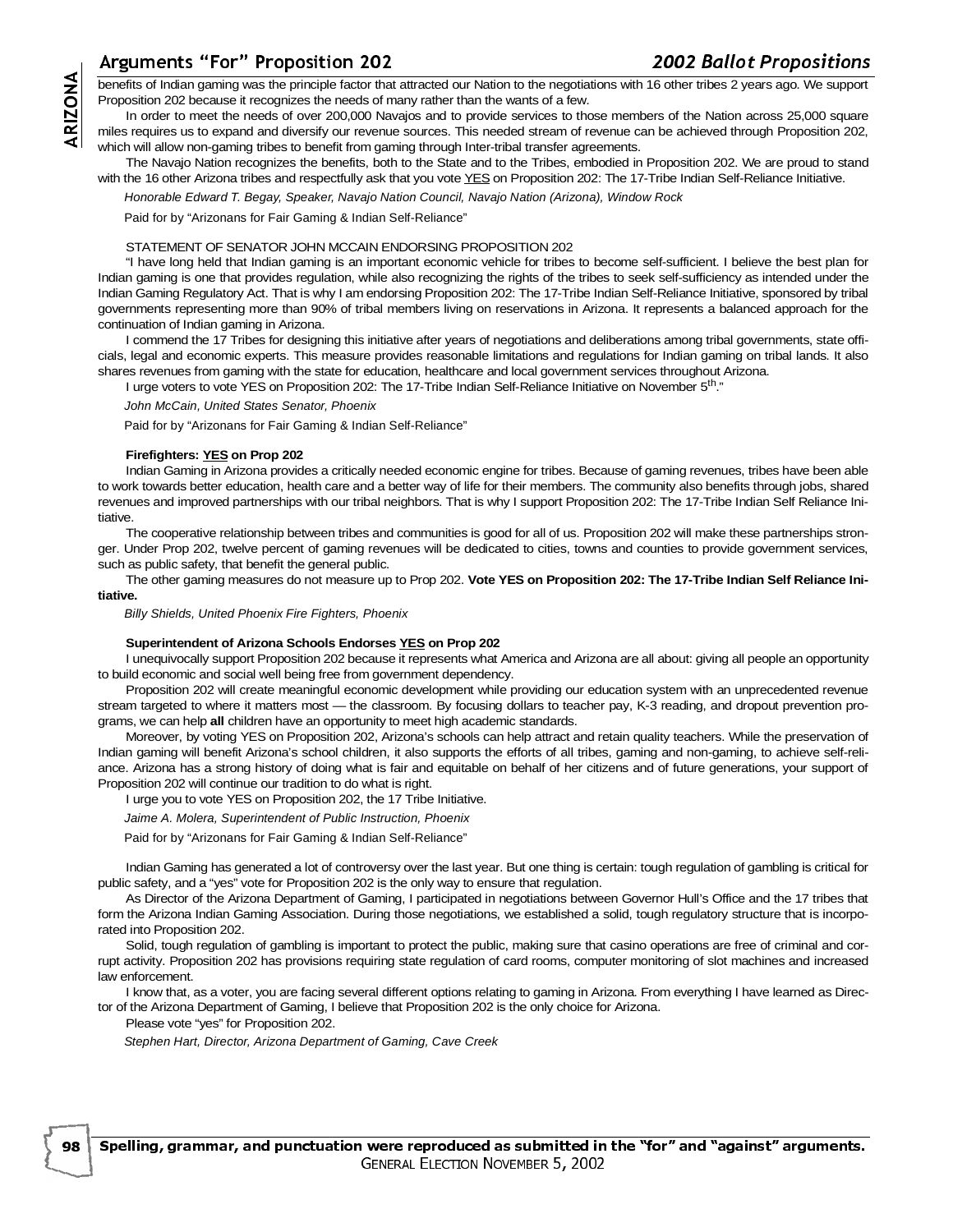# **Educators Urge a YES Vote on Proposition 202**

The ability to provide our students with a foundation for their futures is a top concern for all Arizonans. Just as important for Indian tribes is the ability to provide basic services for their tribal members. For these two reasons, we are urging a YES vote on Proposition 202. Students equipped with solid skills gained in primary and secondary school are better prepared to meet the challenges of higher edu-

cation. The instructional programs funded under Proposition 202, the 17-Tribe Initiative, will help Arizona students gain these skills. More than 50% of the gaming revenues directly allocated to the Arizona Benefits Fund are earmarked for Arizona school programs. Proposition 202's revenue sharing assures that these funds supplement -- not replace --- state funds. And, it guarantees that the revenues cannot be redirected to any other programs.

The competing Proposition 200, the Single Tribe Initiative, does provide limited revenues for community college scholarships. However, more students -- and more Arizonans of all ages -- will benefit from the educational, health care, community service and public safety programs funded under Proposition 202, the 17-Tribe Initiative.

Prop 202 is the investment in Arizona and its students that we support. Please join us in voting **YES** on Proposition 202 and NO on Proposition 200.

| Jack Jewett, Tucson | Laurence Gishey, Board Member, Coconino County Community |
|---------------------|----------------------------------------------------------|
|                     | College Foundation, Flagstaff                            |

Paid for by "Arizonans for Fair Gaming & Indian Self-Reliance"

### **Teachers: YES on 202 is a Vote for Better Public Education**

In classrooms across Arizona, teachers are hampered by large classroom sizes and insufficient resources for basic reading and other instructional programs. Prop 202, the 17-Tribe Initiative, helps us help our students.

Each year, millions of dollars from continued Indian gaming are earmarked for reducing classroom size and improving instructional programs for our students. The revenues go directly to these designated programs; they cannot be used to supplant state education funding and they are not subject to appropriation by the state government.

In addition, Indian gaming revenues support education and other important services for tribal members struggling to achieve self-reliance.

| We support Indian self-reliance and improved public education. That's why we support YES on Prop 202. |                                          |
|-------------------------------------------------------------------------------------------------------|------------------------------------------|
| Linda Gaumer. Teacher. Rio Rico                                                                       | Roseann Dugnas-Gonzalez, Teacher, Tucson |
| Jan Snyder, Teacher, Scottsdale                                                                       | Sara Wilson, Teacher, Tempe              |

Paid for by "Arizonans for Fair Gaming & Indian Self-Reliance"

#### **Local Small Business Owners Support Continued Indian Gaming Under Prop 202**

As small business owners, we can appreciate the value of tribal casinos in Arizona. And, as Arizona residents, we value the revenues from Indian gaming that are shared with tribal members and all Arizonans.

Proposition 202 is the balanced approach to insure the continuation of regulated gaming on tribal lands.

The preservation of Indian gaming is good for small business and good for the state. Join us in voting **YES** on Proposition 202, the 17- Tribe Initiative.

| James Babbitt, Babbitt Wholesale & Mercantile, Flagstaff | Ken Koehler, Fast Signs on Central, Phoenix |
|----------------------------------------------------------|---------------------------------------------|
| John Martinson, China Mist Company, Scottsdale           | Dan Ward, Kona Grill, Inc., Cave Creek      |
| Larry Williams, Oasis Offset, Inc., Chandler             |                                             |

Paid for by "Arizonans for Fair Gaming & Indian Self-Reliance"

### **Sheriff Joe Arpaio Urges YES on 202**

Prop 202, the 17-Tribe Indian Self-Reliance Initiative, offers a balanced approach to preserving the benefits of tribal gaming without sacrificing needed regulation. That is an approach I support.

The other propositions just don't measure up. From a law enforcement perspective, CRIT's Single Tribe Initiative takes Indian gaming in the wrong direction. Under Prop 200, gaming regulation would be weakened while limits on gaming would be reduced. These provisions could open the door to less control on more high stakes gambling. That's a chance I don't want to take.

Prop 201, the Racetrack Casino Gambling Proposition, not only prohibits the Arizona Department of Gaming from regulating gaming at racetracks, it puts the racing commission in charge — despite the fact that the commission has no experience regulating casino gambling. That makes no sense.

I hope you'll carefully consider these three propositions. After you do, I ask you to join me in voting NO on Prop 200 and 201 and **YES** on Prop 202.

Joe Arpaio, Sheriff, Maricopa County, Phoenix

Paid for by "Arizonans for Fair Gaming & Indian Self-Reliance"

### **Proposition 202 Increases Funding for Law Enforcement While Limiting Gaming**

Our job as law enforcement officials is to serve and protect. Prop 202, the 17-Tribe Initiative, helps us do our job while preserving and enhancing the benefits of Indian gaming.

**YES** on Prop 202 helps law enforcement by preserving:

- existing regulatory oversight by the FBI, IRS, National Indian Gaming Commission, U.S. departments of Justice and the Interior,
- Arizona Department of Gaming and the Tribal Gaming Offices;
- limited gaming on Indian lands; and
- solid relationships between local law enforcement and tribal governments working under one fair and balanced approach.
- **YES** on Prop 202 further helps us by providing:
- needed funds to support local law enforcement; and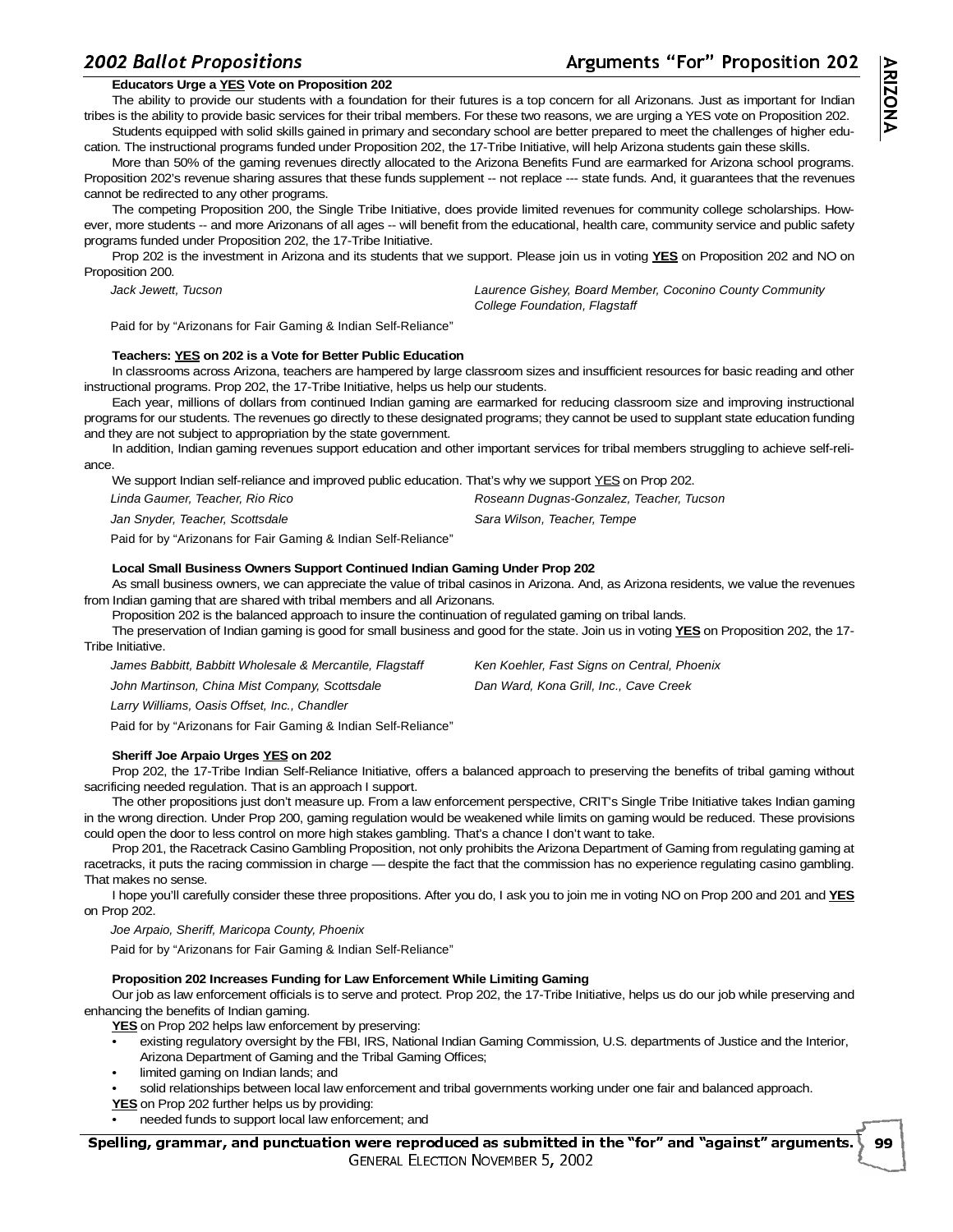# guments "For" Proposition 202

## additional regulatory oversight.

These and other provisions of the 17-Tribe Initiative strengthen our ability to serve and protect the people of Arizona. That's why law enforcement officials throughout Arizona urge you to vote **YES** on Prop 202.

**Goodyear** 

Tony Estrada, Sheriff, Santa Cruz County, Nogales James A. Keyes, Watch Commander, Department of Public

Thomas H. Milldebrandt, Major (Ret.), Arizona Department of Public Safety, Phoenix

Paid for by "Arizonans for Fair Gaming & Indian Self-Reliance"

### **Preservation of Indian Gaming is Vital to Local Economies**

 $\frac{\text{Ar}}{\text{enfc}}$ <br>a Yl As active citizens in our communities, we value the contributions Indian gaming makes to our state's economy. That is why we support a YES vote on Proposition 202: The 17-Tribe Indian Self-Reliance Initiative.

Proposition 202 will allow Indian gaming to continue on tribal lands, providing jobs and generating revenues for tribal members and local communities. Prop 202 also dedicates a portion of gaming revenues to vital programs for all Arizona residents.

Proposition 202 is a balanced measure that is supported by businesses throughout Arizona. Please join us and vote YES on Proposition 202, the 17-Tribe Indian Self-Reliance Initiative.

Eddie Basha, Chairman, Basha's, Chandler Karl Eller, CEO, The Eller Company, Phoenix

Safety, State of Arizona, Flagstaff

Seymour S. Nealis, Chief of Police (Ret.), City of Goodyear,

Dorothy Finley, Chairman & CEO, Finley Distributing Company, Tucson Dan Lewis, Senior Vice President, Banker, Phoenix

Steve Stallings, Senior Vice President, Wells Fargo Bank, Phoenix

Paid for by "Arizonans for Fair Gaming & Indian Self-Reliance"

### **Hispanic Leaders Endorse YES on Prop 202**

Self-reliance is part of our collective history. We have all worked hard for our communities and our children to provide opportunities that provide jobs and vital services for all people. Self-reliance is not just about one ethnic sector of our economy. It is about a critical economic sector of our nation and a reflection of who we are as a people. We are all in this together.

Preservation of Indian gaming on Arizona reservations supports the efforts of both gaming and non-gaming communities to achieve self-reliance. It is what our country was founded upon and we should not give up our inherent right to want the very best for our families and future generations, which is why we are asking you to vote YES on Proposition 202, the 17-Tribe Initiative.

Proposition 202 will help Arizonans in all communities -- not just a few -- by providing millions of dollars each year for education, health care, our elderly communities, public safety and other important community and economic development programs.

Proposition 202 is about fairness and balancing our vision of what makes Arizona great. Please join us in supporting self-reliance for all people and in preserving our country's integrity and her promise of justice and liberty for all. Vote YES on Proposition 202.

| Malena Albo, Member, Coalition for Latino Political Action,<br>Phoenix                                | Annette Alvarez, President, Alvarez, Inc., Phoenix                                                        |
|-------------------------------------------------------------------------------------------------------|-----------------------------------------------------------------------------------------------------------|
| Senator Linda Aguirre, District 23, Arizona State Legislature,<br>Phoenix                             | Ray & Ernestina Arvizu, Arvizu Advertising & Promotions,<br>Phoenix                                       |
| Representative Carlos Avelar, District 23, Arizona State<br>Legislature, Phoenix                      | Rosa Cantor, President, Creative Human Resources Concepts,<br>LLC, Mesa                                   |
| Representative Mark Clark, District 7, Arizona State Legislature,<br>Phoenix                          | Senator Joe Eddie Lopez, District 22, Arizona State Legislature,<br>Phoenix                               |
| Ronnie Lopez, Phoenix                                                                                 | Representative John A. Loredo, District 22, Arizona State<br>Legislature, Phoenix                         |
| Dr. Patrick Maloney, Maloney Chiropractic, Phoenix                                                    | Jaime Molera, Superintendent of Public Instruction, State of<br>Arizona, Department of Education, Phoenix |
| Arthur B. Othon, Senior Public Relations Representative<br>Government Affairs, Phoenix                | John L. Ramos, Member, Coalition for Latino Political Action,<br>Phoenix                                  |
| Senator Pete Rios, District 7, Arizona State Legislature, Phoenix                                     | Representative Jim Sedillo, District 3, Member, Arizona State<br>Legislature, Hispanic Caucus, Phoenix    |
| Representative Albert Tom, District 3, Member, Arizona State<br>Legislature, Hispanic Caucus, Phoenix | Senator Ramon O. Valadez, District 10, Arizona State Legislature,<br>Hispanic Caucus, Phoenix             |
| Senator Virginia Yrun, District 13, Member, Arizona State<br>Legislature, Hispanic Caucus, Phoenix    |                                                                                                           |
| Paid for by "Arizonans for Fair Gaming & Indian Self-Reliance"                                        |                                                                                                           |

### **Prop 202 is good for business**

I believe in fairness and what is in the interest of the "greater good." I have always advocated for what I believe is right which is why I am asking for you to vote yes on Proposition 202. Proposition 202 is about what is fair and in the best interest for all the people in Arizona not just a few.

All of us individually and collectively want the same things. We want economic opportunity for all people and the right to believe and work towards our vision for a bright future. Proposition 202 embodies what is in the best interest for all of Arizona. Proposition 202 will exponentially create opportunity by increasing the available monies which will go towards education, health care, public safety and many community and economic development programs.

Spelling, grammar, and punctuation were reproduced as submitted in the "for" and "against" arguments. --ELLET LON  $\frac{1}{2}$  $\overline{\phantom{a}}$ -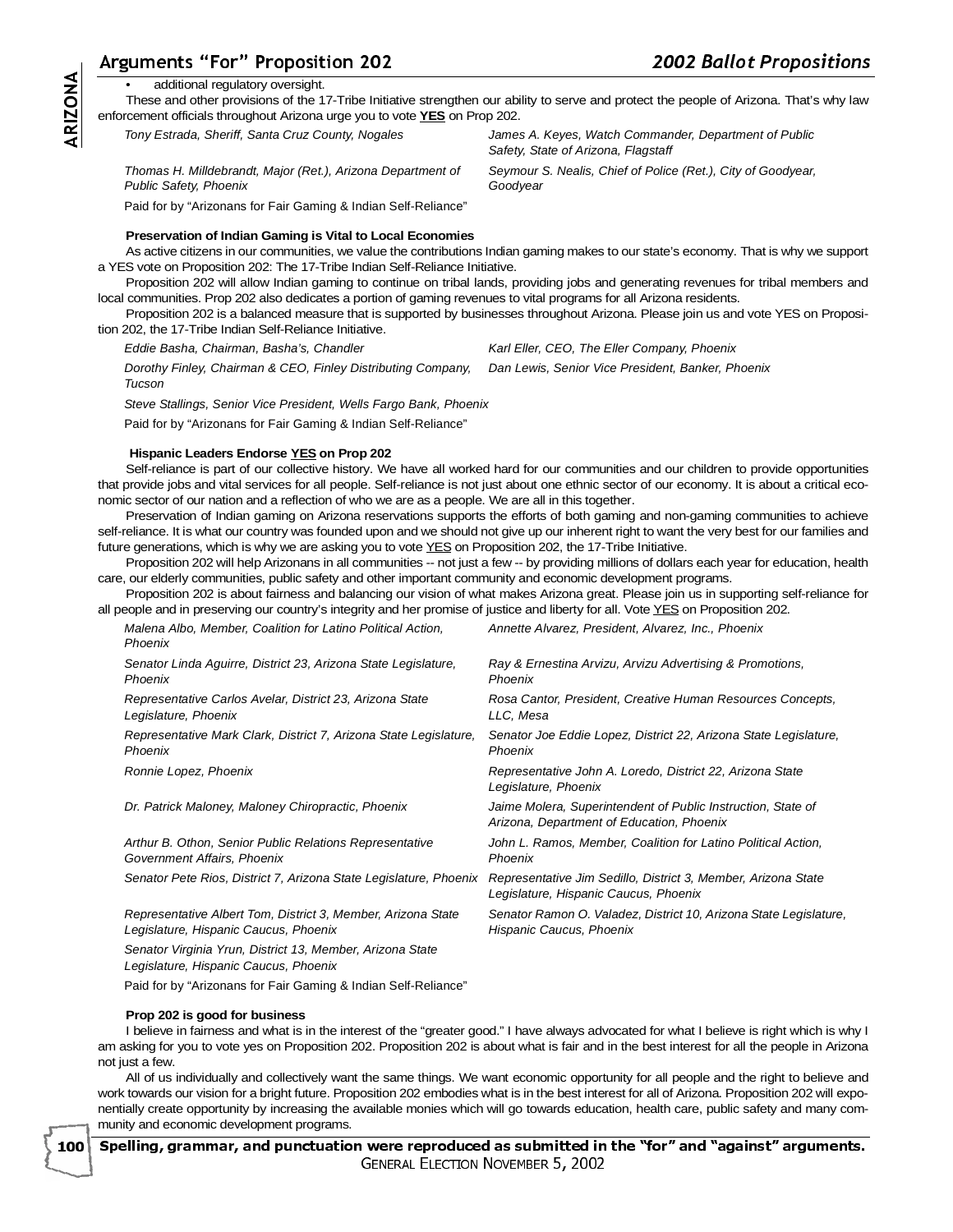# $\frac{200}{1}$

12 Ballot Propositions<br>Proposition 202 is visionary. Keep Arizona great. Vote YES on Proposition 202.

Annette Alvarez, Immediate Past President NAWBO, Vice Chair, Arizona Hispanic Chamber of Commerce, CEO Alvarez Inc., Phoenix

Paid for by "Arizonans for Fair Gaming & Indian Self-Reliance"

### **Funds from Prop. 202 Support Life-Saving Emergency Care**

Emergency rooms and trauma centers must be prepared at all times to provide life-saving care.

As healthcare costs continue to rise, these facilities need additional funds to ensure Arizonans receive state-of-the-art emergency services.

Prop. 202, the 17-tribe initiative, establishes a Trauma and Emergency Services Fund to support:

• Trauma centers that deliver care 24 hours a day, seven days a week; and

• Emergency services provided in Arizona hospitals.

The earmarked revenue goes directly to Arizona's emergency facilities. This money is critical to provide the emergency services on which our patients depend.

We urge you to support Arizona's emergency medical services by voting YES on Prop. 202.

John R. Rivers, President and Chief Executive Officer, Arizona Hospital and Healthcare Association, Phoenix Laurie Lange, Vice President, Public Affairs, Arizona Hospital and Healthcare Association, Phoenix

Paid for by "Arizonans for Fair Gaming & Indian Self-Reliance"

### **Arizona Seniors Directly Benefit from Indian Gaming Under Prop 202**

Prop 202 -- the 17-Tribe Initiative that preserves Indian gaming -- directly benefits Arizona seniors.

By providing funds earmarked for improved hospital emergency services, Prop 202 helps ensure that we receive the emergency medical care we need at well-equipped trauma centers and hospital emergency rooms throughout Arizona.

By providing thousands of jobs, tribal casinos save our taxpayer dollars by reducing welfare and unemployment on and near reservations. Plus, Indian casinos generate over \$40 million each year in state and local tax revenues.

Prop 202 also shares revenues from Indian gaming to help improve public safety, education, health care and other community services for all Arizonans. And, Prop 202 helps Indians living on all reservations in Arizona with the services and opportunities they need to become self-reliant.

Prop 202 is good for seniors and good for Arizonans of all ages. Vote **YES** on Prop 202.

Patricia Carus, Board Member, Arizona Silver Haired Legislature, Patrick Lavin, Delegate, Arizona Silver Haired Legislature, Tucson Williams

Robert B. Morehouse, Arizona State Senior Council, Senior Citizens Council of Maricopa County, Phoenix

Paid for by "Arizonans for Fair Gaming & Indian Self-Reliance"

### **Study Proves Indian Gaming Boosts the State and Local Economies**

A recent study by researchers at the University of Arizona's Udall Center for Studies in Public Policy found that limited Indian gaming is a vital contributor to the state and local economies. Specifically, the study found that:

**Jobs & Economic Activity.** "In 2000, at least 17,784 in-state jobs were attributable to Indian casino operations, and those operations directly and indirectly generated at least \$468 million in economic activity within the state."

**Tax Revenues.** "Arizona Indian casinos generated an additional \$40 million in state and local taxes [in 2000]."

**Community Services.** "Many Indian gaming operations, both within Arizona and elsewhere, employ significant numbers of former welfare recipients. In particular, some tribal gaming operations are closely associated with reductions in the number of persons on welfare rolls in counties where those operations are located. This reduces state and federal taxpayer burdens. In addition, Indian nations with significant net gaming revenue obviously spend much of that revenue in numerous ways in state and local economies as they (for example) send young people to college, build houses, construct infrastructure, invest in enterprises, and work to improve the quality of reservation life."

Stephen Cornell, Ph.D. Director, Udall Center for Studies in Public Policy, University of Arizona, Tucson

Paid for by "Arizonans for Fair Gaming & Indian Self-Reliance"

### **YES on Proposition 202 for Local Communities**

For the past century, Indian tribes have been our neighbors and worked to create partnerships with local communities. These partnerships have been enhanced over the past 10 years as gaming revenues have begun lifting the tribes from poverty and putting them on a path of self-reliance. The continuation of these partnerships is a fundamental part of Proposition 202.

Public safety and economic development are among the essential services provided by local and county government in Arizona. Our cities and towns need additional funds to provide a range of services that benefit people of all ages in our communities.

Proposition 202 will help us help local residents. Under the 17-Tribe Initiative, revenues from continued regulated gaming on Indian lands will be used to provide important services in our communities.

At the same time, members of both gaming and non-gaming tribes will share funds for improving housing, education, clean water and health care services on their reservations.

| That's why we support a YES vote on Prop 202.                                |                                                                              |
|------------------------------------------------------------------------------|------------------------------------------------------------------------------|
| Jackie Baker, Town Councilor, Camp Verde                                     | Lionel Ruiz, Pinal County Supervisor, Mammoth                                |
| Sharon Bronson, Pima County Supervisor, Tucson                               | Mary Rose Garrido Wilcox, Maricopa County Supervisor, District<br>5. Phoenix |
| Mitchel D. Dickinson, Council Member, Camp Verde Town<br>Council, Camp Verde | Richard Elias, Pima County Supervisor, Tucson                                |

Spelling, grammar, and punctuation were reproduced as submitted in the "for" and "against" arguments. --ELLUI ON **HOVERIDER** ST 2002  $\overline{a}$ - $\backslash$  101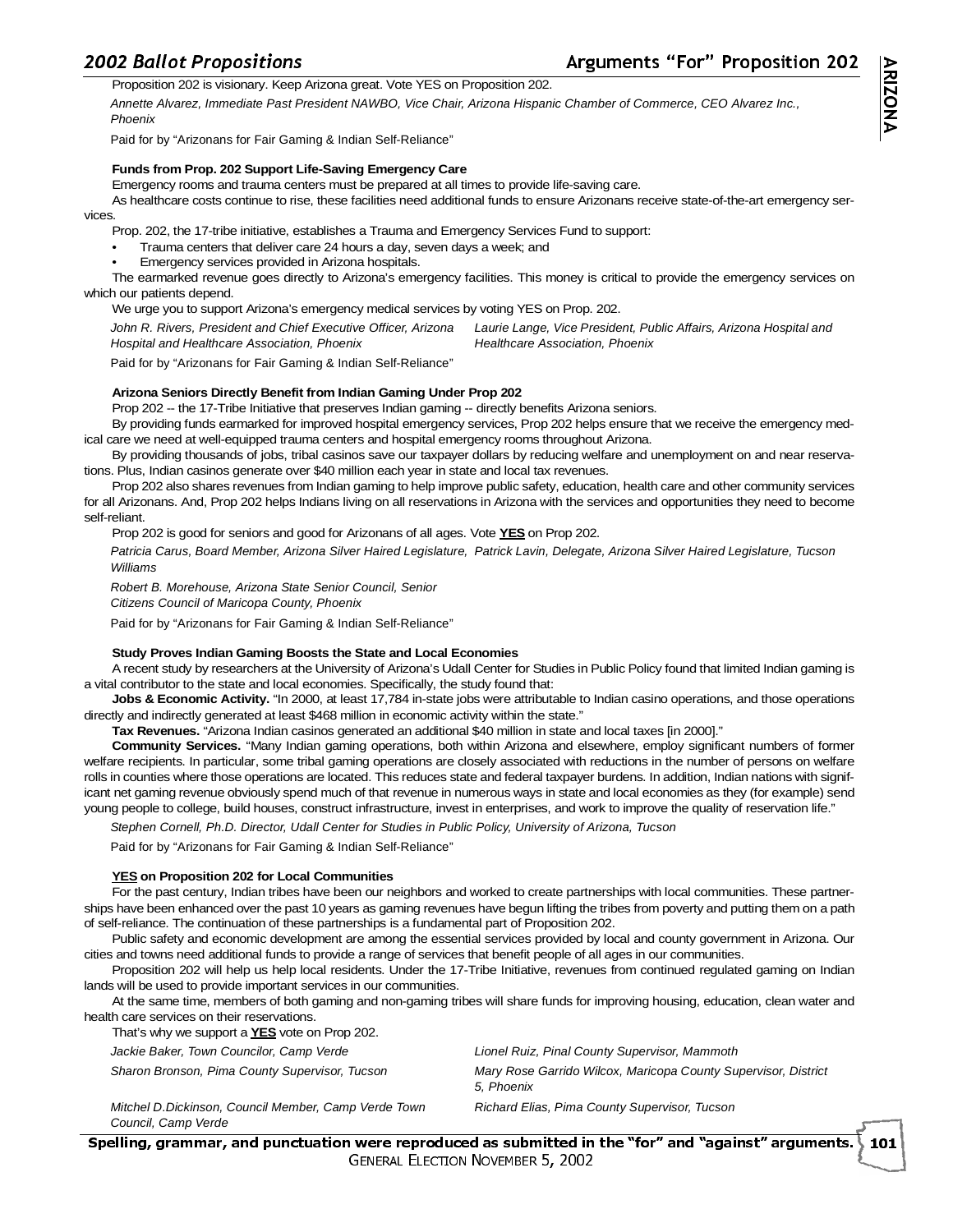**ARIZONA**  $\begin{bmatrix} 1 \\ 2 \end{bmatrix}$  $\frac{1}{2}$  

Neil Giuliano, Mayor, City of Tempe, Tempe John Kavanaugh, Vice Mayor, Town of Fountain Hills, Fountain

Michael Bluff, Mayor, City of Clarkdale, Clarkdale Joseph Donaldson, Mayor, City of Flagstaff, Flagstaff

Ruben Jauregui, Mayor, City of Cottonwood, Cottonwood Cruz Salas, Chairman, Gila County Board of Supervisors, Globe

Tom Sockwell, Supervisor, District II, Mohave County Board of Supervisors, Bullhead City

Paid for by "Arizonans for Fair Gaming & Indian Self-Reliance"

### **Community Leaders Say YES on Prop 202**

 $\begin{array}{c}\n \begin{array}{c}\n \text{Ar} \\
 \hline\n \end{array}\n \end{array}$ Proposition 202 is about preserving and enhancing the benefits of Indian gaming for Indian tribes and Arizonans in all communities. Prop 202 will allow for the continuation of an important economic engine for Arizona tribes, but it will also provide millions of dollars each year for education, health care, our elderly communities, public safety and other important community and economic development programs.

**Hills** 

of Supervisors, Yuma

We urge voters to Vote YES on Proposition 202 to preserve and enhance the benefits of Indian gaming.

Ray Clarke, President & CEO, Tucson Urban League, Tucson Joyce Downey, Board Member, International Refugee Services, Inc., Scottsdale

Lenore Stuart, County Supervisor, District 1, Yuma County Board

Susan Reiner, Executive Director, World Affairs Council of Arizona, Scottsdale

Paid for by "Arizonans for Fair Gaming & Indian Self-Reliance"

### **Proposition 202 Helps Arizona**

For centuries, Indian tribes have been stewards of our state's natural resources. Under Proposition 202, revenues from tribal gaming will help preserve our state's wildlife and habitats while allowing tribes throughout Arizona to continue on their path to economic self-reliance. For these reasons, we urge Arizonans to vote in favor of Proposition 202.

Under Proposition 202 millions of dollars in gaming revenues will be directly deposited every year into the Arizona Wildlife Conservation Fund. These funds will be used to conserve and restore the wildlife and habitats treasured by all Arizonans. The preservation of tribal gaming also will provide the basic services and jobs vital to Indian self-reliance.

Please join us in helping to conserve our wildlife resources by preserving Indian gaming. Vote **YES** on Proposition 202.

Katrina Rogers, Flagstaff

Paid for by "Arizonans for Fair Gaming & Indian Self-Reliance"

### **Hotel Association urges YES on Prop 202**

The Arizona Hotel and Lodging Association supports Proposition 202.

Promoting Arizona as a place to visit means much more than a healthy hospitality industry. Studies show that for every dollar spent to promote Arizona as a place to visit, seven dollars are generated in additional tax revenue. The dollars dedicated from Indian gaming for tourism promotion will result in millions of dollars in tax revenue that will fund our schools, put police officers on the street, provide health services, and maintain our roads.

Moreover, Proposition 202 will provide Tribal governments with the tools to meet the needs of the community and develop additional economic opportunities, including cultural offerings to visitors.

The Arizona Hotel and Lodging Association joins with the tourism industry in urging a YES vote on Prop 202.

Steve Musatto, President & CEO, Arizona Hotel & Lodging Association, Phoenix

Sherry Henry, Chairwoman, Arizona Hotel & Lodging Association, Phoenix

Jodi Harwood, Chairman Elect, Arizona Hotel & Lodging Association, Phoenix

Paid for by "Arizonans for Fair Gaming & Indian Self-Reliance"

### **Indian Tourism Leaders urge YES on Prop 202**

Arizona depends on tourism as one of its leading industries. As a place to visit, it is rich in beauty, history and culture. Indian tribes contribute largely to our state's tourism industry by offering some of Arizona's most-visited destinations.

That is why we support Proposition 202: The 17-Tribe Indian Self-Reliance Initiative. Proposition 202 will allow Indian tribes to continue to provide for their members as well as generate needed revenues to protect and enhance the cultural experience for our visitors and residents alike.

We urge you to join with us and vote YES on Proposition 202.

Rory Majenty, President, Arizona American Indian Tourism

Association (AAITA), Scottsdale

Faith Camarena, AAITA Member, Scottsdale Tandy Young, AAITA Treasurer, Scottsdale

Janell Sixkiller, AAITA Board Member, Phoenix Tia Maria Thompson Jones, AAITA Secretary, San Carlos

Belma Navakuku, AAITA Member, Polacca

Paid for by "Arizonans for Fair Gaming & Indian Self-Reliance"

--

ELLET LON

Spelling, grammar, and punctuation were reproduced as submitted in the "for" and "against" arguments.

 $\overline{\phantom{a}}$ 

-

 $\frac{1}{2}$ 

Joan Timeche, AAITA Member, Tucson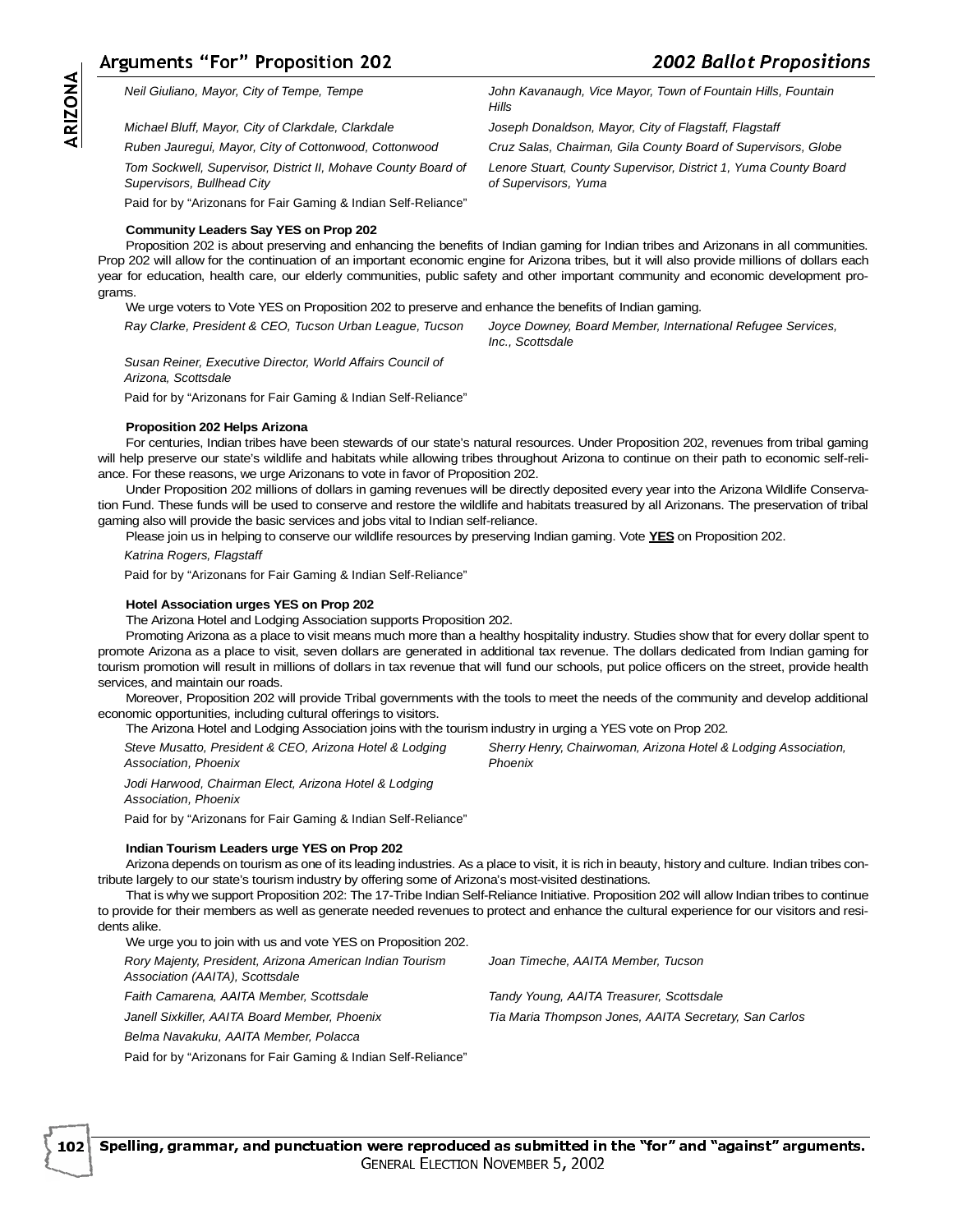# guments "For" Proposition 202

# -**Tourism Leaders, representing 350,000 Arizona jobs, urges YES on Prop 202**

Tourism is a cornerstone of Arizona's economy. Yet our state is vastly outspent by those states we compete with for visitors and tourism dollars. In light of the recent decline in tourism throughout the country, it is more important than ever to promote Arizona as a place to visit.

Proposition 202, the 17-Tribe Initiative, will bolster our efforts to bring tourists to our state by providing revenues from regulated Indian gaming to promote tourism. And, Proposition 202 will ensure that Indian gaming — and the thousands of visitors it attracts —are preserved. As Arizonans working to keep the tourism industry strong, and preserve the 350,000 tourism industry jobs across the state, we urge

| you to join us in voting <b>YES</b> on Prop 202.                                              |                                                                                          |
|-----------------------------------------------------------------------------------------------|------------------------------------------------------------------------------------------|
| Denise Meridith, CEO, DMCI, Phoenix                                                           | Jeanne Westphal, Tourism Consultant, Payson                                              |
| Beth Daley, Director, Santa Cruz County Chamber of Commerce, Brenda Martz, Phoenix<br>Nogales |                                                                                          |
| Frances Amin, Phoenix                                                                         | Gina Frigo, Phoenix                                                                      |
| Nancy Krause, Phoenix                                                                         | Kelsea Vescova, Tourism Development Manager, Avondale                                    |
| Janet Woolum, Director of Research, Arizona Office of Tourism,<br>Phoenix                     | Linda M. Yuhas, Senior Director of Administration, Arizona Office<br>of Tourism. Phoenix |
| Mark McDermott, Director, Arizona Office of Tourism, Phoenix                                  |                                                                                          |
|                                                                                               |                                                                                          |

Paid for by "Arizonans for Fair Gaming & Indian Self-Reliance"

### **Proposition 202 is the Only Balanced Approach to Fair Gaming in Arizona**

We have reviewed and compared the three gaming initiatives on the ballot. Only one — Prop 202, the 17 Tribe Initiative — provides a fair and balanced approach to limited gaming in Arizona.

Only Prop 202 was developed and is supported by 17 tribal governments representing over 90% of Indians living on reservations in Arizona.

- Prop 201 is promoted by out-of-state dog and horse racing track owners.

- Prop 200 represents one single tribe, CRIT.

Only Prop 202 earmarks gaming revenues that directly fund vital education, health care, public safety, conservation, tourism and economic development programs that benefit all Arizonans.

- Prop 202 allocates \$16 million to racing, gambling, and horse and dog breeding from racetrack casino revenues, while the remaining share for local programs is subject to appropriation by the state legislature.

- Prop 200 allocates 3% of net profits to a state college scholarship and elderly care fund.

Only Prop 202 limits the number and proximity of casinos — and only on Indian lands.

- The dog and horse racetracks' Prop 202 turns tracks into casinos and opens the door to gambling anywhere in the state.

- CRIT's Prop 200 allows sprawling casinos with no limits on size and proximity.

The facts speak for themselves. YES on Prop 202 is a vote to preserve limited, regulated gaming on Indian lands that provides funding for vital services to members of gaming and non-gaming tribes and to all Arizonans.

Join me in voting YES on Prop 202 and NO on Prop 201 and 200.

Grant Woods, Former Attorney General, Phoenix

Paid for by "Arizonans for Fair Gaming & Indian Self-Reliance"

### **Tourism Alliance, representing 450,000 Arizona jobs, urges YES Prop 202**

Tourism is a cornerstone of Arizona's economy. Yet our state is vastly outspent by those states we compete with for visitors and tourism dollars. In light of the recent decline in tourism throughout the country, it is more important than ever to promote Arizona as a place to visit.

Proposition 202, the 17-Tribe Initiative, will bolster our efforts to bring tourists to our state by providing revenues from regulated Indian gaming to promote tourism. And, Proposition 202 will ensure that Indian gaming - and the thousands of visitors it attracts - is preserved.

As Arizonans working to keep the tourism industry strong, and preserve the 450,000 tourism industry jobs across the state, we urge you to join us in voting **Yes** on Prop 202.

| Roger Beadle, President, Yuma Convention and Visitors Bureau, Tom Curley, Arizona Tourism Alliance, Phoenix<br>Yuma |                                                                                 |
|---------------------------------------------------------------------------------------------------------------------|---------------------------------------------------------------------------------|
| Kay Daggett, Director, Sierra Vista Convention and Visitors<br>Bureau, Sierra Vista                                 | Sherry Henry, Chairman, Arizona Hotel and Lodging Association,<br>Phoenix       |
| Debbie Johnson, Valley Innkeepers and Resort Association,<br>Phoenix                                                | Michael Monti, Monti's La Casa Vieia, Tempe                                     |
| Steve Moore, President and CEO, Phoenix Convention and<br>Visitors Bureau, Phoenix                                  | Steve Musatto, President/CEO, Arizona Hotel and Lodging<br>Association, Phoenix |
| Jonathan Walker, President & CEO, Tucson Convention and<br>Visitors Bureau, Tucson                                  |                                                                                 |

Paid for by "Arizonans for Fair Gaming & Indian Self-Reliance"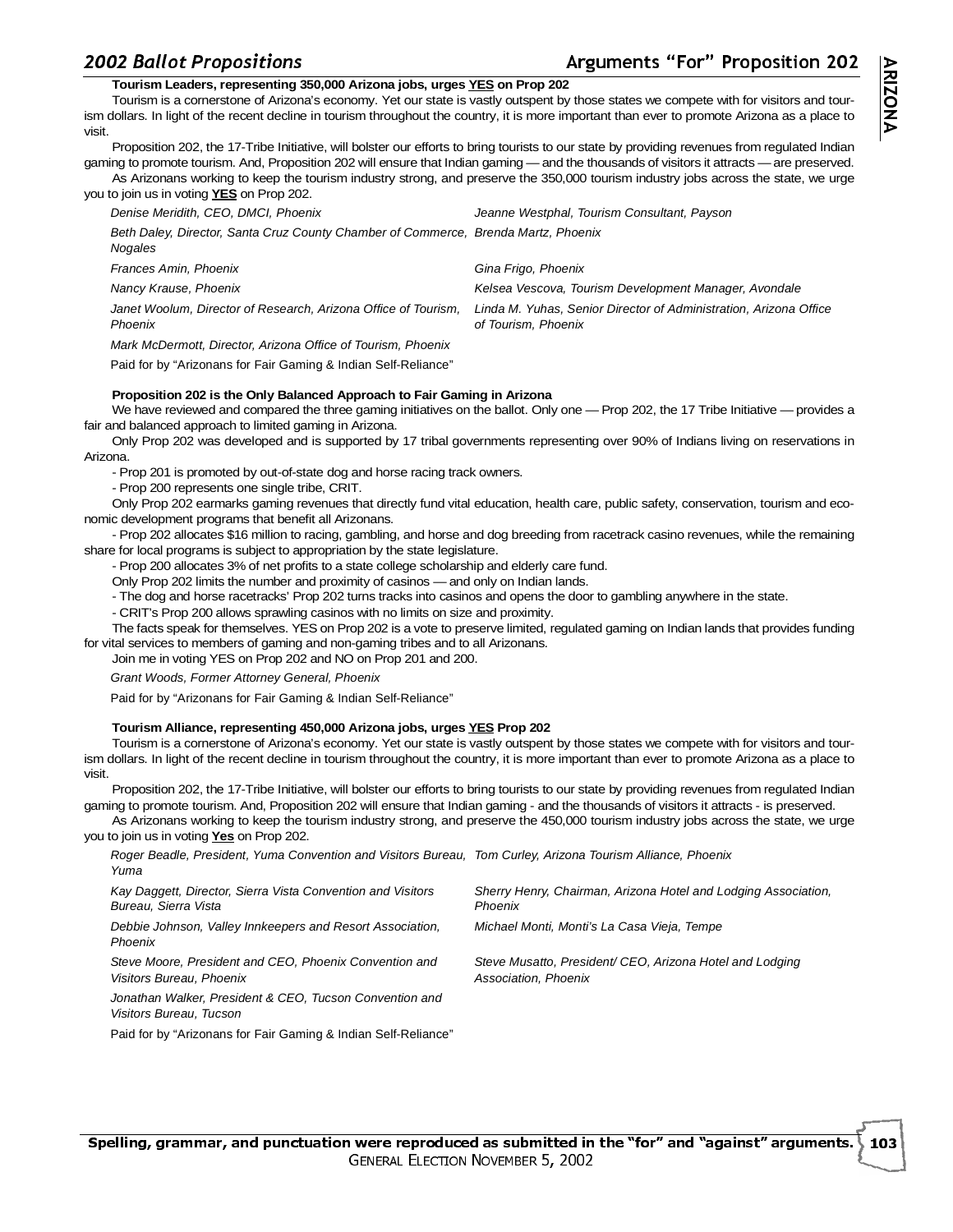# -**ARGUMENTS "AGAINST" PROPOSITION 202**

When a federal judge ruled that gambling being conducted on Arizona's Indian reservations violated the law, casino supporters were outraged. But since any return to compliance with long-standing laws prohibiting casinos and slot machine gambling on Indian reservations was unthinkable, the solution was easy: change the laws.

Ar<br>
outr<br>
outr<br>
was<br>
the<br>
one Prop. 202 attempts to ratify and expand past unauthorized gambling by making it legal — but only for Indian tribes. And, by the way, the problem Prop. 202 claims to be the "legal technicality" requiring "resolving" is: the Arizona Constitution. Prop. 202 is a big mistake.

If voters have the strength to wade through the proposal's nearly 21,000 confusing, convoluted words before falling unconscious one law alone runs nearly 17,000 words — they will discover, just for example:

- It greatly widens the scope of gambling, dramatically increases the size of existing casino operations and has "triggers" for even more expansions;
- It changes the definition of "regulated gambling" in the criminal code to legalize but only for Indian tribes gambling which has been illegal for everyone since Arizona statehood;
- It offers to "share" up to 8% of a tribe's "net win", but only if tribal gambling monopolies are preserved and, if not, cuts the share to 3/4 of 1%;
- It allows arbitration tribunals to enter "awards" against Arizona, which are final, binding and non-appealable except on narrow grounds stated in separate federal law.

Unless voters fully understand all of the complicated, ominous implications of this casino gambling mini-novel, they should do what their elected legislators did to a similar proposal: reject it. They should also remember that they are voting on a proposed **law**, not a TV commercial, radio advertisement or newspaper editorial. Commercials, ads and editorials evaporate by themselves. Laws do not. Vote carefully.

#### Ian A. Macpherson, Phoenix

Proposition 202 would dramatically expand gambling in our state. Gambling brings with it staggering increases in serious social problems – gambling addiction, crime, bankruptcies, divorce, domestic violence and child abuse and neglect. The expansion of gambling would irretrievably damage the quality of life for the citizens and families of Arizona.

**Gambling increases crime.** The U.S. News & World Report showed the average national crime rate in communities with legalized gambling is 84 percent higher than in communities without gambling. In Minnesota, crime in counties with casinos increased more than 200 percent faster than those without gambling. Nevada ranked first in crime rates in both 1995 and 1996, based on the FBI Uniform Crime Report statistics.

**Gambling increases bankruptcies.** A national study found that counties with at least one gambling establishment averaged 18 percent more bankruptcies than those without gambling, and that figure jumped to 35 percent in counties with five or more gambling facilities.

**Gambling devastates families.** Studies show that increased gambling causes significant increases in divorce, child abuse and neglect and domestic violence. The National Gambling Impact Study Commission found that "compulsive gambling introduces a heightened level of stress and tension into marriages and families, often culminating in divorce and other manifestations of familial disharmony." The Commission stated that "children of compulsive gamblers are often prone to suffer abuse, as well as neglect, as a result of parental problem or pathological gambling." The National Research Council reports that 25 to 50 percent of spouses of compulsive gamblers have been abused, and domestic violence murders in 11 states have been traced to gambling since 1996.

Proposition 202 would expand gambling throughout our state, eroding the quality of life for all citizens and for Arizona families. Vote no!

Gary McCaleb, Esq., Litigation Counsel, The Center for Arizona Cathi Herrod, Esq., Director of Policy, The Center for Arizona Policy, Scottsdale Policy, Scottsdale

#### Paid for by "The Center for Arizona Policy"

Three gaming initiatives are on the ballot this November, two of them created in cooperation with Arizona Indian tribes – Propositions 200 and 202. If we don't approve one of those plans, all of us – both Indians and non-Indians – will suffer from the closure of tribal casinos.

Proposition 201 is a crude attempt by dog race tracks to install slot machines at their facilities, by moving casino gaming off reservations for the first time. It should be rejected.

Of the two Indian gaming plans on the ballot, Proposition 202 is a political compromise struck between Governor Jane Hull and a coalition of Arizona tribes. Read Proposition 202 if you can. It's a carefully crafted Christmas present to politicians, bureaucrats and a handful of favored urban tribes wrapped in hundreds of pages of stupefying legal gobbledygook.

Proposition 202 bleeds far too much money from tribes that are still trying to establish themselves economically. For that reason alone, we should Vote No on Proposition 202. It pumps millions of dollars into a dizzying array of bureaucratic state government programs without sufficient controls on how the money is spent, making the money a huge target for political manipulation.

Proposition 200 is simpler. It is faithful to the original promise of Indian gaming by providing the financial support tribes need to become economically self-sufficient and reducing poverty and reliance on taxpayer-funded welfare and social programs. For the first time, it makes sure rural tribes share in the benefits previously restricted to the lucky few urban tribes to meet crying needs for housing, hospitals, schools and new business enterprises.

Once you read each of the initiatives, we believe you will understand why we respectfully ask you to Vote Yes on 200, Vote No on 201, Vote No on 202.

Ray Bernal, Chairman, Yes for Arizona, Tucson

### **PROP 202 IS NOT THE ANSWER**

104

A decade ago, Arizona voters approved a creative approach to help tribes work their way out of poverty and financial dependency. It has worked for some tribes but not others. A handful of gaming tribes have received a much-needed financial infusion that has helped them build hospitals, schools, new housing and other business enterprises.

Those benefits are a godsend to the tribes that are near big cities or recreation areas and have the ability to offer casino gaming. But rural tribes or those without casino operations have not benefited from gaming. That's why Proposition 202 falls short. It fails to assure the future of Indian tribes that are not lucky enough to be located in a prime location for gaming.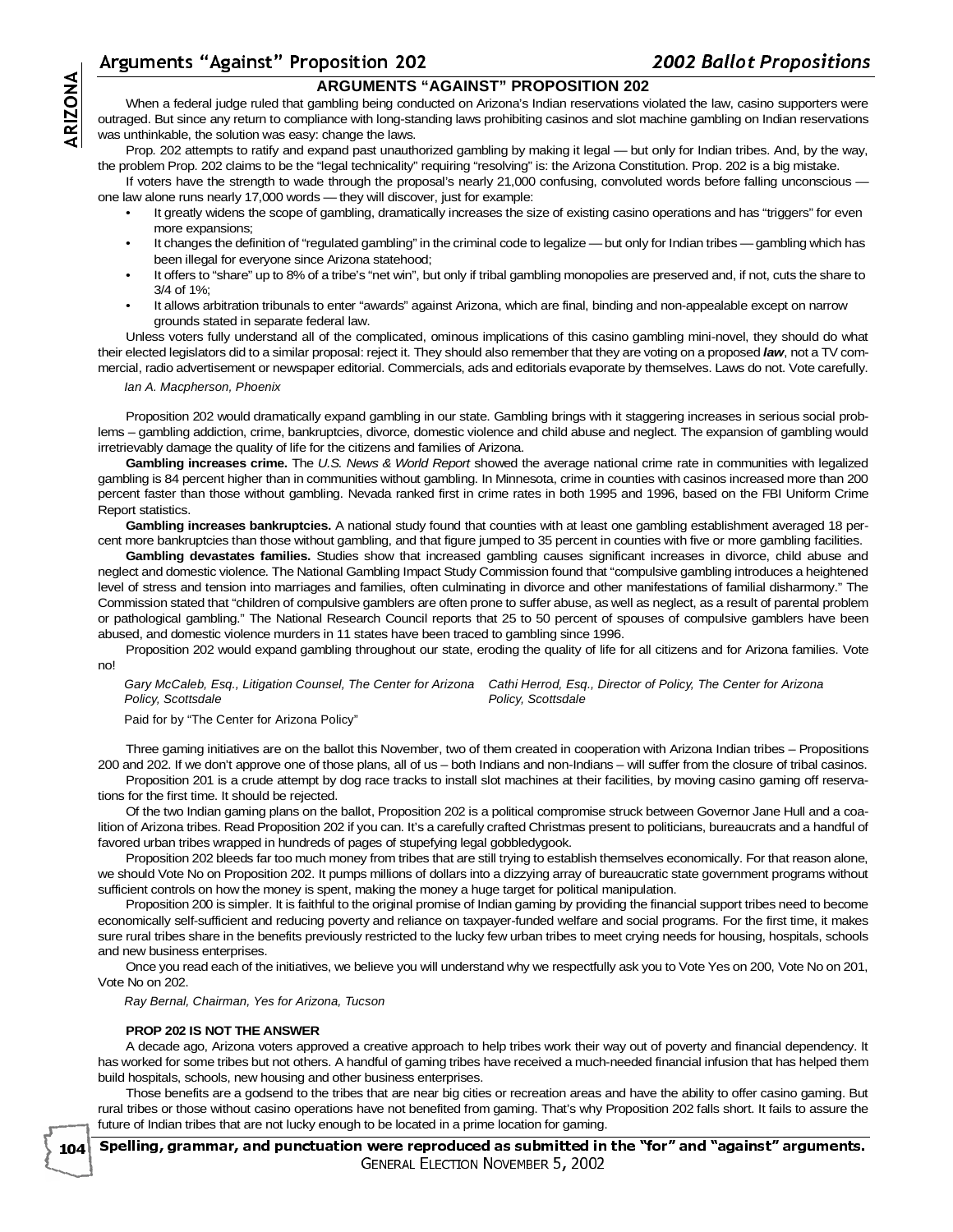# $\frac{200}{1}$

# guments "Against" Proposition 202

**ARIZON** 

১

12 Ballot Propositions<br>Proposition 202 should be defeated because there's a better way. Arizonans who want to improve the structure of Indian gaming in this state while assuring that everyone benefits should Vote Yes on Proposition 200.

Where Proposition 202 was designed to benefit the lucky few urban tribes, Proposition 200 is constructed to give remote, rural tribes a five-year window of opportunity to share in the financial promise of tribal gaming. Rural tribes would have an exclusive right to transfer their allotment of slot machines to those urban tribes.

That means opportunity for all Arizona tribes to have better hospitals, better schools, better homes and a better life. That makes the choice clear. Vote No on Proposition 202. Vote Yes on Proposition 200.

Ann Eschinger, Past President, Arizona League of Women Voters, Phoenix

Three of this year's propositions —Propositions 200, 201 and 202 — deal with Indian gaming. Of the three, Proposition 200 is the fairest and easiest to administer and deserves your vote.

As for fairness, Proposition 200 requires Indian tribes to (a) share 3% of net casino profits and (b) pay \$500 per machine to the State for compact enforcement and gaming employee certification. Proposition 200 will make \$32-\$40 million available for full-tuition college scholarships for all Arizona students as well as for programs benefiting all Arizona senior citizens, tribal education and tribal elderly care and \$10-\$11 million for the State, twice what the State now receives.

By requiring Indian tribes to pay even more to the State, Propositions 201 and 202 will deprive tribes of vital revenues needed for health care, housing and education. While Proposition 200 requires tribes to share tens of millions of dollars, it does not redistribute income from our poorest citizens to the general population as Propositions 201 and 202 do.

Propositions 201 and 202 are reverse Robin Hood proposals designed to solve the State's short-term budget problems caused by tax preferences and the alternative fuels fiasco. At best, they are short-sighted; at worst, they are punitive.

As for ease of administration, Proposition 200 does not expand gaming to race tracks (as does Proposition 201) and does not distribute money to a dizzying array of bureaucratic programs without adequate oversight (as does Proposition 202). Proposition 200 is straightforward. The bulk of the money paid by tribes will go for scholarships – some 18,000 scholarships each year; the bulk of the remainder will go for programs for seniors.

If you believe that Indian gaming will help tribes become self-sufficient, I urge you to vote for Proposition 200 and against Propositions 201 and 202.

#### Paul F. Eckstein, Phoenix

As a senior and Arizona resident of over 30 years, it's clear to me which of the gaming initiatives on the ballot is superior: we should vote Yes on Proposition 200 and No on Propositions 201 and 202.

Proposition 200 provides a significant and fair return of a share of casino profits to the Arizona citizens who have supported the development of Indian gaming. But unlike Proposition 201 and 202, it doesn't drain badly needed resources from the reservations that still are struggling to build their economic strength.

Proposition 200 is the only measure that remains faithful to the reason we approved Indian gaming in the first place -- building the economy of the reservations so that they can provide the homes, schools, hospitals and other community facilities most of the rest of us take for granted in our hometowns. That's a benefit for those of us who aren't Indians and who don't live on reservations because it will help build the tribes' financial independence and reduce the demand on our tax dollars.

Proposition 200 is particularly good for Arizona's growing population of seniors. Recent news stories revealed that Arizona is falling far short of the health-care facilities, workers and funding we'll need for all those seniors in the future. Proposition 200 would transfer millions of dollars directly into a special new health care fund to pay for the needs of senior Arizonans.

On the other hand, Proposition 202 will undermine tribes most by draining resources to the state and spreading the money meaninglessly through dozens of state government bureaucracies.

And Proposition 201 is a con game by race tracks to move slot machines off the reservations and into their facilities.

That makes the choice easy. Yes-No-No. Yes on 200, No on 201, No on 202.

Rose Ferber, Arizona Senior, Peoria

Paid for by "Yes for Arizona!"

### **Tucson Restaurant Owner Opposes Proposition 202**

My business depends on tourism, as do a lot of Tucson businesses. We've worked hard to make Tucson more of a tourist attraction and draw people in from outside southern Arizona.

Indian gaming has helped us do this by providing visitors with more to do when they visit the area. That means they stay longer, and spend more money in local businesses.

Of the measures being presented to voters on Indian gaming, Proposition 200 is the one that will do the best job of making sure this continues into the future.

Proposition 200 will secure the future of Indian gaming for 20 years or more. That in turn provides us with the knowledge that Indian gaming will continue to contribute to our tourism economy.

We need all the help we can get in competing with Las Vegas, Laughlin, California and other areas that target the same visitors we do. It will also help our state by providing college scholarships for our children and families and by creating new dollars for senior care, two important causes that deserve our support.

Proposition 202 does not secure the future of gaming for as long, and pumps money into bureaucracy after bureaucracy instead of earmarking it for important purposes. The plan, based on one crafted by the Governor, is not nearly as solid a solution for our state.

Proposition 200 is a great opportunity for our state to preserve part of our tourism economy and help our state's economy and families in a number of ways. I encourage you to vote "Yes" on this measure on the November  $5<sup>th</sup>$  ballot.

Bob McMahon, Tucson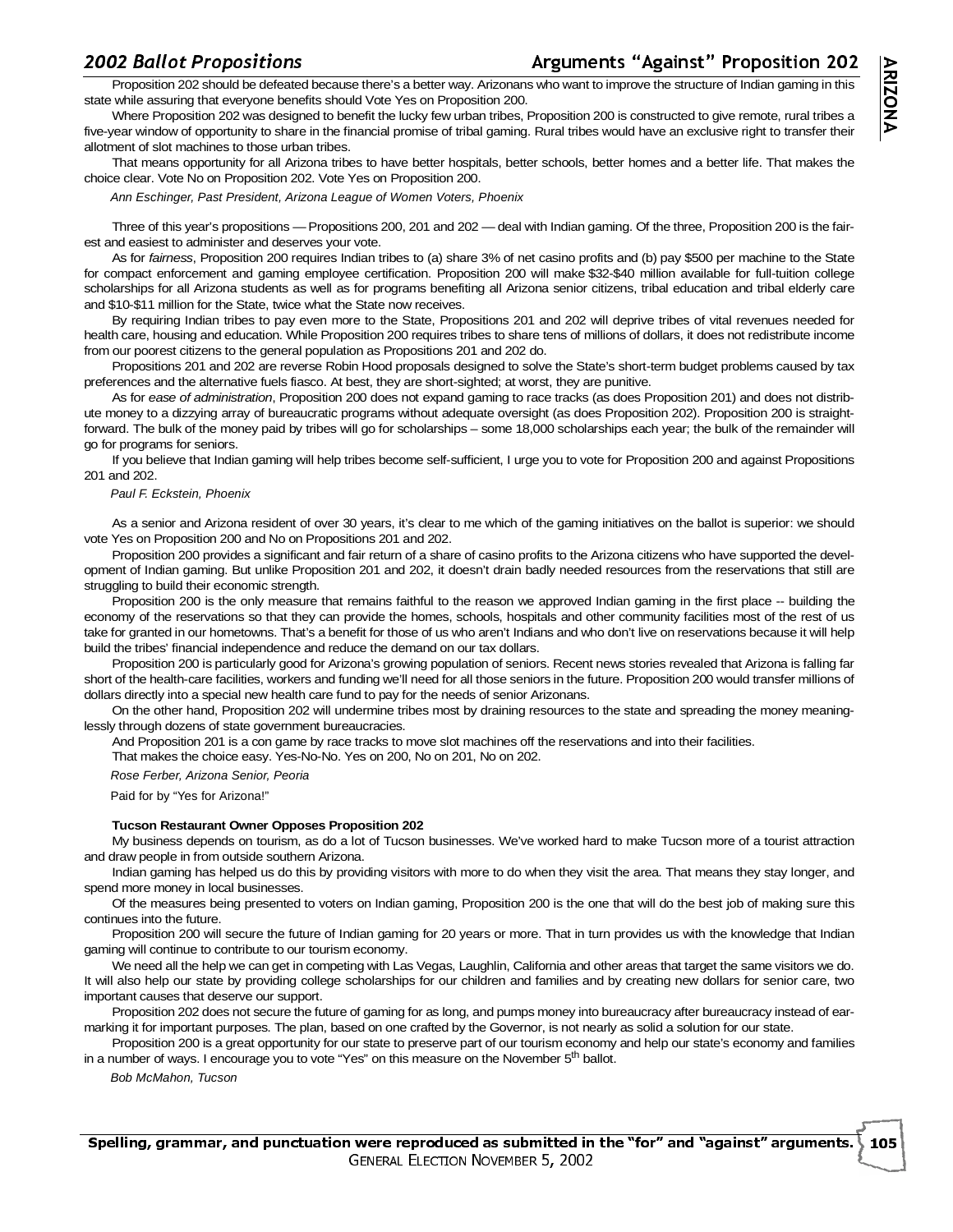# guments "Against" Proposition 202

#### Dear Arizona Voter,

In November, the future of gaming in Arizona is in the hands of the voters. I am not an advocate of gaming, but I understand that it is probably not going away. As long as gaming continues in Arizona, it should be well regulated and provide benefits to the entire state. Neither Proposition 200 nor Proposition 202 has adequate gaming regulation and disclosure. They also fail in providing a fair amount of their revenue to the state. That is why everyone should vote NO on Proposition 200 and Proposition 202.

Both Proposition 200 and 202 do not require public disclosure. Full public disclosure is an essential part of making sure that the state gets a fair deal. Revenues and expenditures should be openly and accurately disclosed just like they are in other gaming businesses across the country.

Arter protect and the series of the series of the series of the series of the series of the series of the series of the series of the series of the series of the series of the series of the series of the series of the seri In addition to not providing adequate regulation and disclosure, Proposition 200 and 202 fail to share a fair amount of their revenue with the state. Proposition 200 offers 3% of their net profits to the state. However, since Proposition 200 does not require them to disclose their revenue, the state wouldn't know how much revenue let alone how much profit they made. How would we know that we were getting the right amount?

A similar argument applies to Proposition 202. It offers a sliding scale of 1 to 8% of their revenues based on individual income. However, Proposition 202 prevents the state from seeing the individual reports that show income. Thus, there would be no way to make sure that each group was paying the right percentage.

Proposition 200 and 202 do not have adequate disclosure requirements and fail to provide enough revenue to the state. I urge everyone to vote NO.

Vote No on 200 and 201.

Senator Lori Daniels, Chandler

Do you believe that all U.S. citizens should be treated equally under the law? Do you believe that all governments should be held accountable for their actions, especially if they violate an agreement or terrorize innocent persons? You probably answered "yes" to both of these questions. If so, you should vote "NO" on Proposition 202.

A legal doctrine called "sovereign immunity" protects Indian tribes from being sued in any courts without their permission. If they break a contract with you, you cannot hold them to it. If you are injured on tribal land, you cannot enforce a judgment, even if you can find a court to order one. And, as what happened to my clients proves, if tribal police abuse you, you cannot enforce any of your Constitutional rights. In other words, the very Constitution of the United States does not apply on Indian lands.

What does this have to do with gaming? Everything! If you are hurt at a casino, how will you be made whole? If the tribal police hold you at gunpoint for three hours to insult your race and threaten to kill you (true story), who will hear your cause? If the tribes break their agreement with Arizona, who will protect our states' interests?

We recently lost our case after going all the way to the U. S. Supreme Court. The bottom line: Tribal governments can do almost anything they darn well please. No matter how groups paint history and ask for special treatment to make up for it, this situation is wrong for individuals of all races. No on 202!

#### Linda Rawles, Mesa

I am a former Attorney General of Arizona, and a former chief of staff to Governor Bruce Babbitt. I've been involved with State government for 35 years. This proposition along with Proposition 200 are probably the most one-sided financial deals ever presented to the voters of Arizona. Proposition 202 would give a small minority of our population an absolute, unbreakable monopoly on casino gaming for 23 years- 'til 2026. This monopoly will produce winnings to casinos of 50-75 BILLION dollars, of which the state would get less than 8%—a tax rate less than most of us pay when we buy a car, a book, aspirin, or a restaurant meal. And if the people of Arizona five, ten, fifteen years later from now conclude that this monopoly is unfair, and seek to allow some non-tribal games, the tax would vanish, and the limits on gaming machines and tables in Proposition 202 would disappear.

Proposition 202 would immediately increase slot machines in Arizona, and likely lead to a doubling of machines in urban counties. Maricopa and Pima Counties could have 100 new blackjack tables in each casino. Phoenix and Tucson would be junior versions of Laughlin, but with less regulation and less revenue to the State. Meanwhile, Arizona taxpayers would be kept in the dark about any figures showing the profitability of this casino gaming except for one **total** gross revenue number each year.

Proposition 202 would lead to huge wealth transfers and political power shifts, to tribes whose sovereignty removes them from conventional restraints. No one knows how thoroughly this would change Arizona. Voters, we can do better than this for our State, and we will if Proposition 202 loses. No on 202!

John A. "Jack" LaSota, Phoenix

#### No on Prop 202

Once again, the issue of gambling on Indian reservations comes before the voters. And once again, the voters are being asked to shape the future of Arizona, this time for many decades to come.

The central question to be addressed and answered is fairly simple. Should Arizona strive to become a casino mecca, or should it remain or even return to the state we remember before the flood of slot machines and pit bosses?

While economic development and reduction of poverty on Indian reservations is a laudable goal, reliance on gambling to produce the desired result is both foolish and a mirage. To argue otherwise is to ignore reality.

True economic development and social stability can never grow from an activity that drains dollars from the many on the promise of possible riches for the lucky few. If people really knew how bad the odds are on a slot machine, they would never pull the handle or punch the buttons.

Propositions 200 and 202 both will hasten the transformation of Arizona into a network of reservation gambling enclaves, with virtually all of the resultant social, cultural and law enforcement problems being exported to the state for processing, cleanup and, occasionally, incarceration.

Worse yet, both propositions propose to "limit" the size and scope of casino operations only as long as they are guaranteed exclusive rights to offer gambling that is forbidden to all others. If any competition is allowed, then "all bets are off," and the only constraint becomes "what the traffic will bear."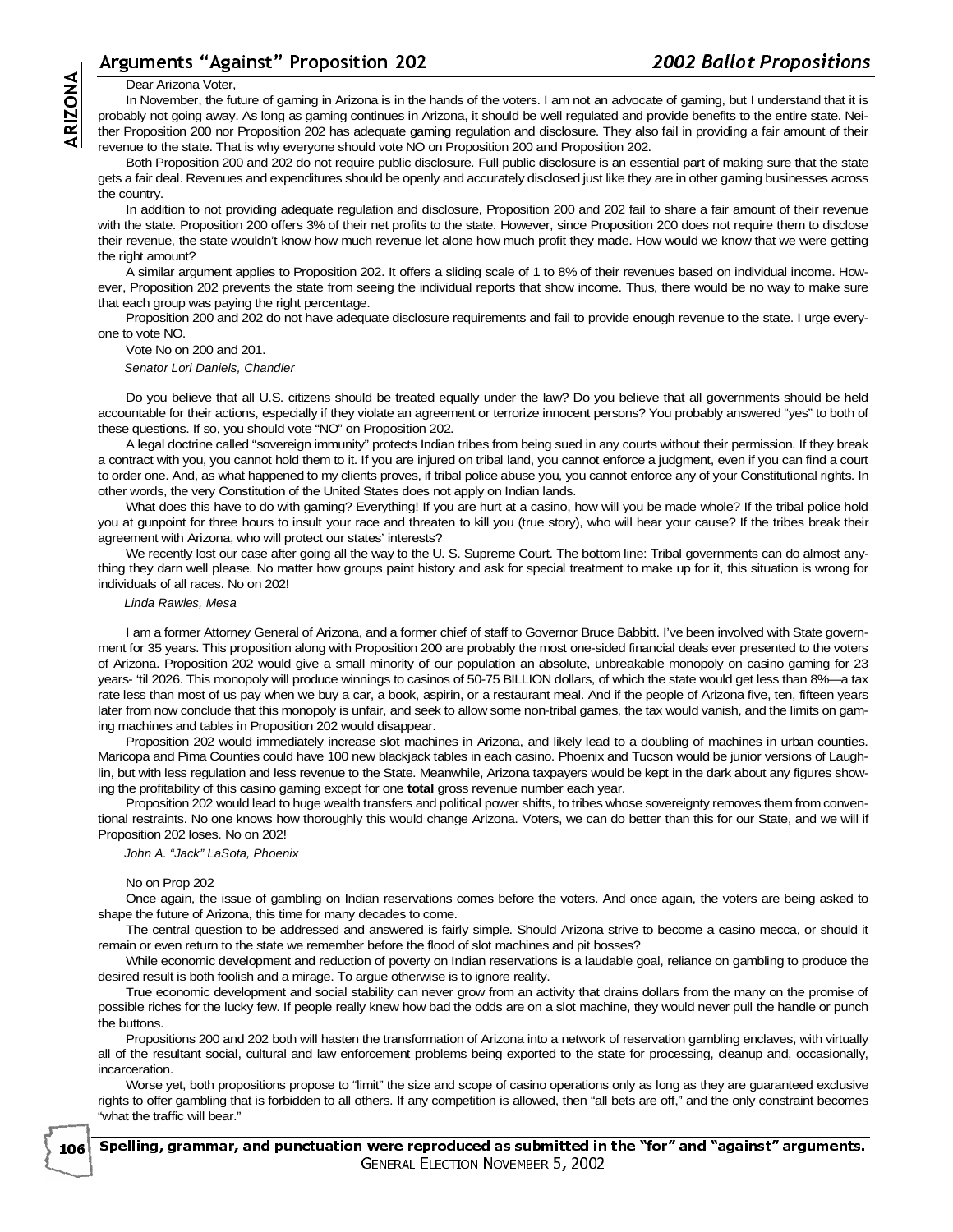# **2002 Ballot Propositions**

# guments "Against" Proposition 202

O2 Ballot Propositions<br>The voters should reject both propositions. We can develop a reasonable gambling policy, but Prop. 200 and 202 are not it. For those who crave wagering their money away against astronomical odds, Las Vegas and Laughlin are close enough.

Jeff Flake, U.S. Congressman, Mesa Paid for by John Shadegg for Congress

Jon Kyl, U.S. Senator, Phoenix John Shadegg, U.S. Congressman, Phoenix